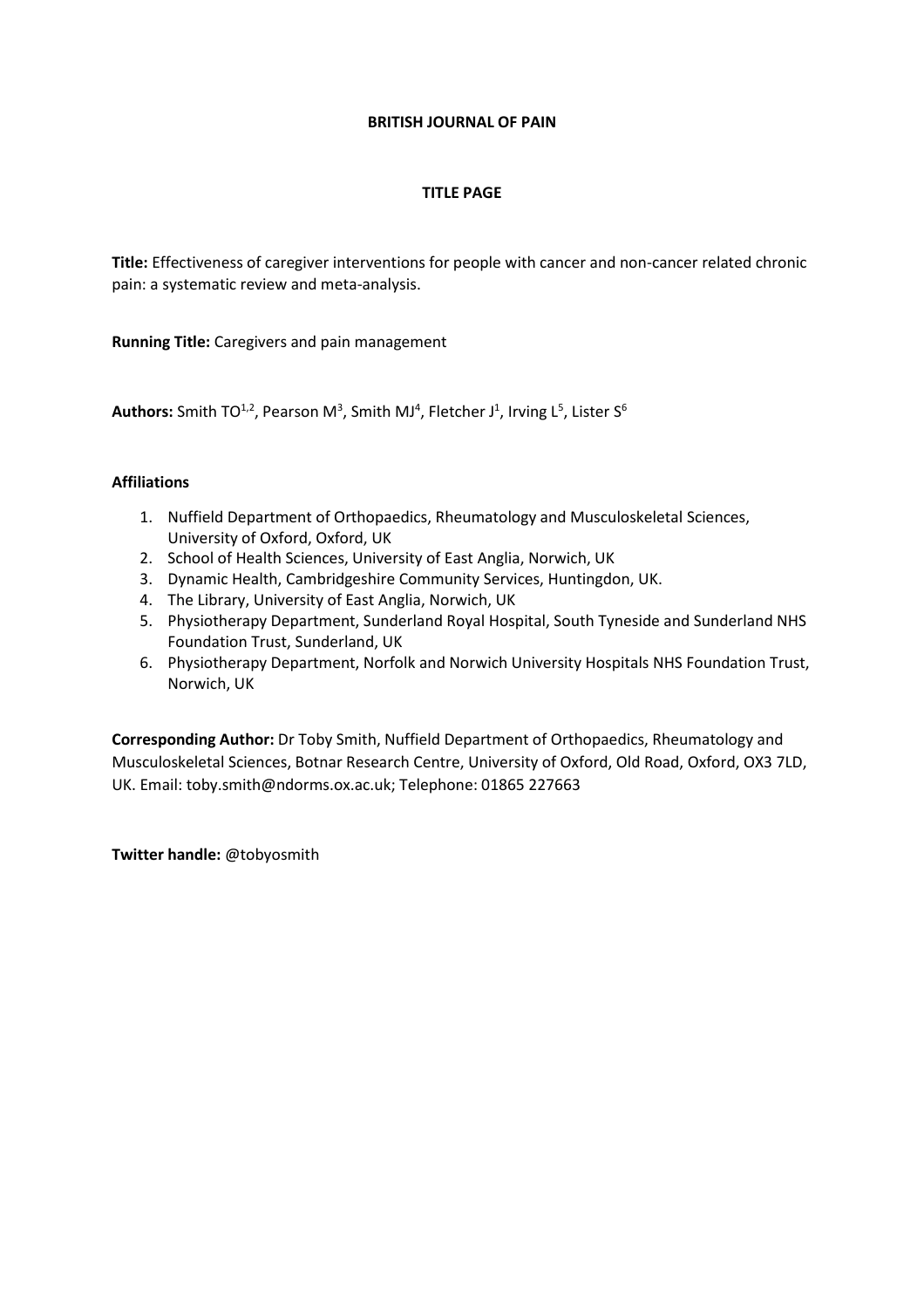#### **ABSTRACT**

**BACKGROUND:** People with chronic pain frequently have difficulties in completing everyday tasks to maintain independence and quality of life. Informal caregivers may provide support to these individuals. However, the effectiveness of interventions to train and support these individuals in caregiving remains unclear. The purpose of this study was to systematically review the evidence to determine the effectiveness of caregiver interventions to support informal caregivers of people with chronic pain.

**METHODS:** A systematic review of published and unpublished literature databases was undertaken (09 April 2021). Trials reporting clinical outcomes of caregiver interventions to train informal caregivers to support community-dwelling people with chronic pain were included. Meta-analysis was undertaken and each outcome was assessed using GRADE.

**RESULTS:** 27 studies were eligible (N=3427 patients). Twenty-four studies assessed patients with cancer pain, three with musculoskeletal pain. No other patient groups were identified. There was very low-quality evidence that caregiver interventions were beneficial for caregiver health-related quality of life (standardised mean difference (SMD): 0.26; 95% confidence intervals (CI): 0.01 to 0.52; N=231). There was moderate-quality evidence that caregiving interventions were effective in reducing pain in the short-term (SMD 0.16; 95% CI: -0.29 to -0.03There was low-quality evidence that caregiving interventions had no beneficial effect over usual care for psychological outcomes, fatigue, coping or physical function in the long-term.

**CONCLUSION:** Caregiving interventions may be effective for patients and caregivers but only in the shorter-term and for a limited number of outcomes. There is insufficient evidence examining the effectiveness of caregiver interventions for people with non-cancer related pain.

**Keywords:** pain; symptom management; cancer; musculoskeletal; carer; spousal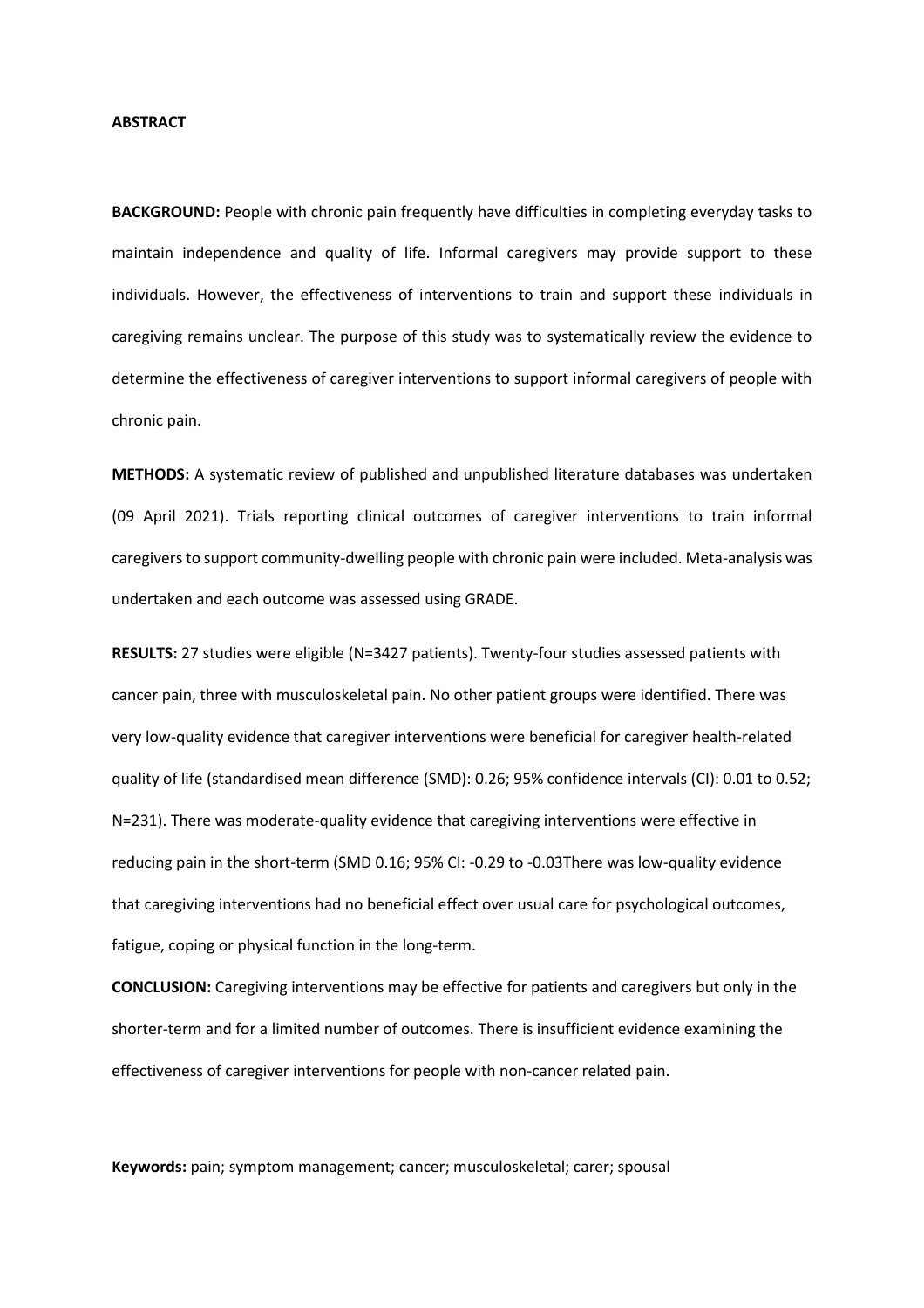#### **INTRODUCTION**

Chronic pain is complex and multi-factorial in its origin. Previous literature has explored the social dynamics between people with chronic pain and their family members and friends. <sup>1</sup> People with chronic pain frequently have difficulties in managing everyday activities to maintain independence and quality of life.<sup>2</sup> To assist with these, they often access support or caregiving. Such support may include: washing and dressing, preparing meals and assistance in feeding, housework or shopping.<sup>3,4</sup> This caregiving may be formal or informal. Formal care is defined as the provision of care by someone who is paid for such a service. Informal care is provided without a direct cost. This is historically either a care-recipient's spouse or partner, family members or friends. In addition to activities which formal carers may provide, informal caregivers may also assist in other tasks such as assistance in managing money or bills, or other organisational rather than necessarily physical roles.<sup>3</sup>

Invariably caring for and supporting individuals with chronic pain during day-to-day tasks can have a long-term negative impact on them and their caregiver. This can be particularly challenging for caregivers of people with chronic cancer pain. The management of nociceptive and neuropathic pain associated with cancer pain can be particularly challenging; this is amplified emotionally with the stress of caregiving for someone close to that individual who has a life-limiting disease.<sup>5</sup> Previous evidence has centred on the relationship between older married couples and chronic pain.<sup>6,7</sup> Such studies have demonstrated that both members of this dyad report greater pain elevated by depressed mood, challenges in their marital relationships and heightened distress.<sup>1,7</sup> Whybrow et al<sup>8</sup> reported greater challenges in caregiving and overall dissatisfaction between care-recipients and caregivers when the dyad have limited understanding of the presenting medical condition. They suggested that caregivers desire training interventions on caring, to improve knowledge on their care-recipient's condition and symptom management.<sup>9</sup>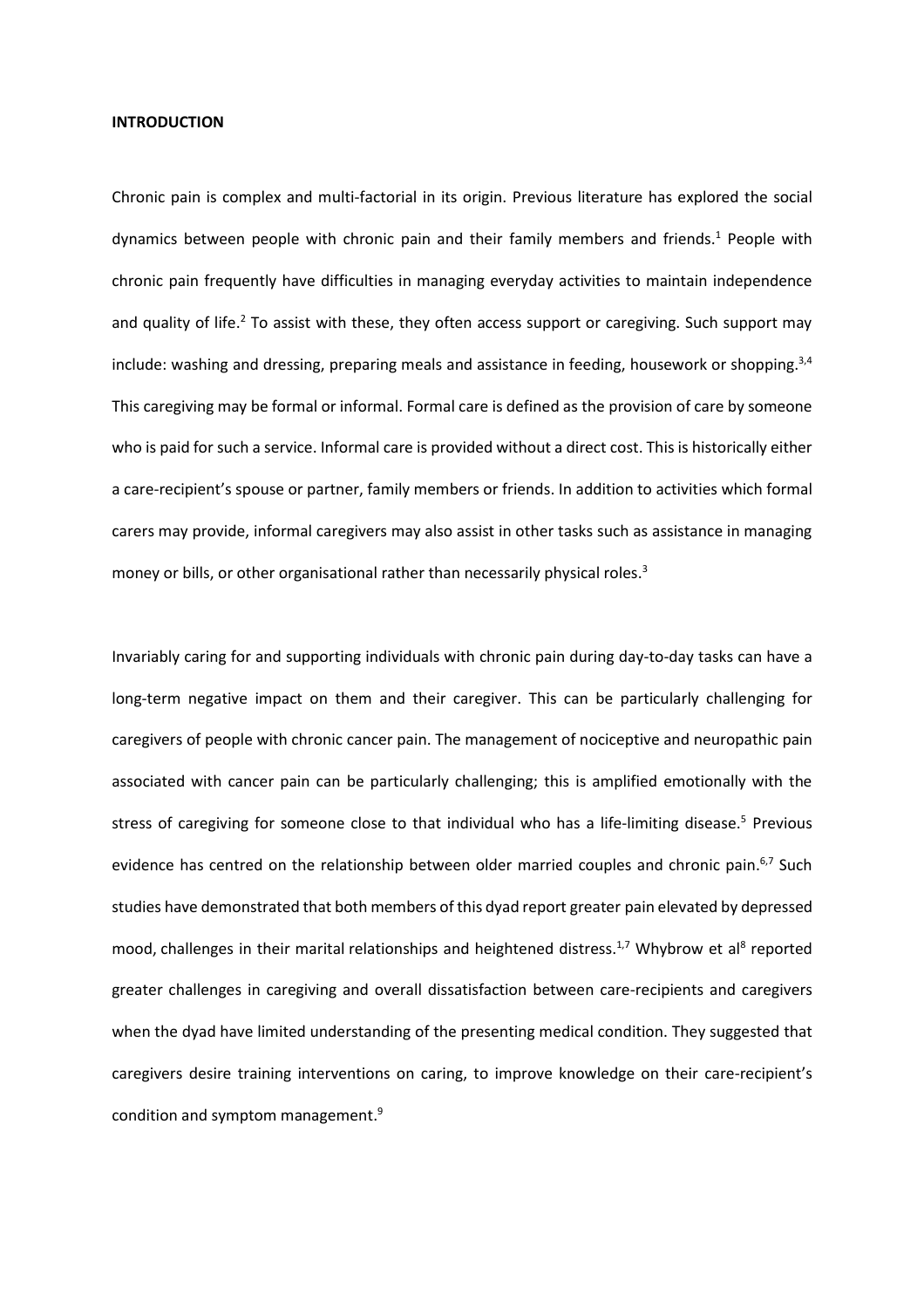Given that chronic pain affects the health and wellbeing of both care-recipients and caregivers,  $^{10}$ interventions to support this dyad are warranted. No systematic reviews have undertaken such an analysis irrespective of the cause of chronic pain. The purpose of this study was to address this limitation and to systematically review the evidence to determine the effectiveness of caregiver interventions to support informal caregivers of people with chronic pain.

#### **MATERIALS AND METHODS**

This systematic review was registered through the International Prospective Register of Systematic Reviews database (PROSPERO Registration: CRD42019136171) and reported following the Preferred Reporting Items for Systematic review and Meta-Analysis (PRISMA) guidelines.<sup>11</sup>

#### **Search Strategy**

The search was undertaken by one reviewer (MS) using published and unpublished databases including Ovid EMBASE, Ovid MEDLINE, EBSCO CINAHL, OpenGrey, the WHO International Clinical Trial Registry and ClinicalTrials.gov registry. The search strategy for EMBASE is presented in **Supplementary Table 1**. This was modified for each database. Reference lists of all potentially eligible studies were independently reviewed by two reviewers (TS,MP). Corresponding authors from included studies were contacted to identify other studies. The search was conducted from database inception to 09<sup>th</sup> April 2021.

We placed no restriction on the search in respect to date of publication, risk of bias or language of publication.

## **Selection Criteria**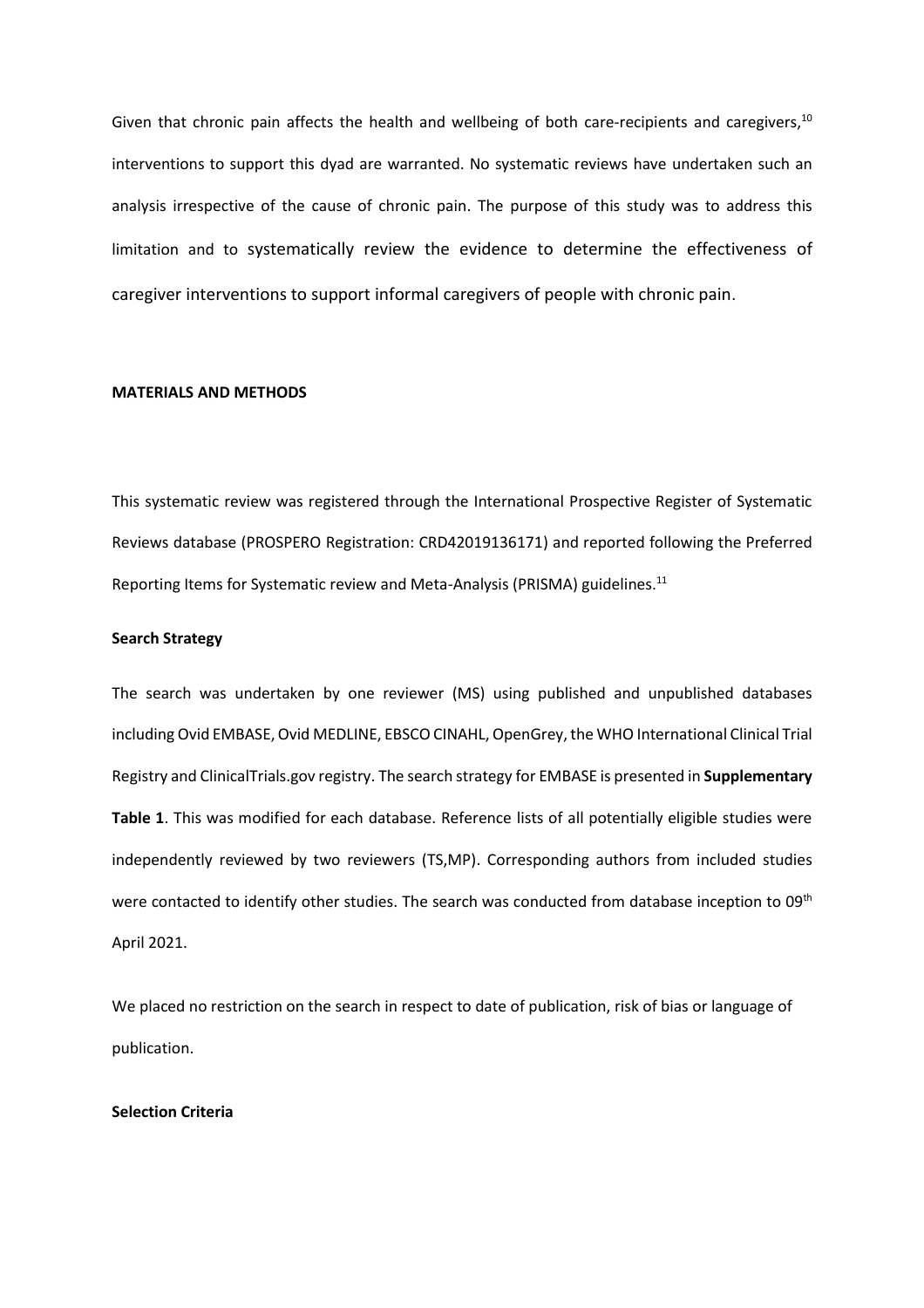Two reviewers (MP, TS) independently reviewed all titles and abstracts from the search results. Fulltext papers for all potentially eligible studies were independently reviewed by each reviewer to determine final inclusion. Disagreements between the two reviewers were resolved through discussion with an adjudicator (SL).

The eligibility criteria were:

# *Inclusion criteria*

- Randomised or non-randomised controlled trials (RCTs) recruiting informal caregivers of adults (≥18 years) with chronic pain attributed to any pathological origin. Chronic was defined as pain experienced for six months or longer.<sup>12</sup>
- Interventions were enhanced informal caregiver training programmes. These were defined as interventions aimed to improve the understanding and/or practical skills for informal caregivers to manage symptoms of people with chronic pain.
- Control interventions were either usual care (no caregiver intervention) or a comparative intervention such as a non-caregiver training intervention.

# *Exclusion criteria*

- Caregivers of patients with pain or pain derived from an acute origin including childbirth/acute post-surgical. Acute was defined as less than 12 weeks from primary presentation.<sup>12</sup>
- Caregivers of patients with cognitive impairment or intellectual disabilities where a caregiverpatient education programme may require different learning approaches.
- Interventions which were designed to provide training to paid caregivers or clinical health professionals (community or hospital).

# **Data Extraction**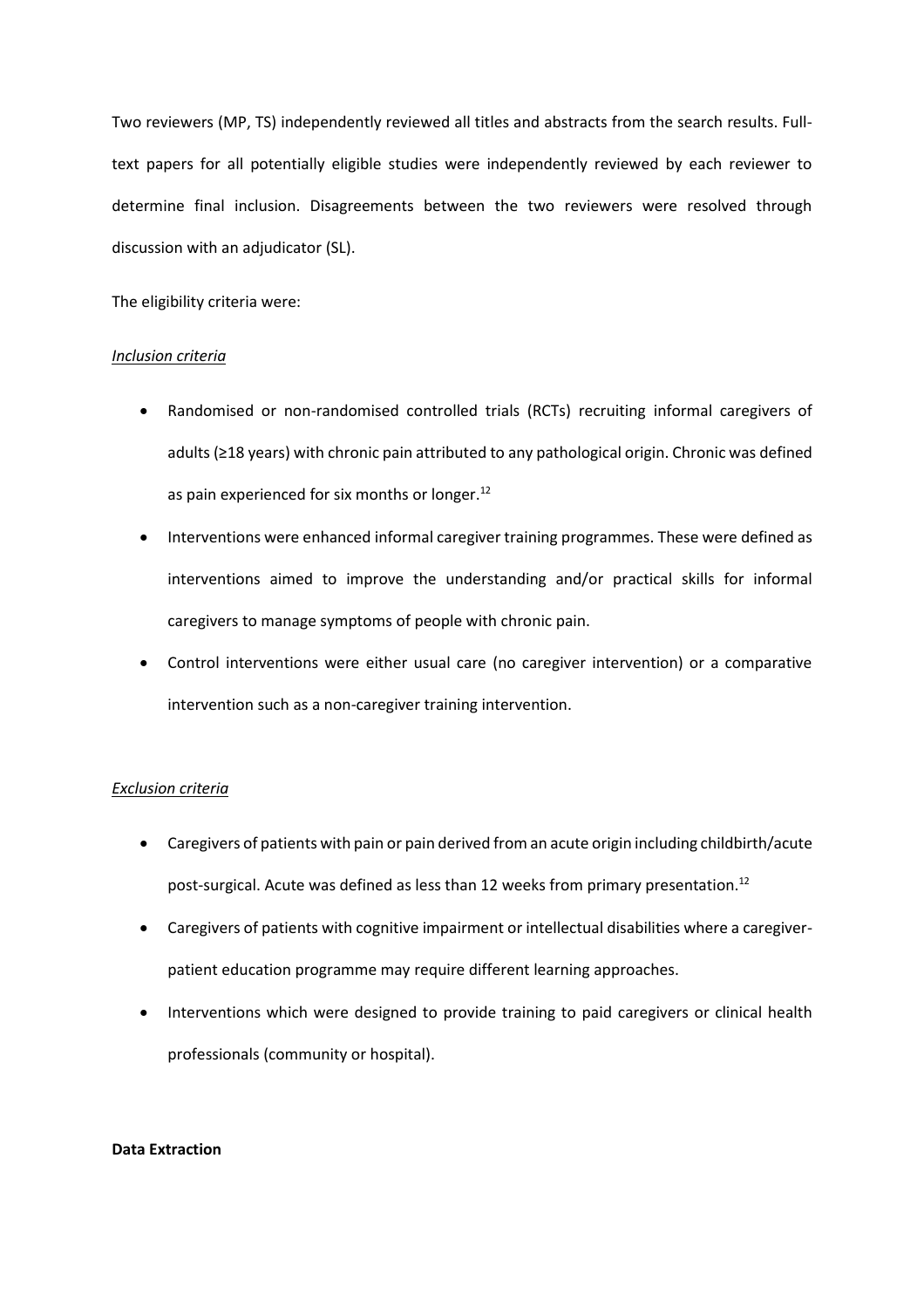Data were extracted onto a pre-defined data extraction form by two reviewers (MP, JF) and verified by a third (TS). Where the same study was reported across two or more papers, these were classified as a single study to avoid multiple counting.

Data extracted included: country of origin; year of study conduct; number and characteristics of carerecipients including data on: age, gender, principal presenting pathology and medical morbidities (when reported); caregiver characteristics including: age and gender; intervention characteristics (experimental and control); composition, timing, dosage, staff delivery, duration and format of intervention delivered; co-interventions; and outcomes.

## **Outcome Measures and End-Points**

The primary outcome measure was caregiver health-related quality of life (HRQOL). Secondary outcome measures included: care-recipient HRQOL, care-recipient pain and physical function, carerecipient and caregiver anxiety and depression, caregiver burden, coping, self-efficacy, fatigue, perceived stress and cost-effectiveness/health resource utilisation. These diverse outcome domains are warranted to ensure that both care-recipient and caregiver outcomes are measured, whilst also acknowledging the complex social and health needs which this dyad present. $^{13}$ 

The primary end-point was 12 months (long-term outcome). Outcomes were analysed as short-term (zero to three months post-randomisation), or mid-term (three to 12 months post-randomisation).

#### **Risk of Bias Assessment**

Two reviewers (MP, TS) independently critically appraised each included study using the Cochrane Risk of Bias tool.<sup>14</sup> This assesses the risk of bias in research through an assessment of randomisation (selection bias), blinding of participants or personal (performance bias), outcome assessor (detection bias), risk of bias attributed to incomplete outcome data (attrition bias), selective reporting (reporting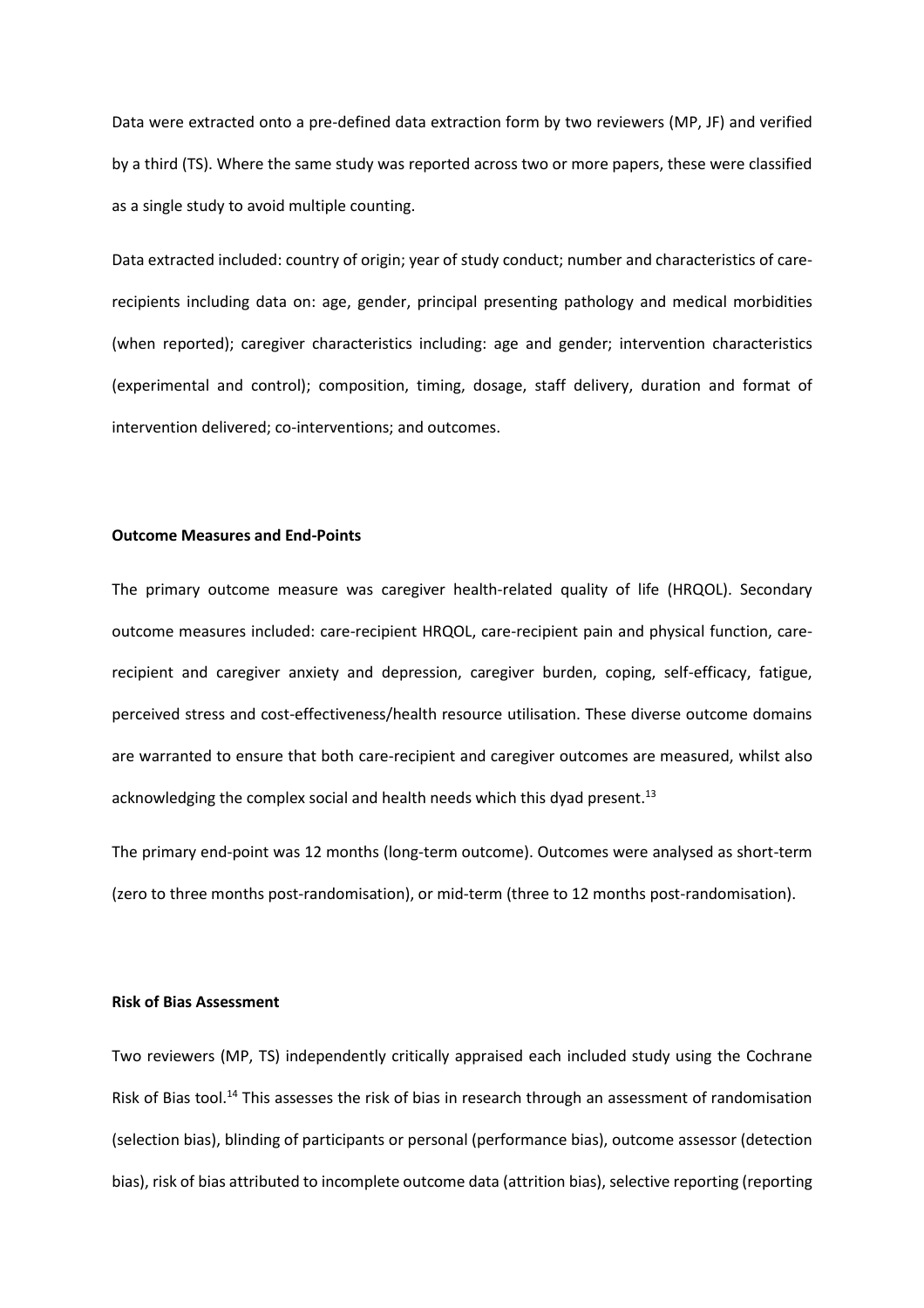bias) or other potential threats.<sup>14</sup> Each is assessed as 'low risk', or 'high risk, or as 'unclear risk', indicating either lack of information or uncertainty over the potential for bias.<sup>14</sup> Disagreements in scoring between the two reviewers were resolved through discussion until consensus was reached.

## **Statistical Analysis**

Data extraction tables were reviewed for study heterogeneity. Through this, between-study variability in participant characteristics, interventions and study design were assessed. Where heterogeneous, a narrative analysis of the results was presented. Where homogeneous, data were pooled for those outcomes using a Mantel-Haenszel approach.<sup>15</sup> For continuous outcomes, a standardised mean difference (SMD) and 95% confidence intervals (Cis) were reported. For dichotomous outcomes, risk ratios (RR) and 95% CIs were presented. All meta-analyses used a random-effect model given the nature of caregiver training interventions to offer flexibility to tailor interventions.<sup>16</sup> Statistical heterogeneity was assessed using the  $I^2$  statistic.

Small sample size publication bias was assessed using funnel plots, when there were a minimum of 10 studies for each outcome.<sup>14</sup> Sensitivity analyses were undertaken for the principal meta-analysis by removing studies with both: high risk of bias for detection bias and those which did not present an *a priori* sample size calculation.

Planned subgroup analyses were:

- (A) Patient diagnosis *for example*, musculoskeletal pain versus cancer pain
- (B) Type of caregiver intervention (e.g. multicomponent intervention versus singlecomponent intervention; online versus face-to-face interventions).

All analyses were conducted using RevMan (Review Manager (RevMan) [Computer program]. Version 5.3. Copenhagen: The Nordic Cochrane Centre, The Cochrane Collaboration, 2014).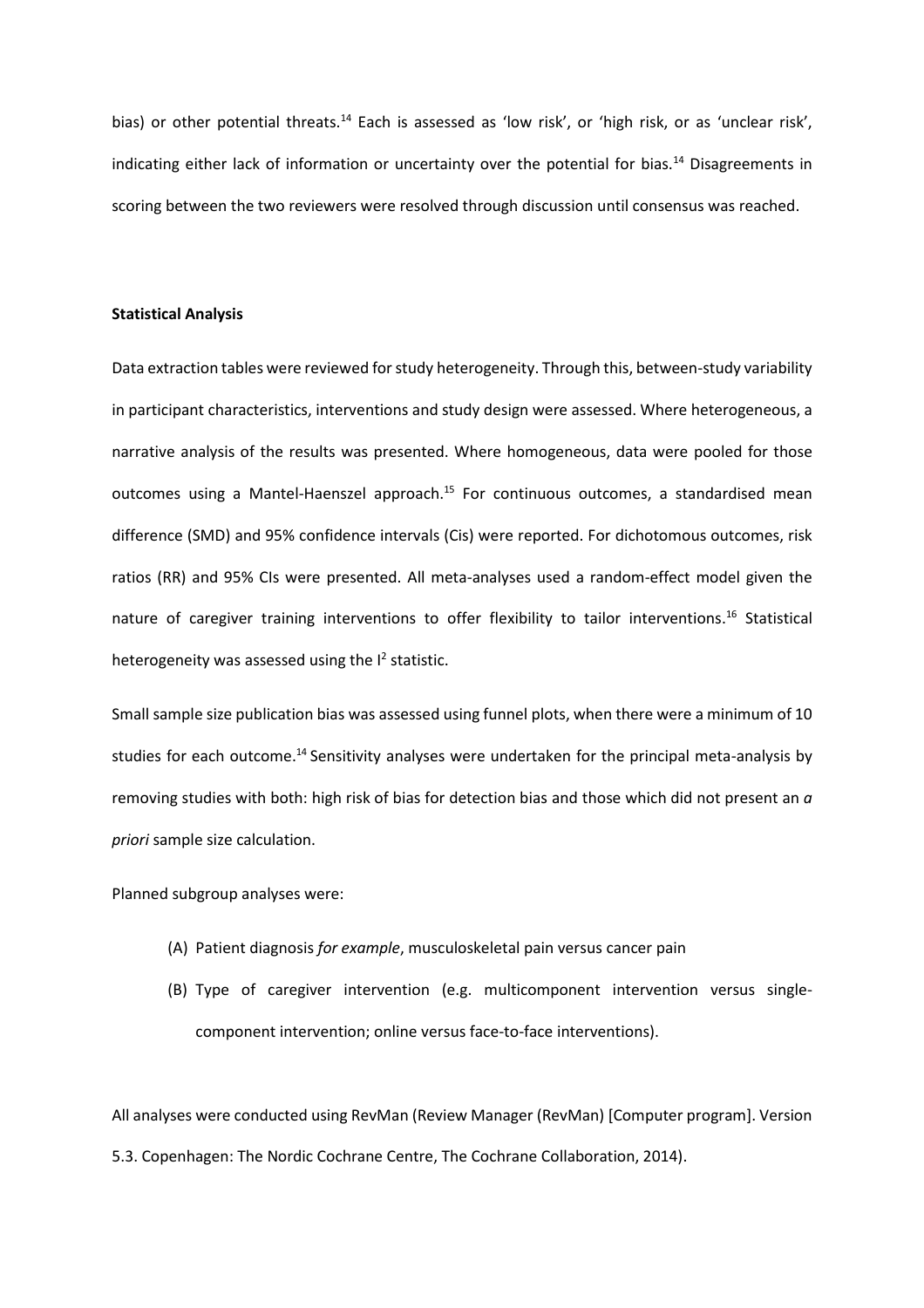#### **Assessment of the Quality of Evidence**

We assessed the quality of evidence for each outcome using the Grading of Recommendations, Assessment, Development and Evaluation (GRADE) criteria.<sup>17</sup> Through this, the certainty of evidence was either increased (upgraded) or decreased (downgraded) against the following five criterion: (1) methodological limitations using the Cochrane Risk of Bias tool (downgraded where there was high risk of bias for three or more items; upgraded where all items demonstrated low risk of bias); (2) indirectness relating to similarity to clinical practice (downgraded where reviewers felt the study design was not generalisable to UK practice; upgraded where study design was generalisable to UK practice); (3) imprecision relating to the number of participants and events (downgraded where outcomes reported less than 300 participants or five events; upgraded where outcomes reported in excess of 450 participants or 20 events); (4) inconsistency in effect estimates across trials for a given analysis (downgraded where the confidence intervals were four-times the magnitude of the effect estimate; upgraded where confidence intervals were two-times the magnitude of the effect estimate); and (5) likelihood of publication bias(downgraded when reviewers observed asymmetry in funnel plot shape; upgraded when reviewers observed symmetry in funnel plot shape). $^{17}$ 

#### **RESULTS**

#### **Search Strategy Results**

A summary of the search results is presented in **Figure 1**. A total of 7732 titles and abstracts were reviewed following de-duplication. From these, 30 papers reporting 27 individual studies were eligible and included.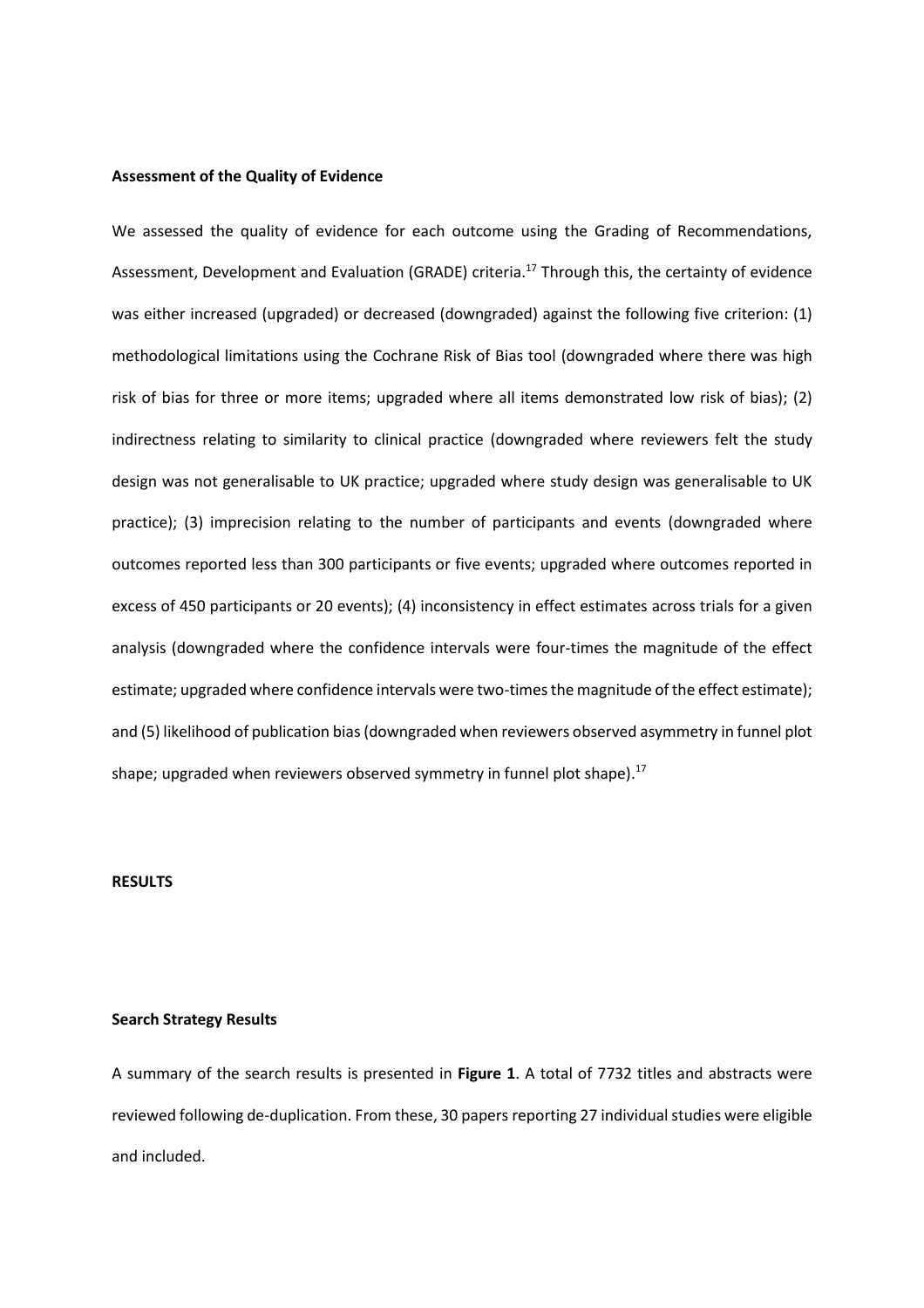#### **Publication Bias**

There were sufficient data to assess small sample size publication bias for two outcomes (pain and depression). As **Figure 2** illustrates, there was moderate evidence of asymmetry for both. The results should therefore be viewed with caution for this potential bias.

## **Characteristics of included studies**

A summary of the 27 included studies is presented in **Table 1**. This included 26 RCTs and one non-RCT.<sup>18</sup> Final follow-up interval ranged from two weeks<sup>19</sup> to 12 months.<sup>20,21</sup> Three studies recruited people with musculoskeletal pain (osteoarthritis of the lower limb or lumbar spine). 20,22,23 Twenty-four studies recruited people with cancer. 18,19,21,24-44 No other disease-group was identified.

In total, 3427 (1399 male/1610 female) care-recipients were included. Mahendran<sup>18</sup> and Hudson<sup>41</sup> did not report the number of care-recipients. Hudson et al<sup>41</sup> did not report the gender of their patient participants. Mean age of the cohorts ranged from 47.4 years<sup>30</sup> to 71.8 years.<sup>23</sup>The number of caregivers recruited was 3361 (873 male/1668 female). de Wit et al<sup>43</sup> did not report the number of caregivers. Gender was not reported in eight trials.<sup>20,21,22,27,35,42,43,44</sup> Mean caregiver age ranged from 42.7 years<sup>30</sup> to 73.8 years.<sup>23</sup>

Twenty-two studies were conducted in the USA,<sup>19-32,34-39,44,45</sup> two studies from Australia,<sup>40,41</sup> and single studies from Singapore,<sup>18</sup> the Netherlands<sup>43</sup> and Norway.<sup>42</sup>

Experimental interventions are summarised in **Supplementary Table 2**. Number of contacts between healthcare professionals and care-recipients/caregivers as part of the interventions ranged from one<sup>34</sup> to 14 contacts.<sup>24</sup> All experimental interventions were designed to provide education and knowledge to the caregiving-dyad to improve symptom self-management. Eleven trial interventions were delivered solely face-to-face.<sup>18,19,20,21,22,23,25,34,35,38,43</sup> Nine employed a psychological element to the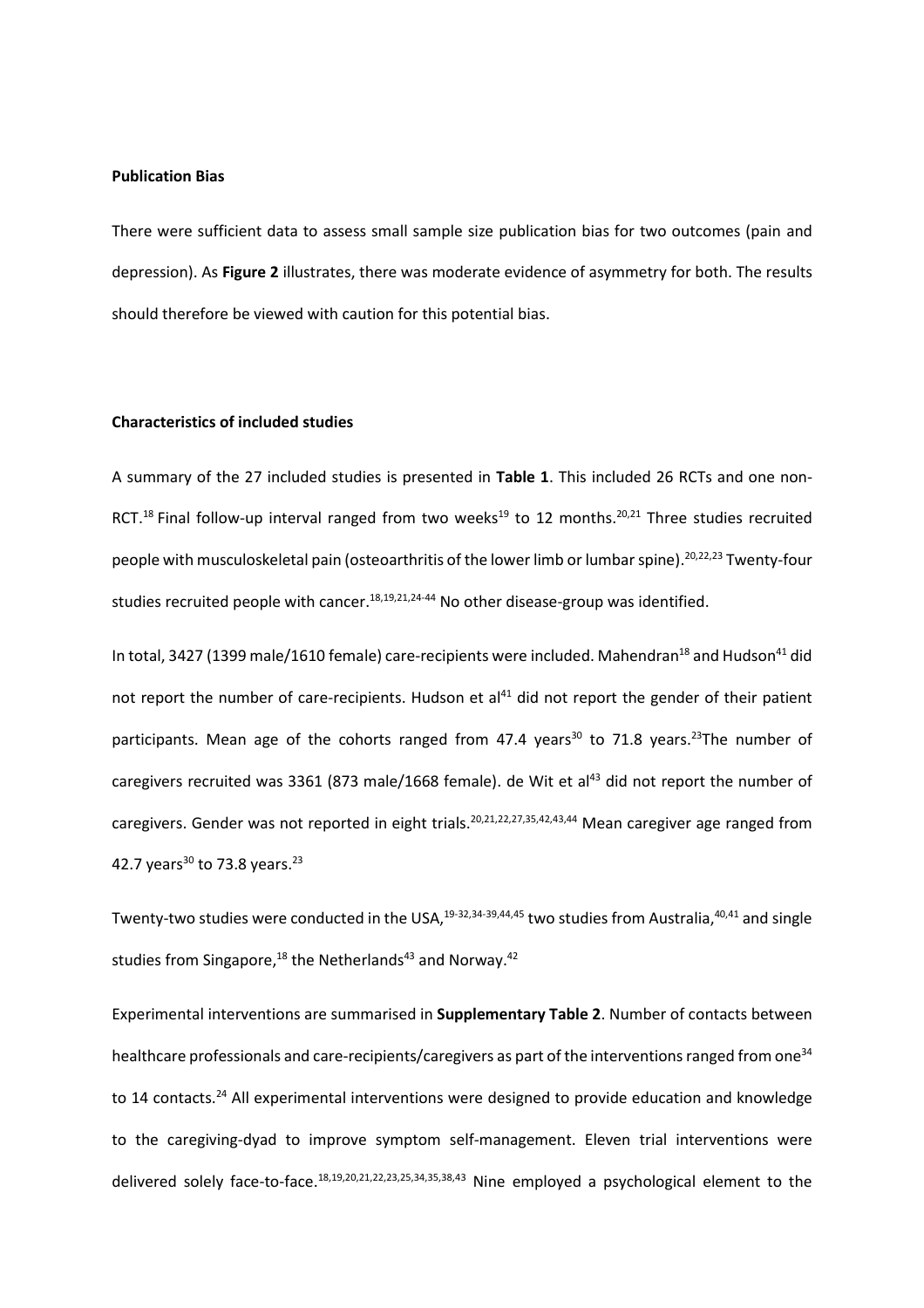intervention such as cognitive behaviour approaches or psychoeducational interventions. 18,20,22,25,29,30,39,40,41 Three trial experimental interventions were delivered by telephone. 36,39,45 Two trial interventions were delivered by recorded interventions such as DVD, CD materials or a manual.<sup>31,32</sup> Ten trial interventions adopted a blended approach of face-to-face and telephone interventions<sup>24,27,28,29,30,40,41,42</sup> or web-based and telephone calls.<sup>37,44</sup>

Comparators included interventions on self-management which were delivered solely to the carerecipients and not the caregiver in three trials<sup>22,23,26</sup> and no-intervention (usual care) in seven trials.<sup>18,19,21,25,34,40,43</sup> Sixteen trials used a booklet or received general advice rather than the skills-based intervention delivered as part of an 'active' intervention. 20,24,27,28,29,30,31,32,35,36,37,38,41,42,44,45

## **Risk of Bias Assessment**

A summary of the Cochrane Risk of Bias results is presented in **Table 2**. The included trials presented a high risk of bias for a number of key criteria. Whilst only Mahendran<sup>18</sup> presented with a high risk of bias for random sequence generation, being a non-RCT, only eight trials (30%) reported concealing their allocation. 19,24,25,36,37,40,44,45 No trial blinded their care-recipients or caregivers to the intervention (as would have been impossible given the nature of this 'participatory' intervention). Seven trials (26%) blinded their assessors to group allocation.<sup>19,21,24,36,41,44,45</sup> There was low risk for attrition bias in 13 trials (48%). 21,22,24,29,31,32,34,35,36,37,42,44,45 Selective reporting bias was evident in four trials  $(15\%)$ .  $^{18,39,41,43}$ 

## **Meta-Analysis**

A summary of the meta-analysis results is presented in **Table 3**.

#### *Primary outcome*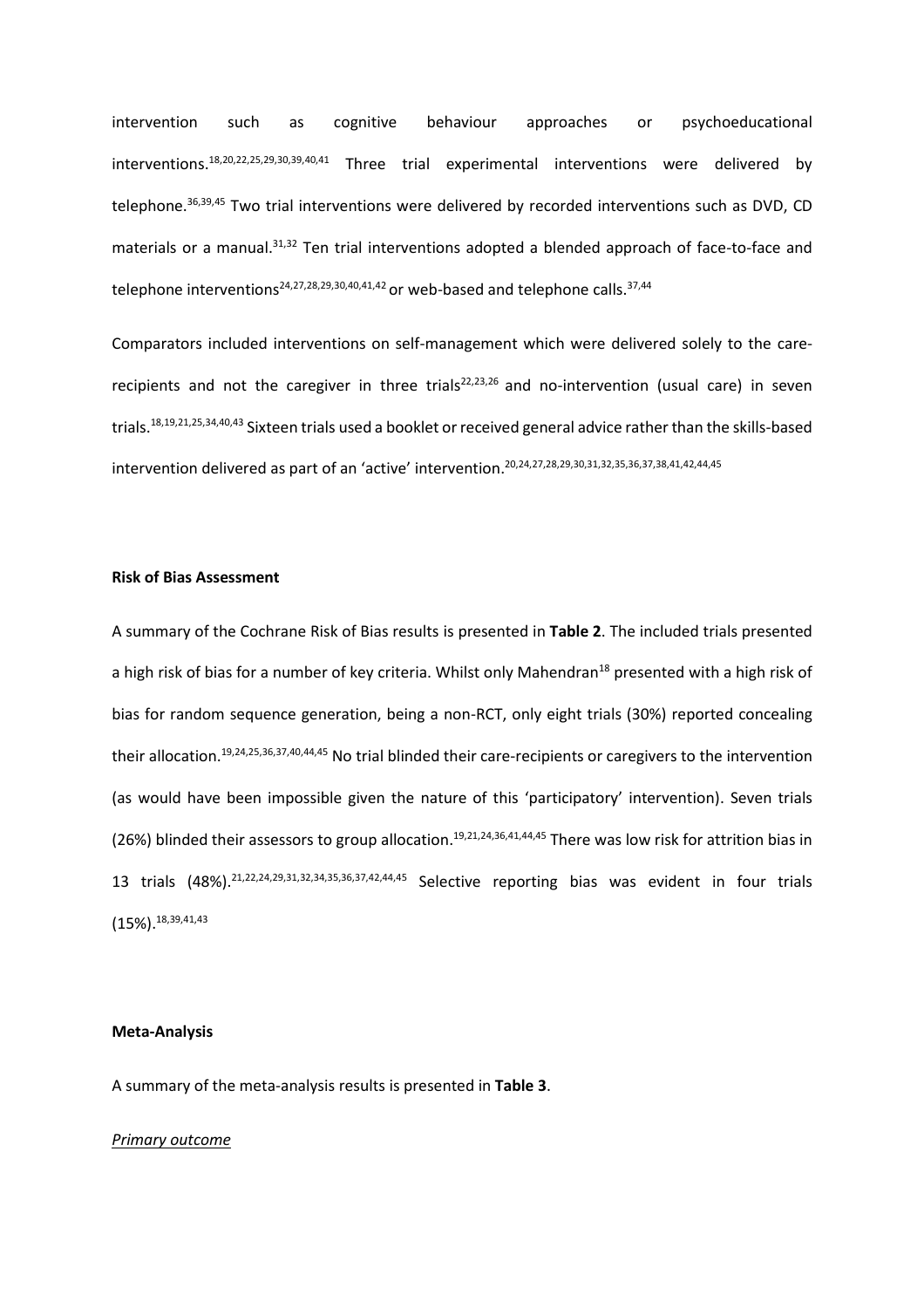There was very low-quality (downgraded two levels for risk of bias and imprecision) evidence that caregiver interventions were beneficial for caregiver HRQOL (SMD: 0.26; 95% CI: 0.01 to 0.52; N=231; one trial) in the medium-term. No data were presented to assess this is the longer or shorter-term.

### *Secondary Outcomes*

#### *Caregiver outcomes*

There was very low-quality (downgraded two levels for risk of bias and imprecision) evidence that caregiver interventions were beneficial for caregiver general health status (SMD: 0.59; 0.08 to 1.10; N=62; one trial) in the medium-term. There was low- (downgraded two levels for risk of bias and imprecision) to very low-quality evidence (downgraded one level each for risk of bias, imprecision and inconsistency) that caregiver interventions were not beneficial compared to usual care for caregiver anxiety, depression, fatigue or burden (**Table 2**).

## *Care-recipient outcomes*

There was moderate-quality evidence (downgraded one level for risk of bias) that caregiver interventions are effective in reducing care-recipient pain in the short-term (SMD: -0.16; 95% -0.29 to -0.03; N=1344; 11 trials) and low-quality evidence (downgraded two levels for risk of bias and imprecision) that this occurs to a greater effect in the medium-term (SMD: -0.68; 95% CI: -0.99 to - 0.38; N=178; one trial). There was no benefit demonstrated at the long-term follow-up (SMD: 0.07; 95% CI: -0.49 to 0.63; N=49; one trial).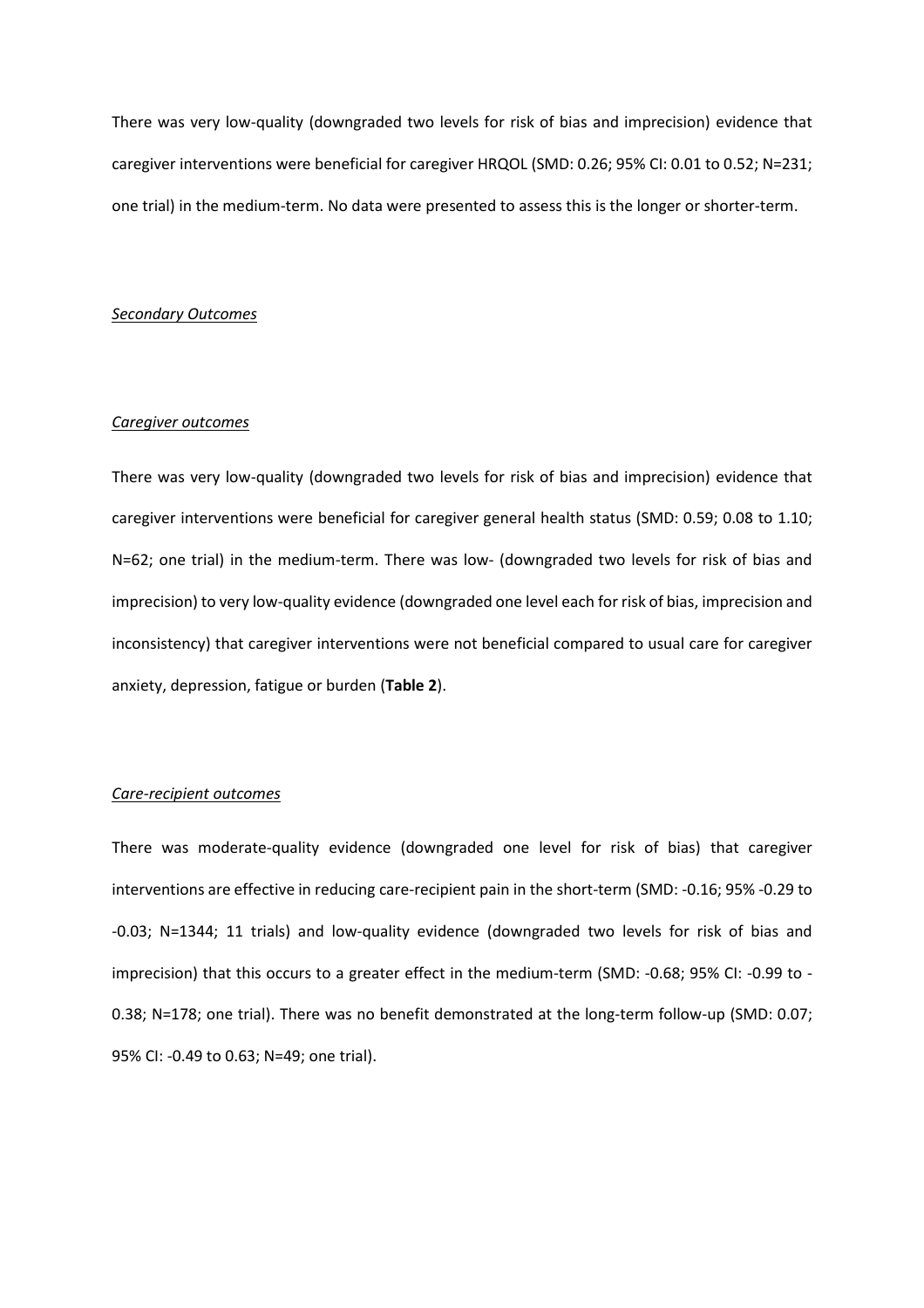There was low-quality evidence (downgraded two levels for risk of bias and imprecision) that caregiver interventions are no more beneficial than usual care in improving patients with chronic pain HRQOL in the short- (SMD: 0.18; 95% CI: -0.27 to 0.64; N=213; two trials), medium (SMD: 0.16; 95% CI: -0.09 to 0.42; N=235; one trial) or long-term (SMD: 0.03; 95% CI: -0.24 to 0.29; N=218; one trial).

There was low (downgraded two levels for risk of bias and imprecision) and very low-quality (downgraded one level each for risk of bias, imprecision and inconsistency) evidence reporting the outcomes of physical disability and physical function (**Table 2**). There was no benefit of caregiver interventions over usual care for physical function in the short- (SMD: 0.16, 95% CI: -0.01 to 0.34; N=485; two trials) or medium-term (SMD: 0.13; 95% CI: -0.40 to 0.66; N=325; two trials). This was mirrored with the assessment of physical disability (**Table 2**). There was low-quality evidence (downgraded two levels for risk of bias and imprecision) that caregiver interventions could improve social functioning compared to usual care in the short- (SMD: 0.20; 95% CI: 0.02 to 0.38; N=485; three trials) and medium-term (SMD: 0.35, 95% CI: 0.10 to 0.61; N=235; one trial).

Care-recipient psychological factors were assessed through four key domains: depression, anxiety, stress, self-efficacy. These outcomes were based on moderate (downgraded one level for risk of bias) and low-quality evidence (downgraded two levels for risk of bias and imprecision) (**Table 2**). There was no evidence that caregiver interventions benefit patients with chronic pain for psychological outcomes compared to usual care (**Table 2**), principally at short- and medium-term follow-ups.

There was very low-quality evidence (downgraded one level each for risk of bias, imprecision and inconsistency) that caregiver interventions are not beneficial over usual care for reducing care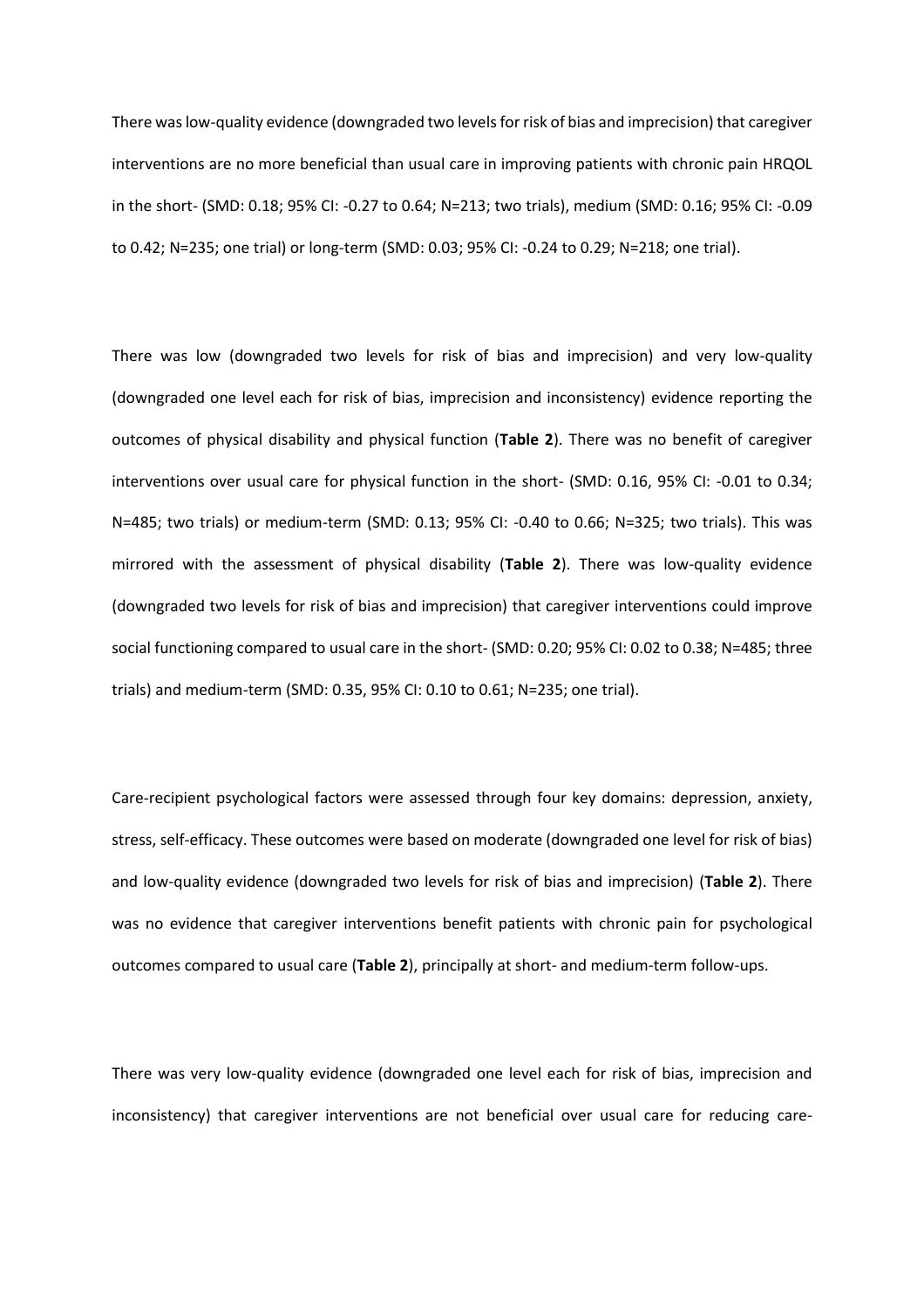recipient fatigue either in the short- (SMD: 0.07, 95% CI: -0.13 to 0.26; N=530; five trials) or mediumterm (SMD: -0.01, 95% CI: -0.36 to 0.34; N=314; three trials).

There was low-quality evidence (downgraded two levels for risk of bias and imprecision) that caregiver interventions were beneficial for improving care-recipient perceived coping in the short-term (SMD: 0.81; 95% CI: 0.39 to 1.23; N=95; two trials). This benefit was not demonstrated at medium- (SMD: 0.05; 95% CI: -0.20 to 0.31; N=235; one trial) or long-term (SMD: 0.30; 95% CI: -0.20 to 0.62; N=267; two trials).

## **Subgroup Analysis: Musculoskeletal Pain versus Cancer Pathologies**

Two disease groups were identified. Through this, it was possible to undertake a subgroup analysis of outcomes for people with chronic musculoskeletal pain versus chronic cancer pain are presented in **Supplementary Table 3**. The results for people with cancer pain mirror that of the principal analysis with reported benefit for caregiver interventions in pain in the short- (SMD: -0.15, 95% CI: -0.29 to - 0.02; N=1225; eight trials) and medium-term (SMD: -0.68, 95% CI: -0.99 to -0.38; N=178; one trial). Similarly, there was a benefit of caregiver interventions for social functioning in the short- (SMD: 0.20; 95% CI: 0.02 to 0.38; N=485; three trials) and medium-term over usual care (SMD: 0.35; 95% CI: 0.10 to 0.61; N=235; one trial). Caregiver interventions were also beneficial to HRQOL (SMD: 0.26, 95% CI: 0.01 to 0.52; N=235; one trial) and general health over usual care (SMD: 0.59; 95% CI: 0.08 to 1.10; N=62; one trial) in the medium-term.

The exceptions to the principal analysis were that caregiver interventions for people with cancer reduced perceived stress in the medium-term (SMD: 0.34; 95% CI: 0.00 to 0.68; N=136; two trials) and physical disability in the long-term (SMD: 0.96; 95% CI: 0.28 to 1.63; N=38; one trial). This was based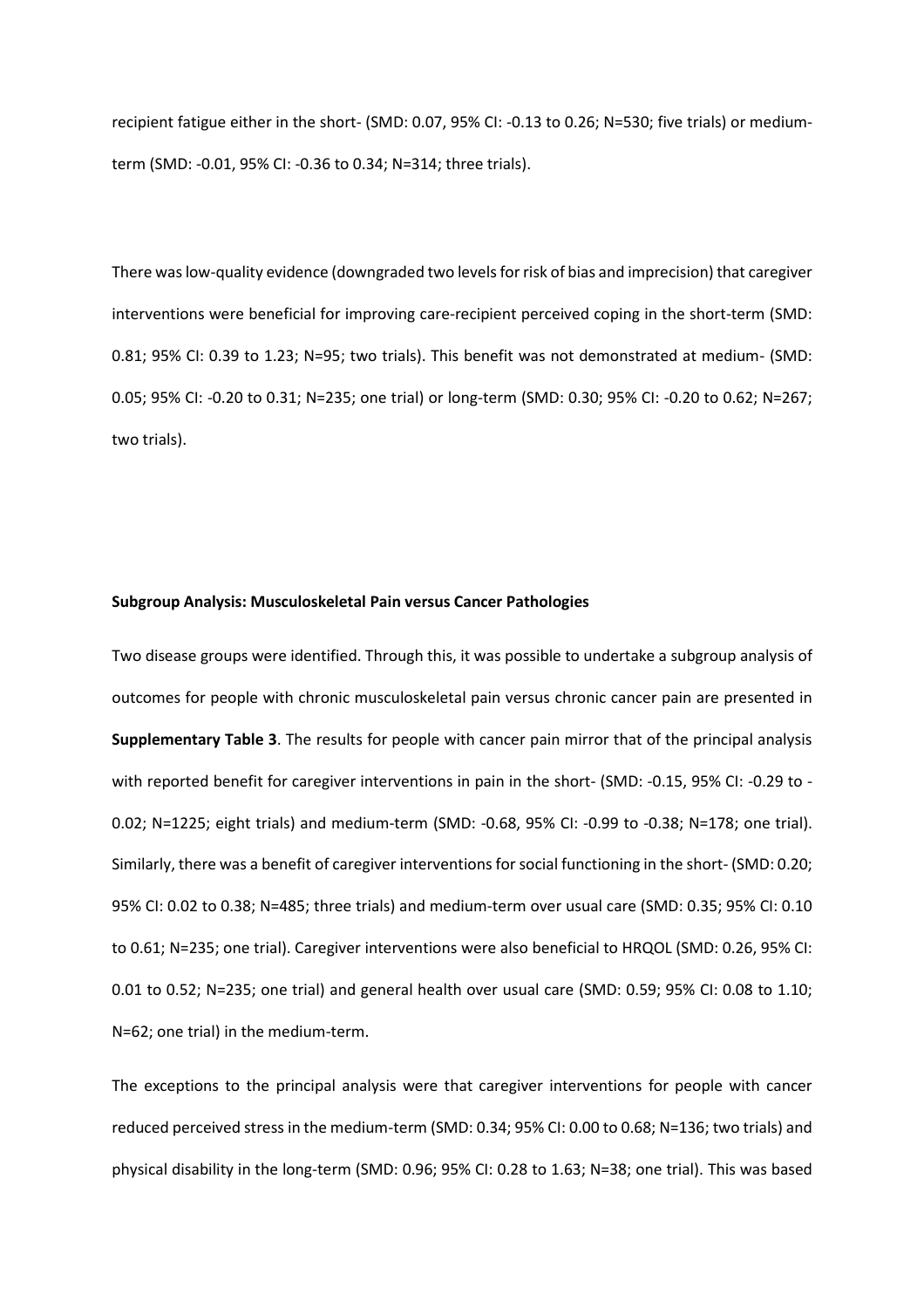on very low-quality evidence (downgraded one level each for risk of bias, imprecision and inconsistency).

When patient-reported outcomes for caregiver interventions were assessed for people with musculoskeletal pain, there was low-quality evidence (downgraded two levels for risk of bias and imprecision) for a benefit in perceived coping for patients allocated to the caregiver interventions compared to usual care both in the short- (SMD: 0.81; 95% CI: 0.39 to 1.23; N=95; two trials) and longterm (SMD: 0.58; 95% CI: 0.01 to 1.15; N=49; one trial). There was low-quality evidence of no benefit of caregiver interventions on outcomes including pain, physical disability, psychological disability or self-efficacy (**Supplementary Table 3**).

#### **Subgroup Analysis: Face-to-Face interventions vs. Online/Telephone/Recorded interventions**

It was possible to compare outcomes of face-to-face compared to online/telephone/recorded interventions for eight patient-reported outcomes (**Supplementary Table 4**). The outcomes of both approaches were the same for pain, physical disability, depression, anxiety and fatigue when measured in the short-term. Interventions which were delivered face-to-face demonstrated benefit in medium-term physical function outcomes (SMD: 0.38; 95% CI: 0.12 to 0.64; N=235; one trial) and depression (SMD: -0.39, 95% CI: -0.65 to -0.13; N=235; one trial) compared to online/telephone/recorded interventions which demonstrate no benefit over usual care.

Whilst the outcomes of caregiver interventions were comparable for short-term anxiety, burden and medium-term depression, there was low-quality evidence (downgraded two levels for risk of bias and imprecision) that caregiver interventions delivered face-to-face demonstrated beneficial effects on short-term caregiver depression (SMD: 0.25, 95% CI: 0.01 to 0.50; N=265; two trials) compared to usual care. This benefit was not evident for online/telephone/recorded interventions.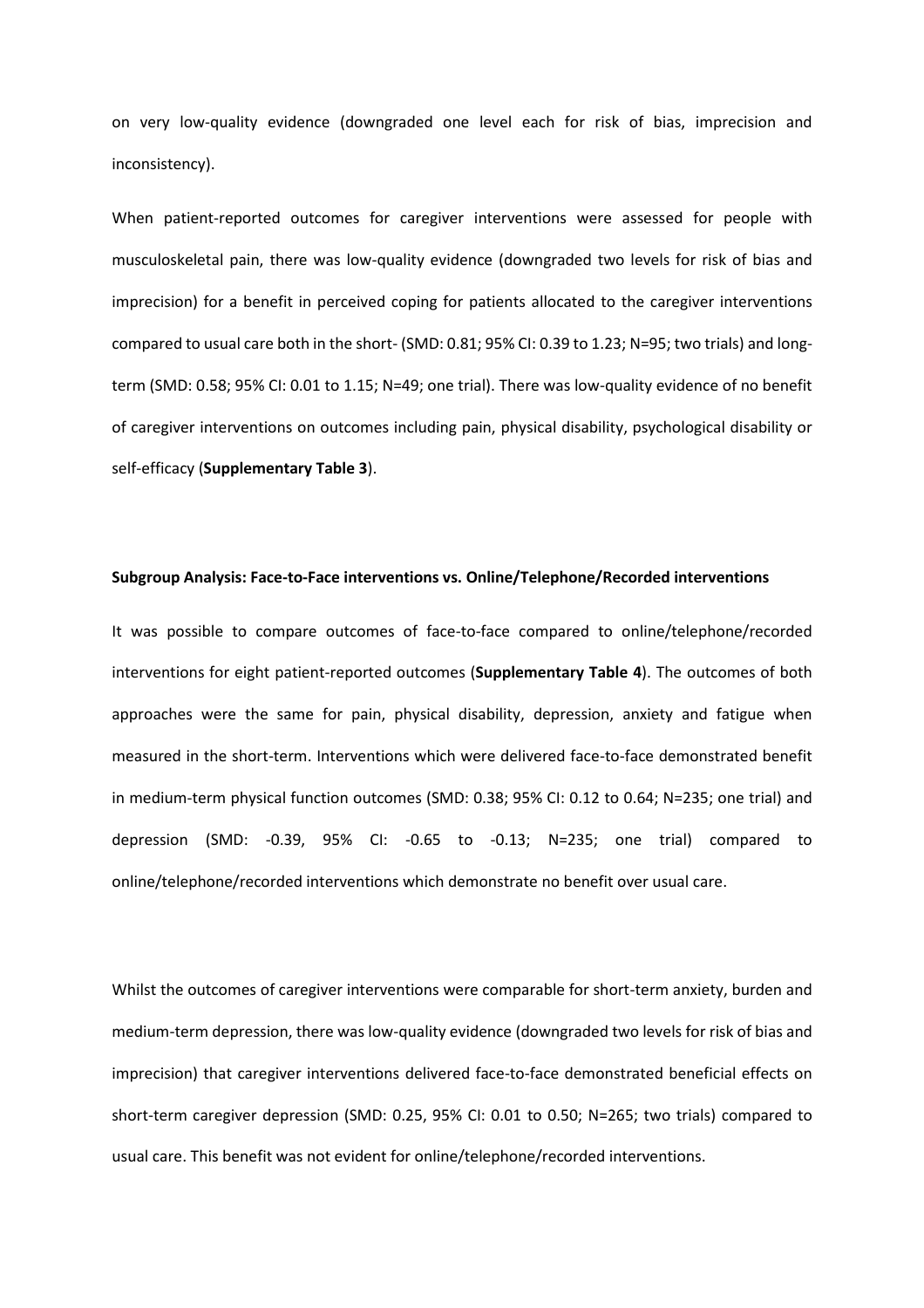#### **DISCUSSION**

## *Main Findings*

To the best of our knowledge, this is the first study to systematically review and quantify the effectiveness of caregiver interventions for people with chronic pain. The evidence is solely based on people with cancer or musculoskeletal-derived chronic pain. The findings suggest caregiver interventions provide short-term benefit to care-recipients in coping. There was very low-quality evidence that caregiver interventions can benefit caregiver general health status and HRQOL. There was no beneficial effect of caregiver interventions on caregiver anxiety, depression, fatigue or caregiver burden. Caregiver interventions did not provide benefit when measured by care-recipient HRQOL, physical function, psychological outcomes or fatigue. The evidence suggests that caregiving interventions are effective in reducing care-recipient pain and improving social function within the first-year post-intervention. Face-to-face interventions may be more beneficial than caregiver interventions which were delivered solely by telephone, online or through recorded interventions such as audio recordings, DVDs or manuals.

#### *Comparison with the Literature*

Whilst caregiver interventions may be effective in reducing pain, there is limited evidence that this translates into improved physical function or psychological outcomes. It may be anticipated that with reduced symptoms, care-recipients would have greater capability to be more physically able. 46 Further exploration for this mismatch would be valuable.

Face-to-face interventions demonstrated greater benefit in physical function and depression, with no difference to online/telephone/recorded interventions for all other interventions. Whilst face-to-face interventions may offer a more personal therapeutic alliance between health professional and care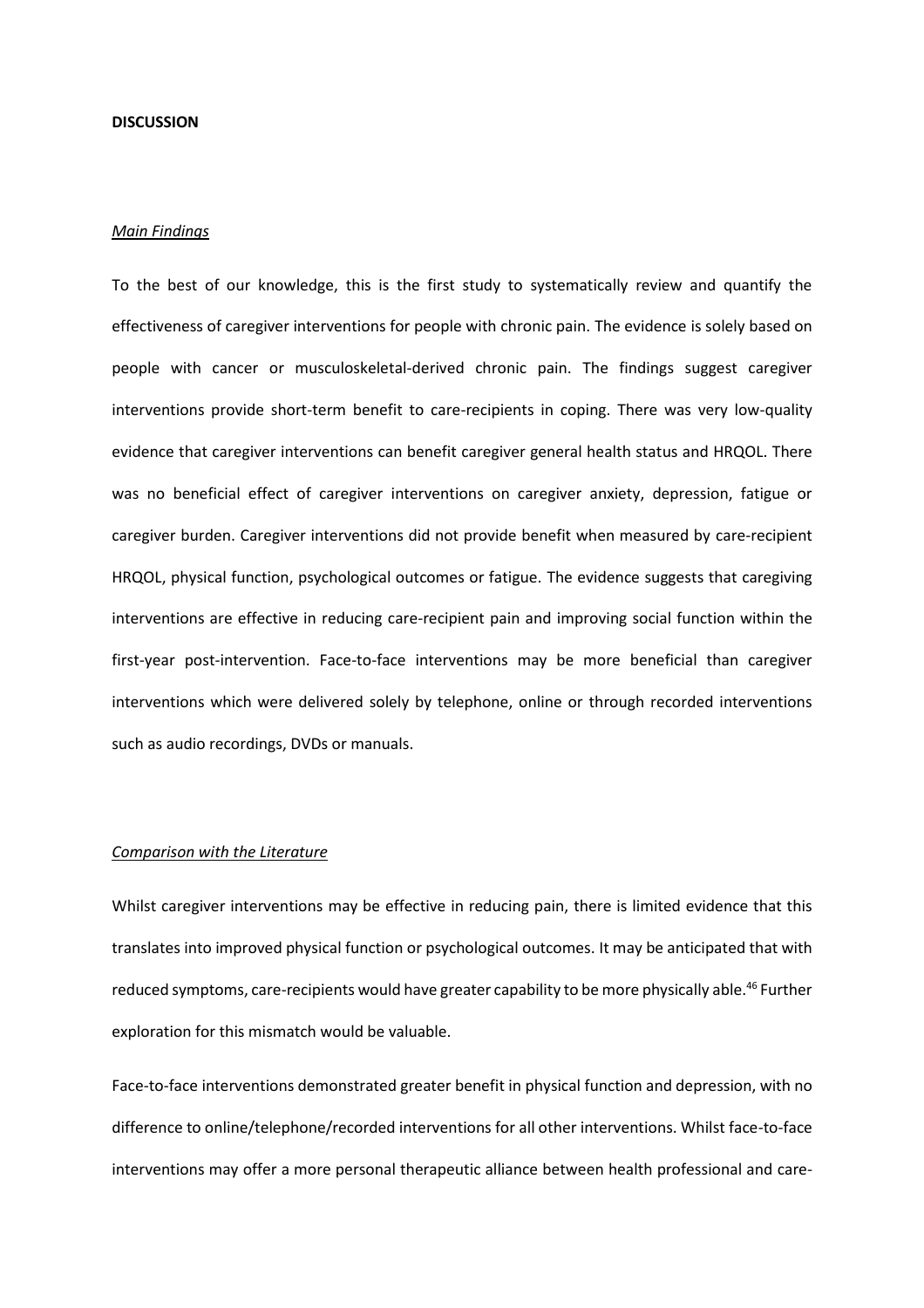recipients/caregiver, there are issues regarding scalability of delivery and the convenience which internet-based approaches can offer.<sup>47</sup> Delivering home-based interventions where care-recipients and caregivers are not required to travel to appointments are beneficial, particularly providing carerecipients and caregivers a feeling of independence from formal healthcare services. However, given the heterogeneity in care-recipients/caregiver beliefs relating to pain and its management, ensuring that such interventions are flexible to the needs of participants is important. 48

There is limited evidence on pain management caregiver programmes for people without cancer pain. Three studies recruited patients with chronic musculoskeletal pain. 20,22,23 All other studies recruited people with cancer pain. No other disease-groups have been previously examined. Whilst cancer and musculoskeletal chronic pain populations share similar symptoms in pain, there are marked differences around health beliefs to movement,<sup>49,50,51</sup> disease progression,<sup>51,52</sup> prognosis<sup>53</sup> and fatigue. <sup>51</sup> Psychologically, whilst both populations may present with depression and anxiety, the basis of these in relation to ongoing healthcare status may differ.<sup>49,51</sup> However, there are also marked differences between these two populations. This is most notable in the relationships and family dynamics between caregivers and individuals with cancer-related chronic pain. In those with cancerrelated pain, caregivers frequently experience high levels of emotional distress as they support individuals who they are close to and who are at the end of their lives, often with unplanned health care utilisation or emergency department visits which can increase stress and anxiety.<sup>52,53</sup> Through these differences between cancer and non-cancer associated pain management, further study is warranted to explore the role of caregiver interventions for people with musculoskeletal diseases.

Nine studies employed a psychological element to the intervention such as cognitive behaviour approaches or psychoeducational interventions. 18,20,22,25,29,30,39,40,41 Adopting a psychological principle to underpin an intervention would appear important when interventions are aimed to change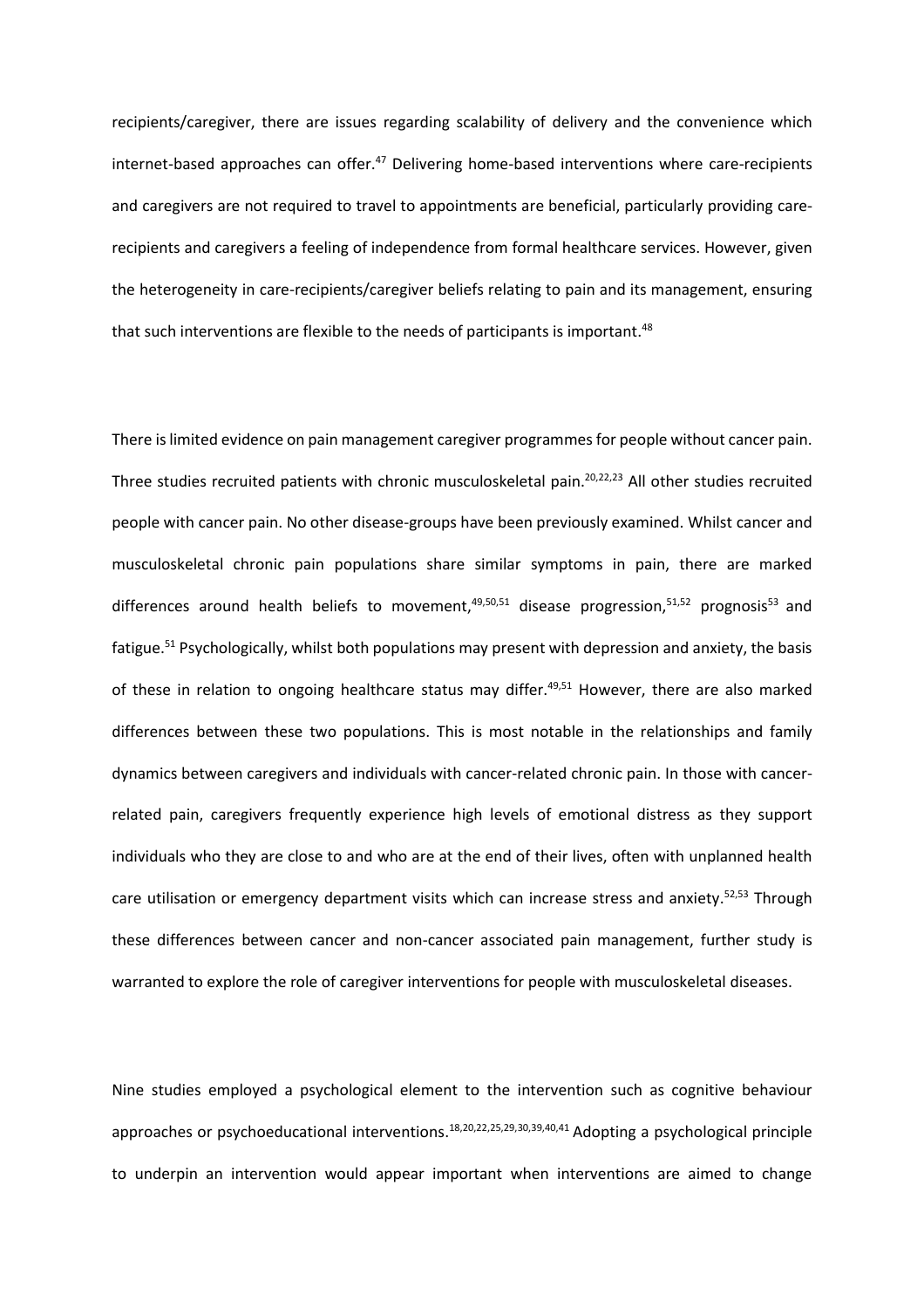behaviours or health beliefs regarding pain and symptom management. <sup>54</sup> These interventions were education and skills/knowledge programmes rather than behaviour change interventions.<sup>19,20,22</sup> Given that key components to explain positive dyad relationships are based on influencing potential operant conditioning contingencies, <sup>55</sup> a behaviour change intervention may be warranted. Further exploration is a research priority during the development of future caregiver interventions in improving outcomes.

Whilst the majority of interventions were conducted between four to eight weeks. 18,21,23,27,28,29,30,32,36,41,42,44 However, this ranged in time from a one-off intervention29,37 to as long as the caregiver required to acquire the intervention skills,<sup>35</sup> with Given et al<sup>25</sup> provided a 20-week intervention. There is insufficient evidence to indicate whether there is a substantial difference in outcome, or whether there are differences in the types of outcome generated for these interventions dependant on duration. Whether interventions of longer duration provide greater opportunity for caregivers to acquire mastery of caregiver skills to benefit care-recipients with chronic pain, remains unclear.

The current evidence-base relates to middle-aged care-recipients and caregivers. Only Martire et al<sup>23</sup> investigated care-recipient/caregiver cohorts who had a mean age above 70 years. Caregivers and care-recipients may have different perceptions and capabilities in managing pain. <sup>56</sup> Caregivers who have physical disabilities or cognitive impairment are more frequently seen in older caregiving population.<sup>2</sup> These may have unique perspectives on the caregiving dyad. Further study is therefore warranted to better understand this potential difference in the caregiving dyad for older people with pain compared to the currently studied 'middle-aged' population.

#### *Limitations*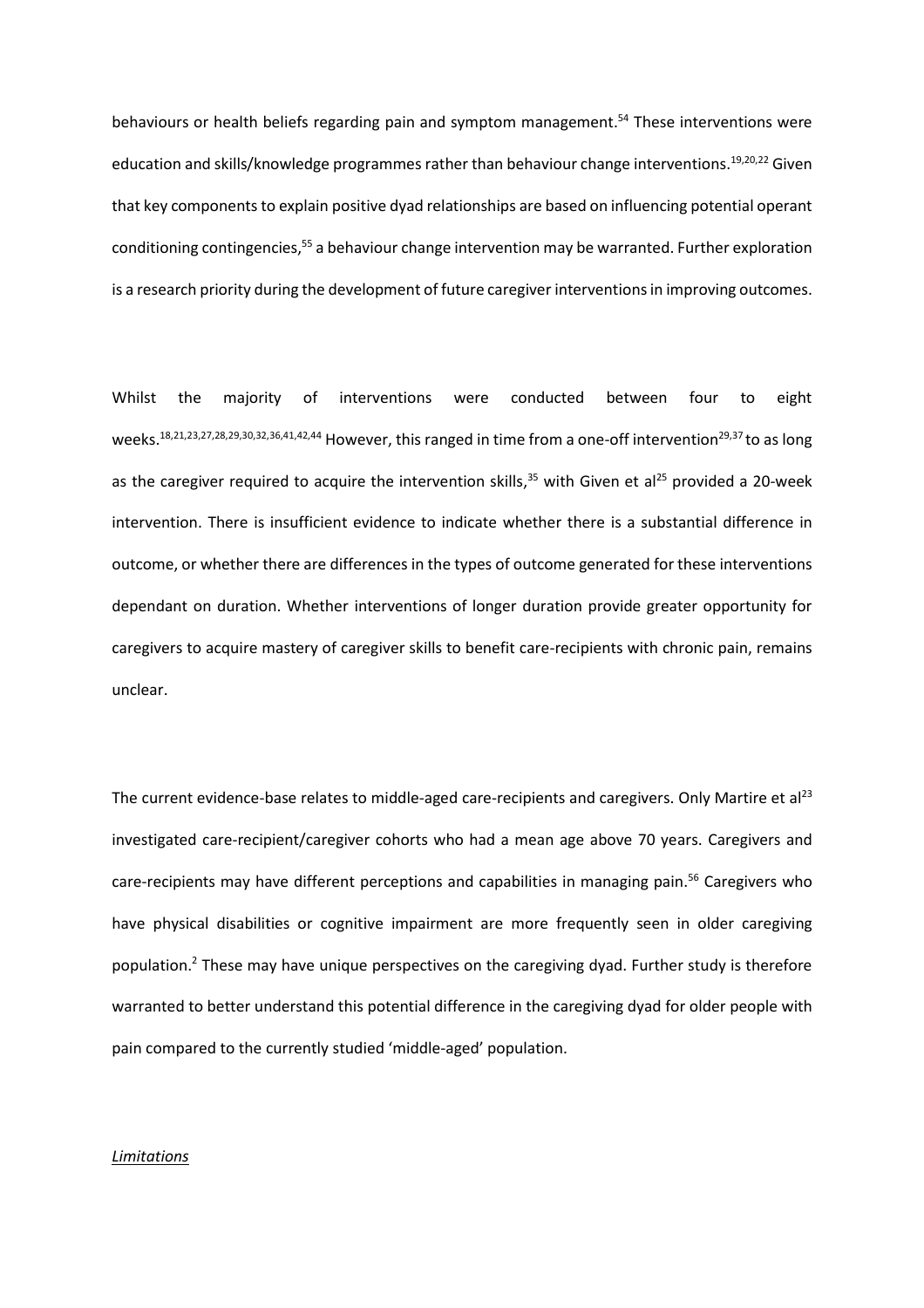This study presents three key limitations. Firstly, the evidence is derived from North European, North American and Australasian cohorts. There remains uncertainty as to whether these findings are transferable to other populations, such as those from southern European countries, Africa, Asia or South America. These populations may have different perspectives to pain and caregiving.<sup>57,58</sup> Such analyses would therefore be valuable to explore whether cultural differences are important in the chronic pain caregiving dyad. Secondly, there remains limited data on caregiver outcomes, with the majority of data presented on patient-reported outcomes. Given that these interventions are dyad interventions, exploring outcomes particularly on burden, would be valuable to better understand the wider implications of these interventions. Finally, the current evidence-base is focused on cancer- and musculoskeletal-derived chronic pain. No studies were identified examining caregiver interventions for people with chronic pain caused by conditions such as inflammatory bowel disease, gastic reflux or ulcers, endometriosis, Lyme diease or headaches. Whilst all may impact on an individual's (and caregiver's) physical and mental health, the management of these through caregiver interventions may (or may not be) different both in the intervention's components and/or outcome. Future study should consider testing caregiver interventions for such patient groups.

## **CONCLUSIONS**

There is low to very-low quality evidence that these have wider effectiveness on physical and psychological wellbeing both on care-recipients with chronic pain and their caregivers. There is moderate to low-quality evidence that caregiver interventions are effective for people with chronic pain, particularly in managing pain symptoms associated with cancer-related pain. There is a paucity of literature examining the effectiveness of caregiver interventions for people with non-cancer related pain such as from musculoskeletal disease. The adoption of caregiver interventions for this population therefore requires further exploration to better understand what interventions can have the greatest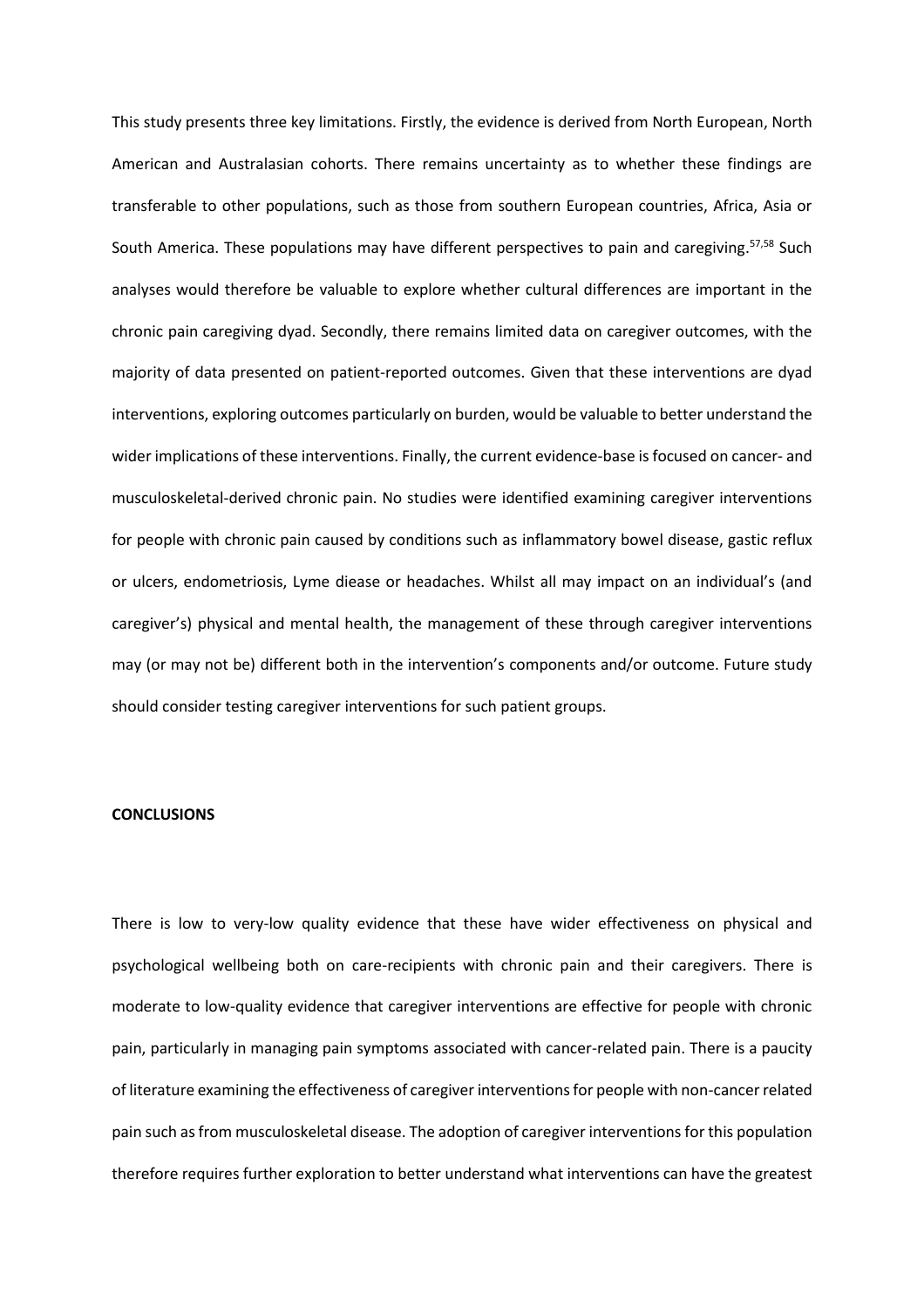effectiveness for this population who have high, long-term health and social care challenges worldwide.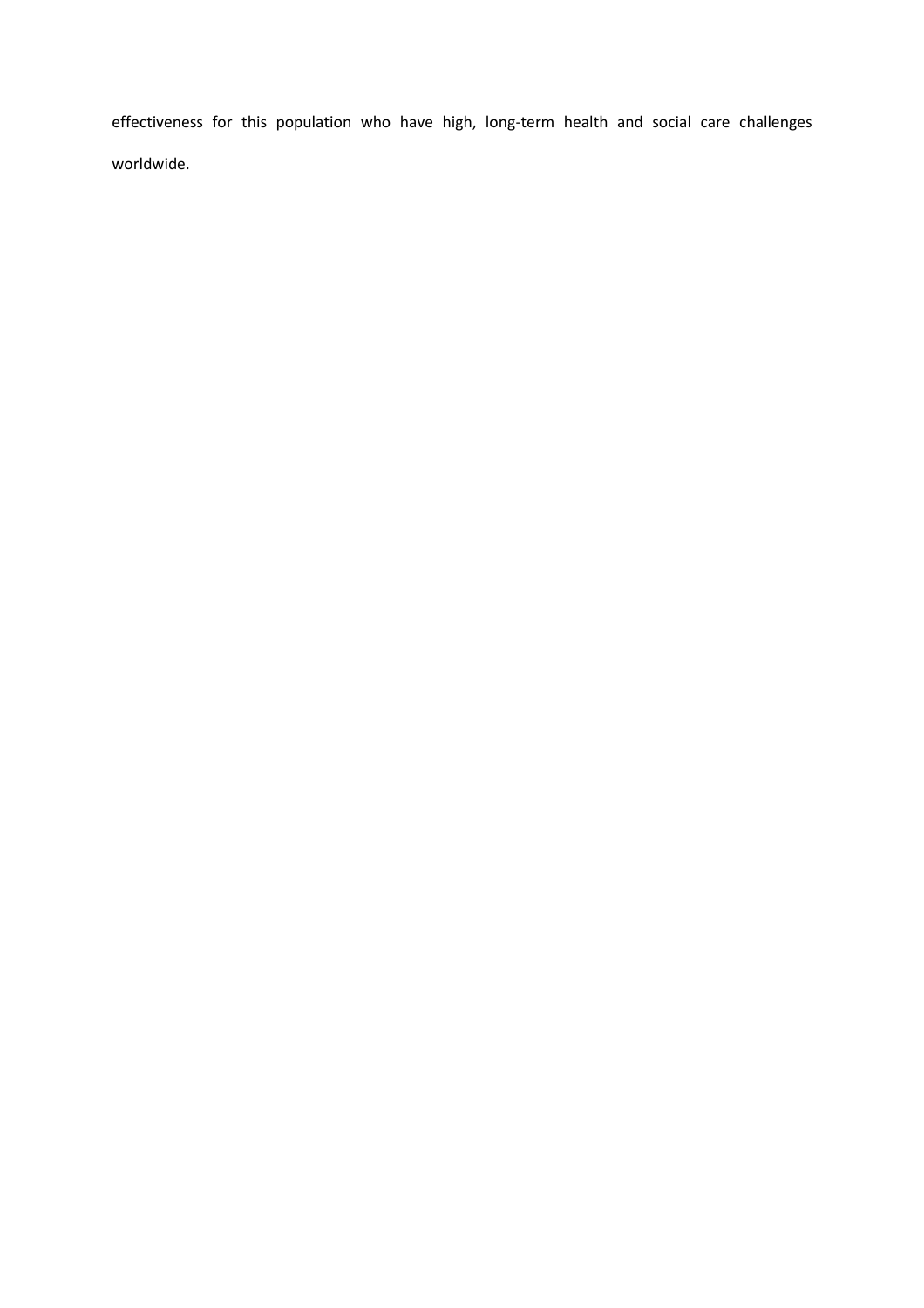## **FIGURE AND TABLE LEGENDS**

**Figure 1:** PRISMA Flow-Chart

Figure 2: Funnel plot for the assessment of publication bias: pain (left) and depression (right)

**Table 1:** Characteristics of included studies

**Table 2:** Summary of the assessment of risk of bias

**Table 3:** Meta-analysis results (Principal Analysis)

**Supplementary Table 1:** MEDLINE search strategy

**Supplementary Table 2:** Summary of the interventions (experimental and control) delivered in the included trials

**Supplementary Table 3:** Meta-analysis results (subgroup for trials recruiting people with cancer or musculoskeletal pain)

**Supplementary Table 4:** Subgroup analysis by face-to-face vs. online/telephone/recorded delivery approaches

**Supplementary File** – PRISMA Reporting Checklist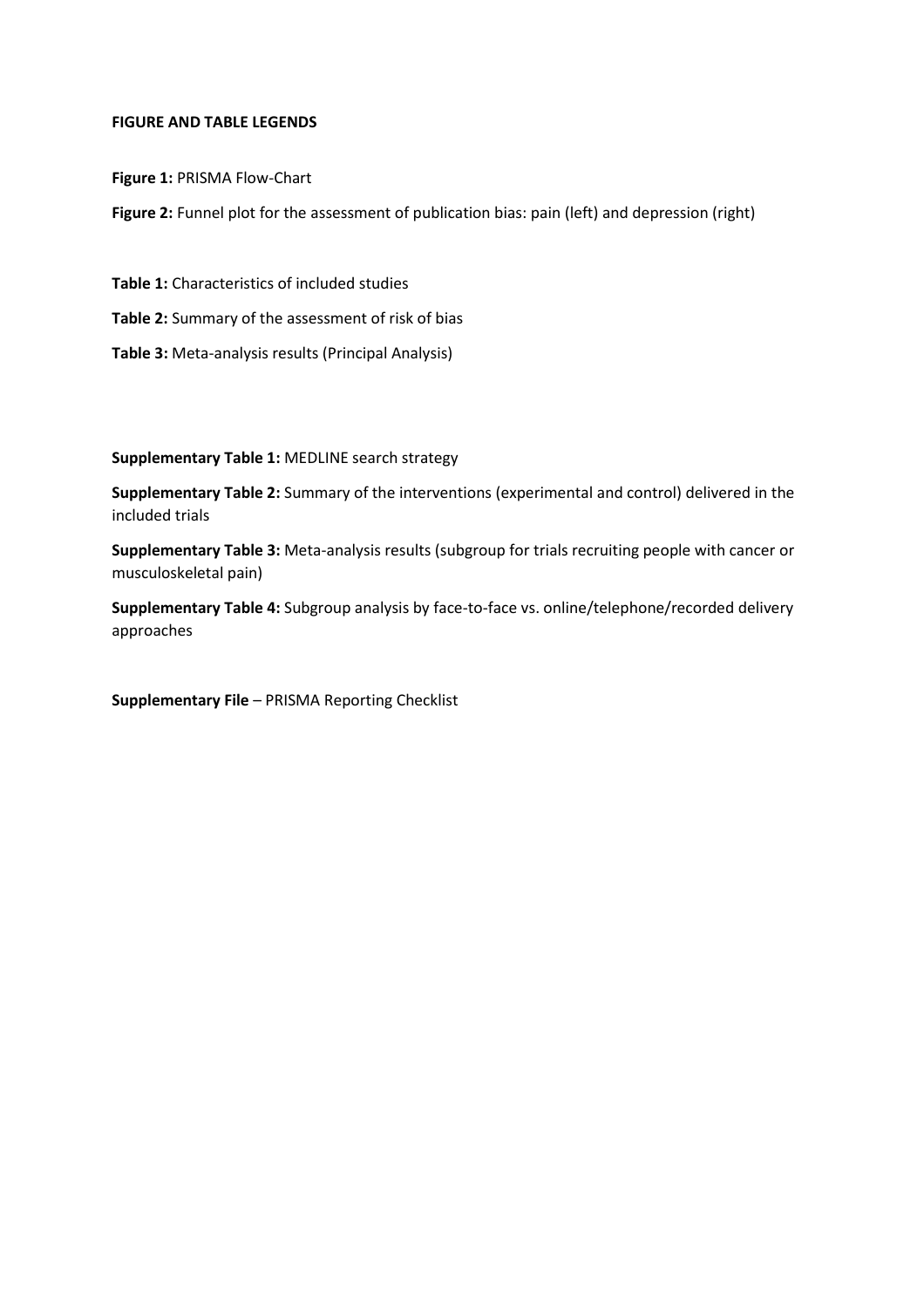## **REFERENCES**

1. Flor H, Turk DC, Scholz OB. Impact of chronic pain on the spouse: marital, emotional and physical consequences. J Psychosom Res 1987;31:63-71.

2. Wolff JL, Spillman BC, Freedman VA et al. A national profile of family and unpaid caregivers who assist older adults with health care activities. JAMA Intern Med 2016;176:372–379

3. Riffin C, Van Ness PH, Wolff JL et al. Family and other unpaid caregivers and older adults with and without dementia and disability. J Am Geriatr Soc 2017;6:1821–1828.

4. Kim Y, Schulz R. Family caregivers' strains: Comparative analysis of cancer caregiving with dementia, diabetes, and frail elderly caregiving. J Aging Health 2008;20:483–503.

5. McPherson CJ, Hadjistavropoulos T, Devereaux A, Lobchuk MM. A qualitative investigation of the roles and perspectives of older patients with advanced cancer and their family caregivers in managing pain in the home. BMC Palliat Care 2014;13:39.

6. Burns JW, Johnson BJ, Mahoney N, Devine J, Pawl R. Anger management style, hostility and spouse responses: gender differences in predictors of adjustment among chronic pain patients. Pain 1996;64:445-53.

7. Schwartz L, Slater MA, Birchler GR, Atkinson JH. Depression in spouses of chronic pain patients: the role of patient pain and anger, and marital satisfaction. Pain 1991;44:61-7.

8. Whybrow P, Moffatt S, Kay L, Thompson B, Aspray T, Duncan R. Assessing the need for arthritis training among paid carers in UK residential care homes: A focus group and interview study. Musculoskeletal Care 2018;16:82-89

9. Vallerand A, Saunders M, Anthony M. Perceptions of control over pain by patients with cancer and their caregivers. Pain Manag Nurs 2007;8:55–63.

10. Blyth FM, Cumming RG, Brnabic AJ, Cousins MJ. Caregiving in the presence of chronic pain. J Gerontol A Biol Sci Med Sci 2008;63:399-407.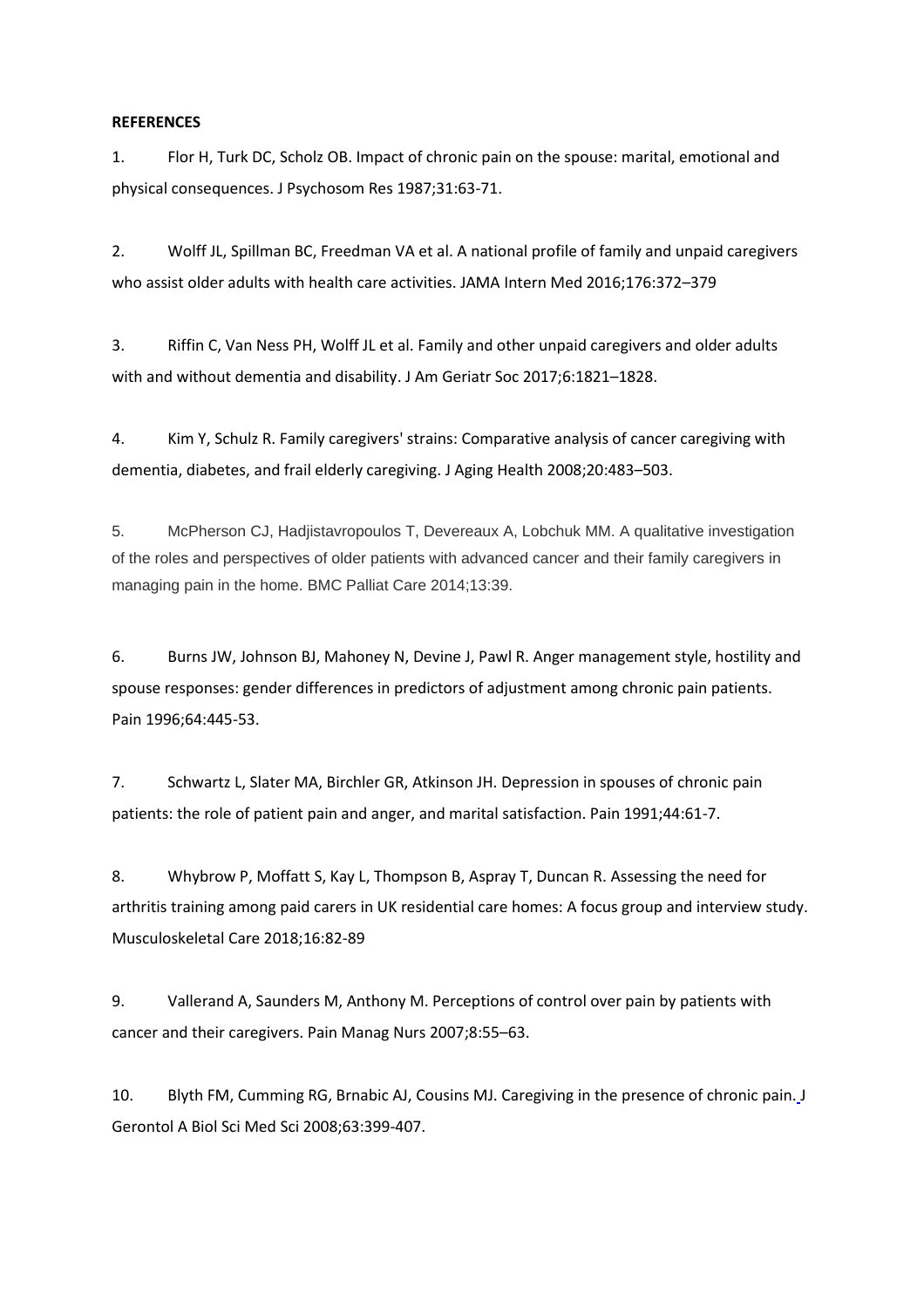11. Moher D, Liberati A, Tetzlaff J, Altman DG; PRISMA Group. Preferred reporting items for systematic reviews and meta-analyses: the PRISMA statement. J Clin Epidemiol 2009;62:1006-1012.

12. Merskey H, and Bogduk N. Classification of chronic pain. Descriptions of chronic pain syndromes and definitions of pain terms 2nd ed, Seattle: IASP Press; 1994.

13. Hofman CS, Lutomski JE, Boter H, Buurman BM, de Craen AJ, Donders R, Olde Rikkert MG, Makai P, Melis RJ; TOPICS-MDS research consortium. Examining the construct and known-group validity of a composite endpoint for The Older Persons and Informal Caregivers Survey Minimum Data Set (TOPICS-MDS); A large-scale data sharing initiative. PLoS One 2017;12:e0173081.

14. Higgins JPT, Green S (editors). Cochrane Handbook for Systematic Reviews of Interventions Version 5.1.0 [updated March 2011]. The Cochrane Collaboration, 2011. Accessed 28 July 2018. Available from www.handbook.cochrane.org

15. Deeks JJ. Higgins JPT, Altman DG on behalf of the Cochrane Statistical Methods Group. Chapter 9: Analysing data and undertaking meta-analyses. In: Cochrane Handbook for Systematic Reviews of Interventions. Version 5.1.0 [update March 2011] Ed: Higgins JPT, Green S. The Cochrane Collaboration. Accessed: 02 April 2019. Available at: http://handbook-5-1.cochrane.org/

16. DerSimonian R, Laird N. Meta-analysis in clinical trials revisited. Contemp Clin Trials 2015;45(Pt A):139-45.

17. Pottie K, Welch V, Morton R, Akl EA, Eslava-Schmalbach JH, Katikireddi V, Singh J, Moja L, Lang E, Magrini N, Thabane L, Stanev R, Matovinovic E, Snellman A, Briel M, Shea B, Tugwell P, Schunemann H, Guyatt G, Alonso-Coello P. GRADE equity guidelines 4: considering health equity in GRADE guideline development: evidence to decision process. J Clin Epidemiol 2017;90:84-91.

18. Mahendran R, Lim HA, Tan JY, Ng HY, Chua J, Lim SE, Kua EH, Griva K. Evaluation of a brief pilot psychoeducational support group intervention for family caregivers of cancer patients: a quasiexperimental mixed-methods study. Health Qual Life Outcomes 2017;15:17.

19. Keefe FJ, Ahles TA, Sutton L, Dalton J, Baucom D, Pope MS, Knowles V, McKinstry E, Furstenberg C, Syrjala K, Waters SJ, McKee D, McBride C, Rumble M, Scipio C. Partner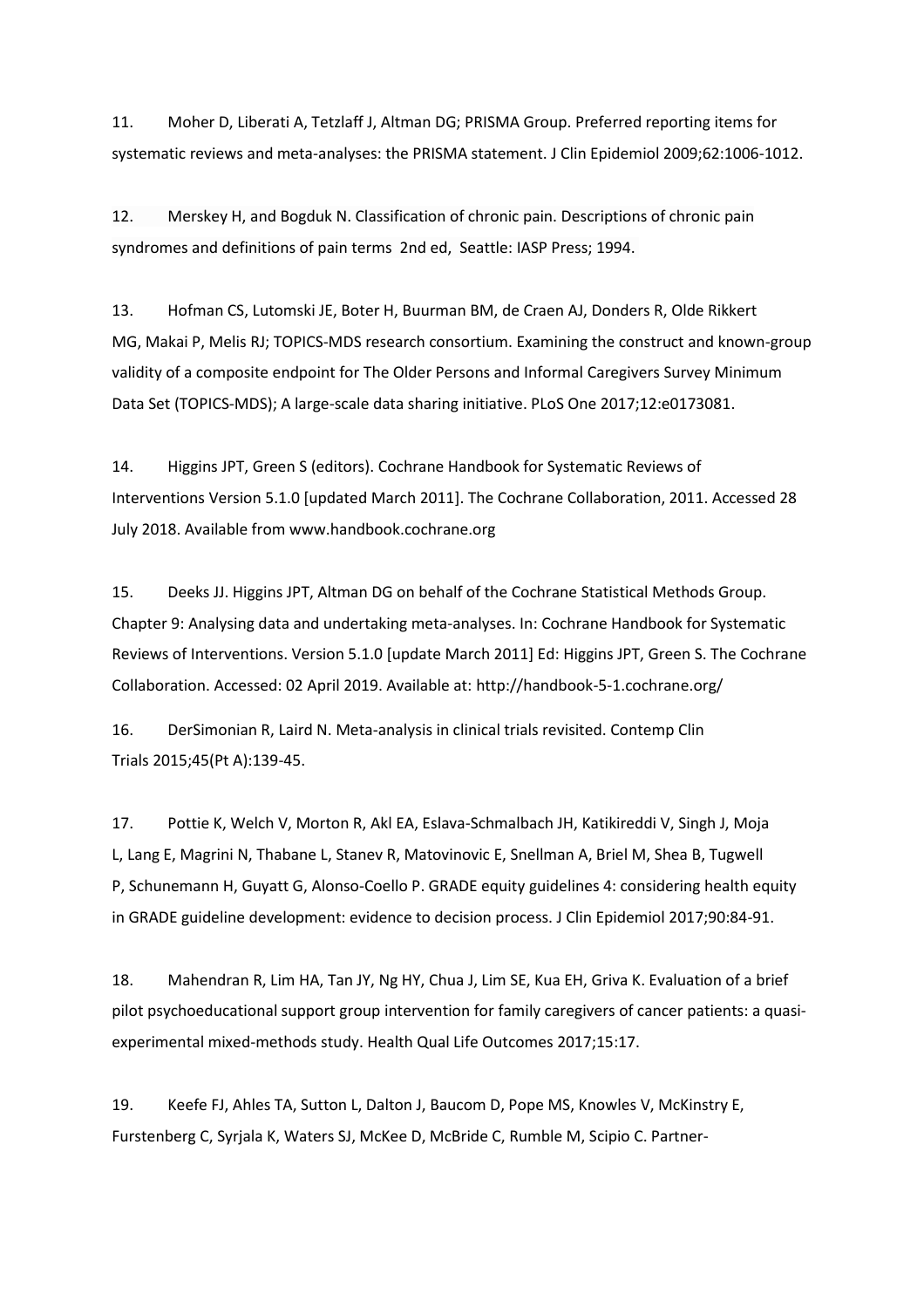guided cancer pain management at the end of life: a preliminary study. J Pain Symptom Manage 2005;29:263-72.

20. [Keefe FJ,](https://www.ncbi.nlm.nih.gov/pubmed/?term=Keefe%20FJ%5BAuthor%5D&cauthor=true&cauthor_uid=10513498) [Caldwell DS,](https://www.ncbi.nlm.nih.gov/pubmed/?term=Caldwell%20DS%5BAuthor%5D&cauthor=true&cauthor_uid=10513498) [Baucom D,](https://www.ncbi.nlm.nih.gov/pubmed/?term=Baucom%20D%5BAuthor%5D&cauthor=true&cauthor_uid=10513498) [Salley A,](https://www.ncbi.nlm.nih.gov/pubmed/?term=Salley%20A%5BAuthor%5D&cauthor=true&cauthor_uid=10513498) [Robinson E,](https://www.ncbi.nlm.nih.gov/pubmed/?term=Robinson%20E%5BAuthor%5D&cauthor=true&cauthor_uid=10513498) [Timmons K,](https://www.ncbi.nlm.nih.gov/pubmed/?term=Timmons%20K%5BAuthor%5D&cauthor=true&cauthor_uid=10513498) [Beaupre P,](https://www.ncbi.nlm.nih.gov/pubmed/?term=Beaupre%20P%5BAuthor%5D&cauthor=true&cauthor_uid=10513498) [Weisberg](https://www.ncbi.nlm.nih.gov/pubmed/?term=Weisberg%20J%5BAuthor%5D&cauthor=true&cauthor_uid=10513498)  [J,](https://www.ncbi.nlm.nih.gov/pubmed/?term=Weisberg%20J%5BAuthor%5D&cauthor=true&cauthor_uid=10513498) [Helms M.](https://www.ncbi.nlm.nih.gov/pubmed/?term=Helms%20M%5BAuthor%5D&cauthor=true&cauthor_uid=10513498) Spouse-assisted coping skills training in the management of knee pain in osteoarthritis: long-term followup results. Arthritis Care Res 1999;12:101-11.

21. Northouse LL, Mood DW, Schafenacker A, Montie JE, Sandler HM, Forman JD, Hussain M, Pienta KJ, Smith DC, Kershaw T. Randomized clinical trial of a family intervention for prostate cancer patients and their spouses. Cancer 2007;110:2809–2818.

22. Keefe FJ, Blumenthal J, Baucom D, Affleck G, Waugh R, Caldwell DS, Beaupre P, Kashikar-Zuck S, Wright K, Egert J, Lefebvre J. Effects of spouse-assisted coping skills training and exercise training in patients with osteoarthritic knee pain: a randomized controlled study. Pain 2004;110:539-49.

23. Martire LM, Schulz R, Keefe FJ, Starz TW, Osial TA Jr, Dew MA, Reynolds CF 3rd. Feasibility of a dyadic intervention for management of osteoarthritis: a pilot study with older patients and their spousal caregivers. Aging Ment Health 2003;7:53-60.

24. Porter LS, Keefe FJ, Garst J, Baucom DH, McBride CM, McKee DC, Sutton L, Carson K, Knowles V, Rumble M, Scipio C. Caregiver-assisted coping skills training for lung cancer: results of a randomized clinical trial. J Pain Symptom Manage 2011;41:1-13.

25. Given B, Given CW, Sikorskii A, Jeon S, Sherwood P, Rahbar M. The impact of providing symptom management assistance on caregiver reaction: results of a randomized trial. J Pain Symptom Manage 2006;32:433-43.

26. Ward SE, Serlin RC, Donovan HS, Ameringer SW, Hughes S, Pe-Romashko K, Wang KK. A randomized trial of a representational intervention for cancer pain: does targeting the dyad make a difference? Health Psychol 2009;28:588-597.

27. Wells N, Hepworth JT, Murphy BA, Wujcik D, Johnson R. Improving cancer pain management through patient and family education. J Pain Symptom Manage 2003;25:344-56.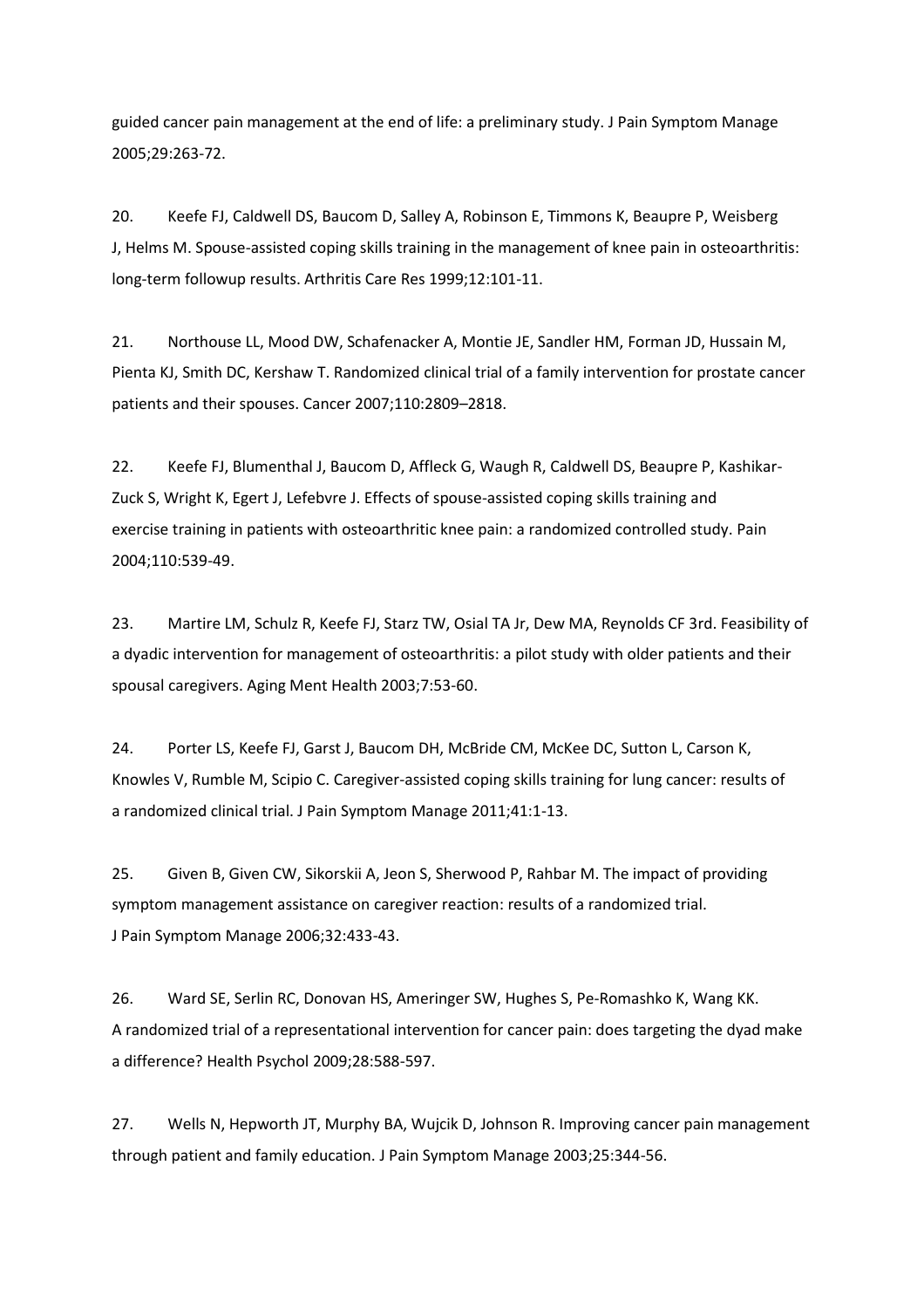28. Badger T, Segrin C, Pasvogel A, Lopez AM. The effect of psychosocial interventions delivered by telephone and videophone on quality of life in early-stage breast cancer survivors and their supportive partners. J Telemed Telecare 2013;19:260–265.

29. Badger TA, Segrin C, Figueredo AJ, Harrington J, Sheppard K, Passalacqua S, Pasvogel A, Bishop M. Psychosocial interventions to improve quality of life in prostate cancer survivors and their intimate or family partners. Qual Life Res 2011;20:833–844.

30. Badger TA, Segrin C, Hepworth JT, Pasvogel A, Weihs K, Lopez AM. Telephone-delivered health education and interpersonal counseling improve quality of life for Latinas with breast cancer and their supportive partners. Psychooncology 2013;22:1035–1042.

31. Collinge W, Kahn J, Walton T, Kozak L, Bauer-Wu S, Fletcher K, Yarnold P, Soltysik R. Touch, caring, and cancer: randomized controlled trial of a multimedia caregiver education program. Support Care Cancer 2013;21:1405–1414.

32. Badr H, MSCR CBSM, Goldstein NE, Gomez JE, Redd WH. Dyadic psychosocial intervention for advanced lung cancer patients and their family caregivers: results of a randomized pilot trial. Cancer 2015;121:150–158.

33. Mosher CE, Winger JG, Hanna N, Jalal SI, Einhorn LH, Birdas TJ, Ceppa DKP, Kesler KA, Schmitt J, Kashy DA, Champion VL. Randomized pilot trial of a telephone symptom management intervention for symptomatic lung cancer patients and their family caregivers. J Pain Symptom Manag 2016;52:469–482.

34. Schenker Y, Bahary N, Claxton R, Childers J, Kavalieratos D, King L, Lembersky BC et al. A pilot trial of early specialty palliative care for patients with advanced pancreatic cancer: challenges encountered and lessons learned. J Clin Oncol 2017; 34(26 suppl):110.

35. Belgacem B, Auclair C, Fedor MC, Brugnon D, Blanquet M, Tournilhac O, Gerbaud L. A caregiver educational program improves quality of life and burden for cancer patients and their caregivers: a randomised clinical trial. Eur J Oncol Nurs 2013;17:870–876.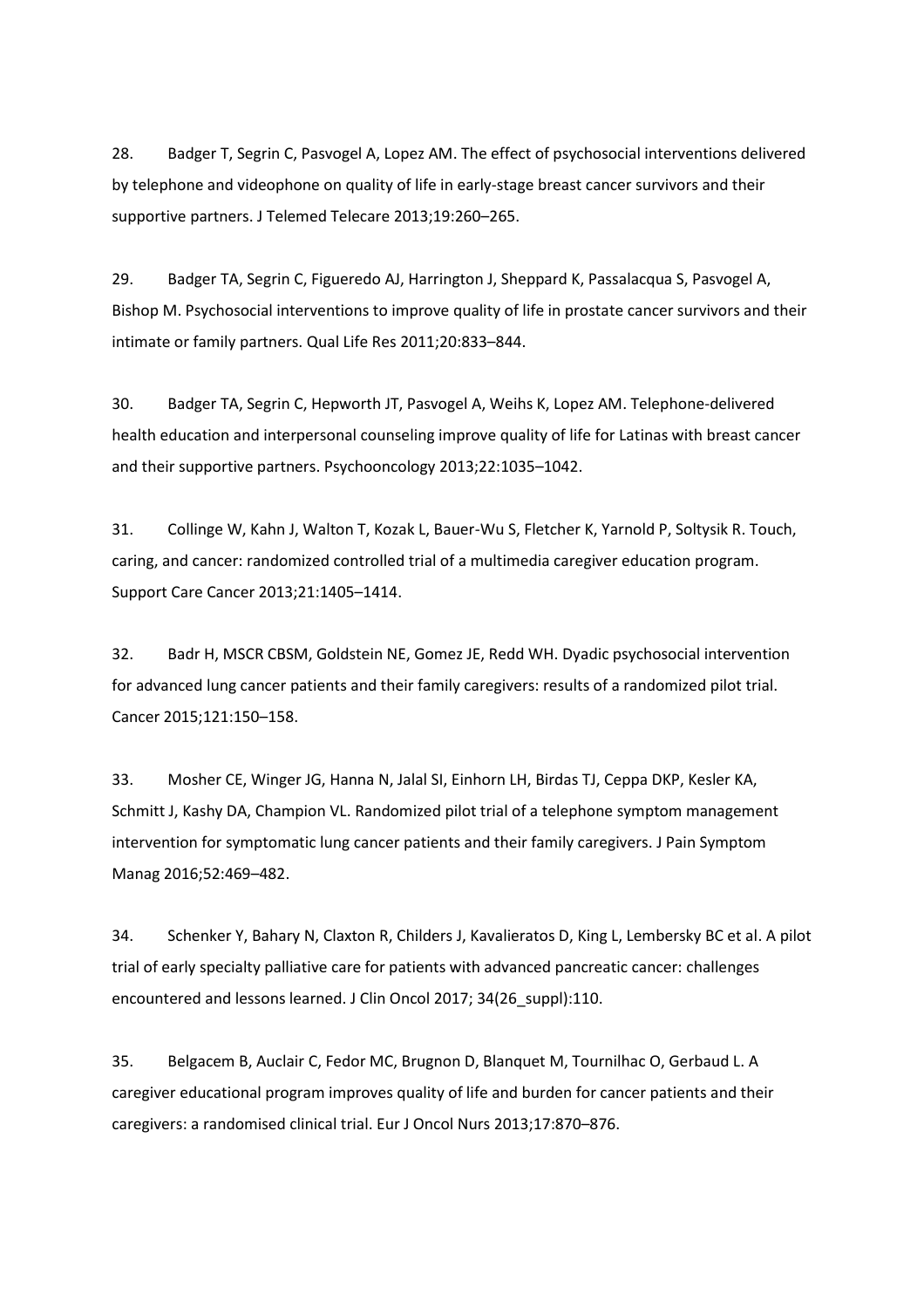36. Mosher CE, Secinti E, Johns SA, O'Neil BH, Helft PR, Shahda S, Jalal SI, Champion VL. Examining the effect of peer helping in a coping skills intervention: a randomized controlled trial for advanced gastrointestinal cancer patients and their family caregivers. Qual Life Res 2018;27:515- 528.

37. Parker Oliver D, Demiris G, Washington K, Kruse RL, Petroski G. Hospice family caregiver involvement in care plan meetings: a mixed-methods randomized controlled trial. Am J Hosp Palliat Care 2017;34:849-859.

38. Hendrix CC, Landerman R, Abernethy AP. Effects of an individualized caregiver training intervention on self-efficacy of cancer caregivers. West J Nurs Res 2013;35:590-610.

39. Budin WC, Hoskins CN, Haber J, Sherman DW, Maislin G, Cater JR, Cartwright-Alcarese F, Kowalski MO, McSherry CB, Fuerbach R. Breast cancer: Education, counseling, and adjustment among patients and partners: A randomized clinical trial. Nurs Res 2008;57:199.

40. Hudson PL, Aranda S, Hayman-White K. A psycho-educational intervention for family caregivers of patients receiving palliative care: a randomized controlled trial. J Pain Symptom Manage 2005;30:329-41.

41. Hudson P, Trauer T, Kelly B, O'Connor M, Thomas K, Zordan R, Summers M. Reducing the psychological distress of family caregivers of home based palliative care patients: longer term effects from a randomised controlled trial. Psychooncology. 2015;24:19-24.

42. Rustøen T, Valeberg BT, Kolstad E, Wist E, Paul S, Miaskowski C. The PRO-SELF(©) Pain Control Program improves patients' knowledge of cancer pain management. J Pain Symptom Manage 2012;44:321-30.

43. de Wit R, van Dam F, Zandbelt L, van Buuren A, van der Heijden K, Leenhouts G, Loonstra S: A pain education program for chronic cancer pain patients: Follow-up results from randomized controlled trial. Pain 1997;73:55–59.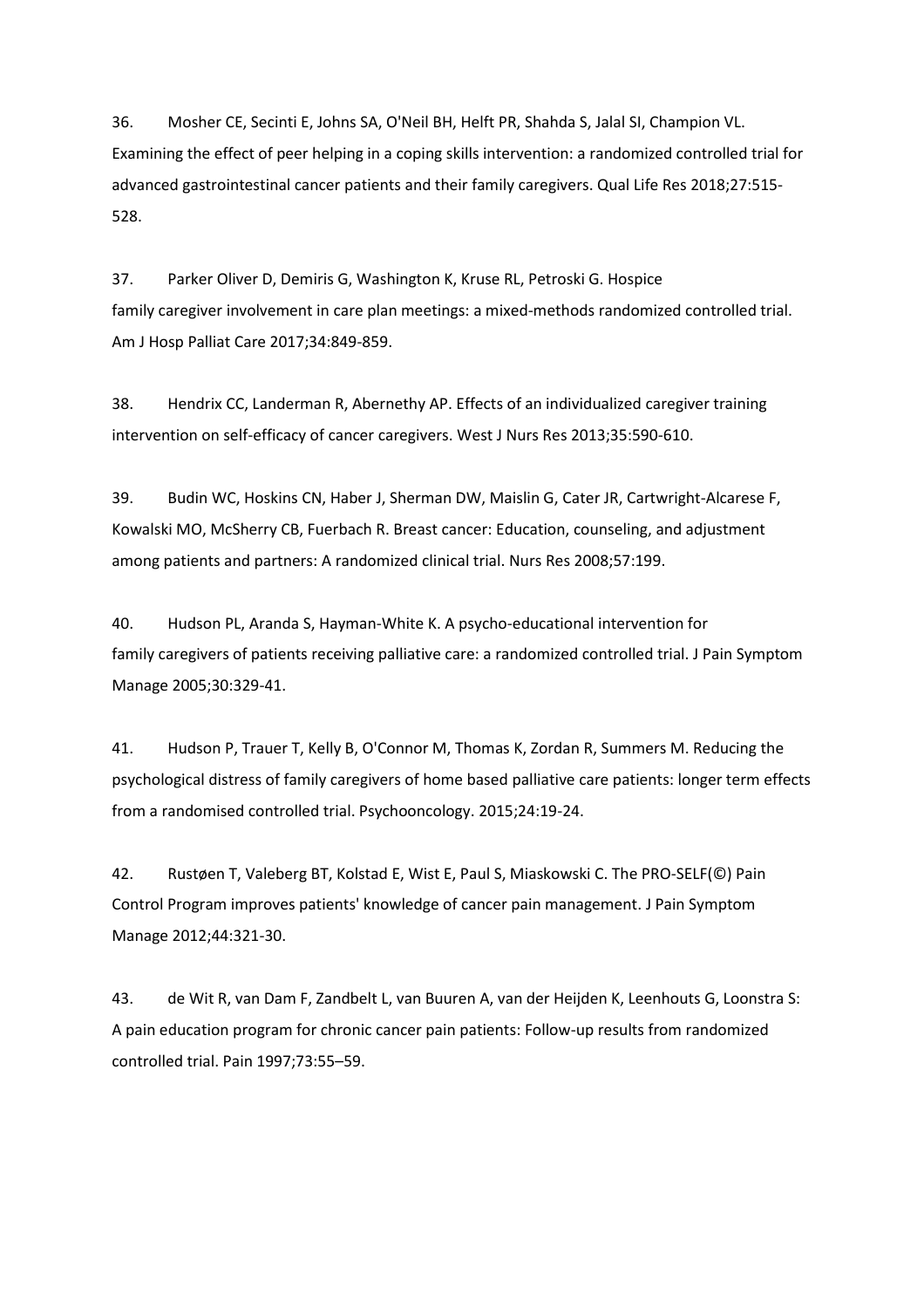44. Steel JL, Geller DA, Kim KH, Butterfield LH, Spring M, Grady J, Sun W, Marsh W, Antoni M, Dew MA, Helgeson V, Schulz R, Tsung A. Web-based collaborative care intervention to manage cancer-related symptoms in the palliative care setting. Cancer 2016;122:1270–1282.

45. Winger JG, Rand KL, Hanna N, Jalal SI, Einhorn LH, Birdas TJ, Ceppa DP, Kesler KA, Champion VL, Mosher CE. Coping skills practice and symptom change: a secondary analysis of a pilot telephone symptom management intervention for lung cancer patients and their family caregivers. J Pain Symptom Manage 2018;55:1341-1349.e4

46. Abdulla A, Adams N, Bone M, Elliott AM, Gaffin J, Jones D, Knaggs R, Martin D, Sampson L, Schofield P; British Geriatric Society. Guidance on the management of pain in older people. Age Ageing 2013;42 Suppl 1:i1-57.

47. Blom MM, Bosmans JE, Cuijpers P, Zarit SH, Pot AM. Effectiveness and cost-effectiveness of an internet intervention for family caregivers of people with dementia: design of a randomized controlled trial. BMC Psychiatry 2013;13:17.

48. Farquhar M, Penfold C, Walter FM, Kuhn I, Benson J. What are the key elements of educational interventions for lay carers of patients with advanced disease? A systematic literature search and narrative review of structural components, processes and modes of delivery. J Pain Symptom Manage 2016;52:117-130.e27.

49. Bunzli S, Smith A, Schütze R, O'Sullivan P. Beliefs underlying pain-related fear and how they evolve: a qualitative investigation in people with chronic back pain and high pain-related fear. BMJ Open 2015;5:e008847.

50. Damsgård E, Dewar A, Røe C, Hamran T. Staying active despite pain: pain beliefs and experiences with activity-related pain in patients with chronic musculoskeletal pain. Scand J Caring Sci 2011;25:108-16.

51. Hackett J, Godfrey M, Bennett MI. Patient and caregiver perspectives on managing pain in advanced cancer: A qualitative longitudinal study. Palliat Med 2016;30:711-9.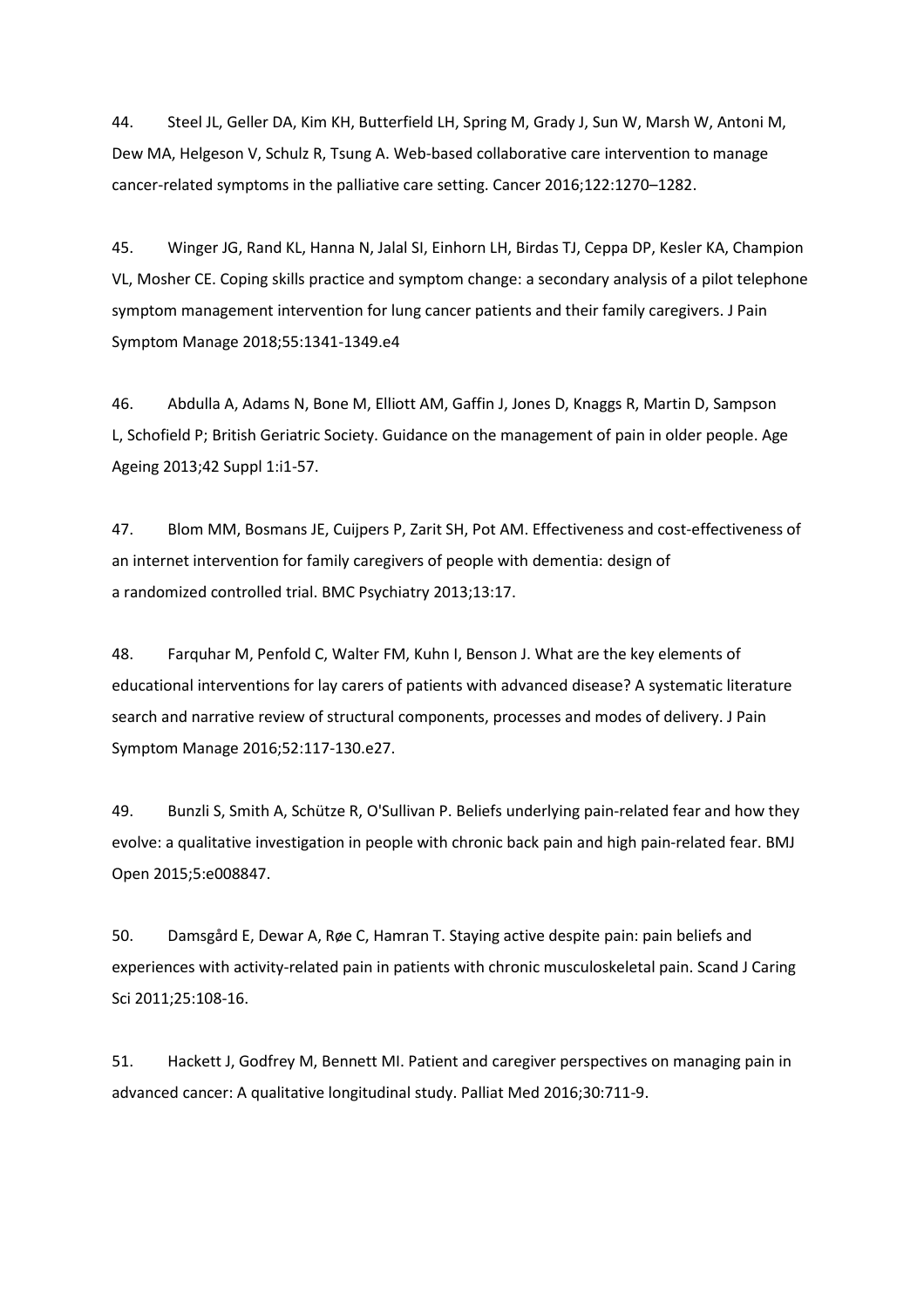52. LeBaron V, Bennett R, Alam R, Blackhall L, Gordon K, Hayes J, Homdee N, Jones R, Martinez Y, Ogunjirin E, Thomas T, Lach J. Understanding the experience of cancer pain from the perspective of patients and family caregivers to inform design of an in-home smart health system: multimethod approach. JMIR Form Res 2020;4:e20836.

53. Han CJ, Chi NC, Han S, Demiris G, Parker-Oliver D, Washington K, Clayton MF, Reblin M, Ellington L. Communicating caregivers' challenges with cancer pain management: an analysis of home hospice visits. J Pain Symptom Manage 2018;55:1296-1303.

54. Penlington C, Urbanek M, Barker S. Psychological theories of pain. Prim Dent J 2019;7:24-29.

55. Turk DC, Okifuji A. Psychological factors in chronic pain: evolution and revolution. J Consult Clin Psychol 2002;70:678-90.

56. Smith TO, Purdy R, Lister S, Salter C, Fleetcroft R, Conaghan PG. Attitudes of people with osteoarthritis towards their conservative management: a systematic review and meta-ethnography. Rheumatol Int 2014;34:299-313.

57. Atkins D, Uskul AK, Cooper NR. Culture shapes empathic responses to physical and social pain. Emotion 2016;16:587-601.

58. Fernández-Ballesteros R, Bustillos A, Santacreu M, Schettini R, Díaz-Veiga P, Huici C. Is older adult care mediated by caregivers' cultural stereotypes? The role of competence and warmth attribution. Clin Interv Aging 2016;11:545-52.

59. Kurtz ME, Kurtz JC, Given CW, Given B. A randomized, controlled trial of a patient/caregiver symptom control intervention: effects on depressive symptomatology of caregivers of cancer patients. J Pain Symptom Manage. 2005;30:112-22.

60. Keefe FJ, Caldwell DS, Baucom D, Salley A, Robinson E, Timmons K, Beaupre P, Weisberg J, Helms M. Spouse-assisted coping skills training in the management of osteoarthritic knee pain. Arthritis Care Res 1996;9:279-91.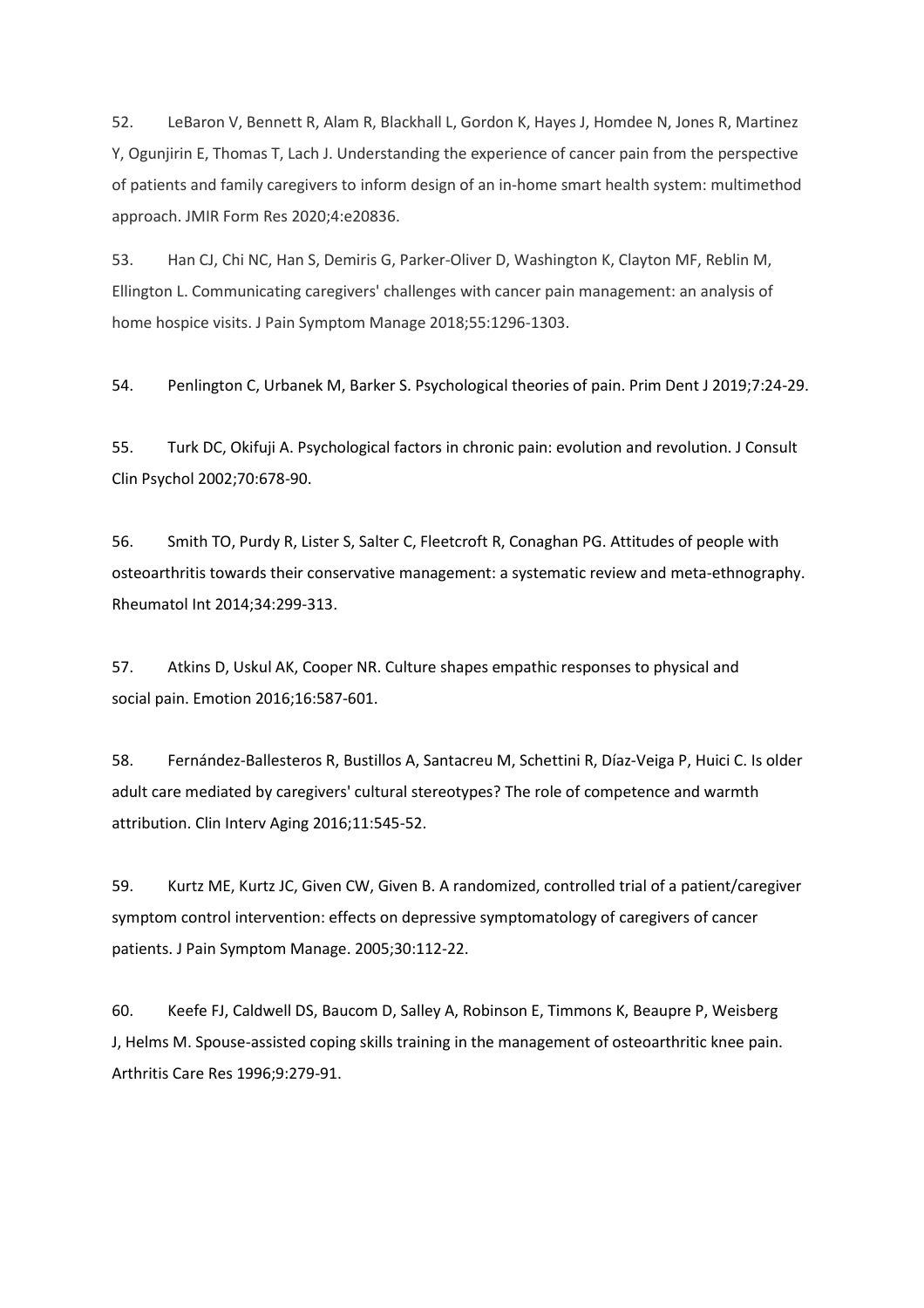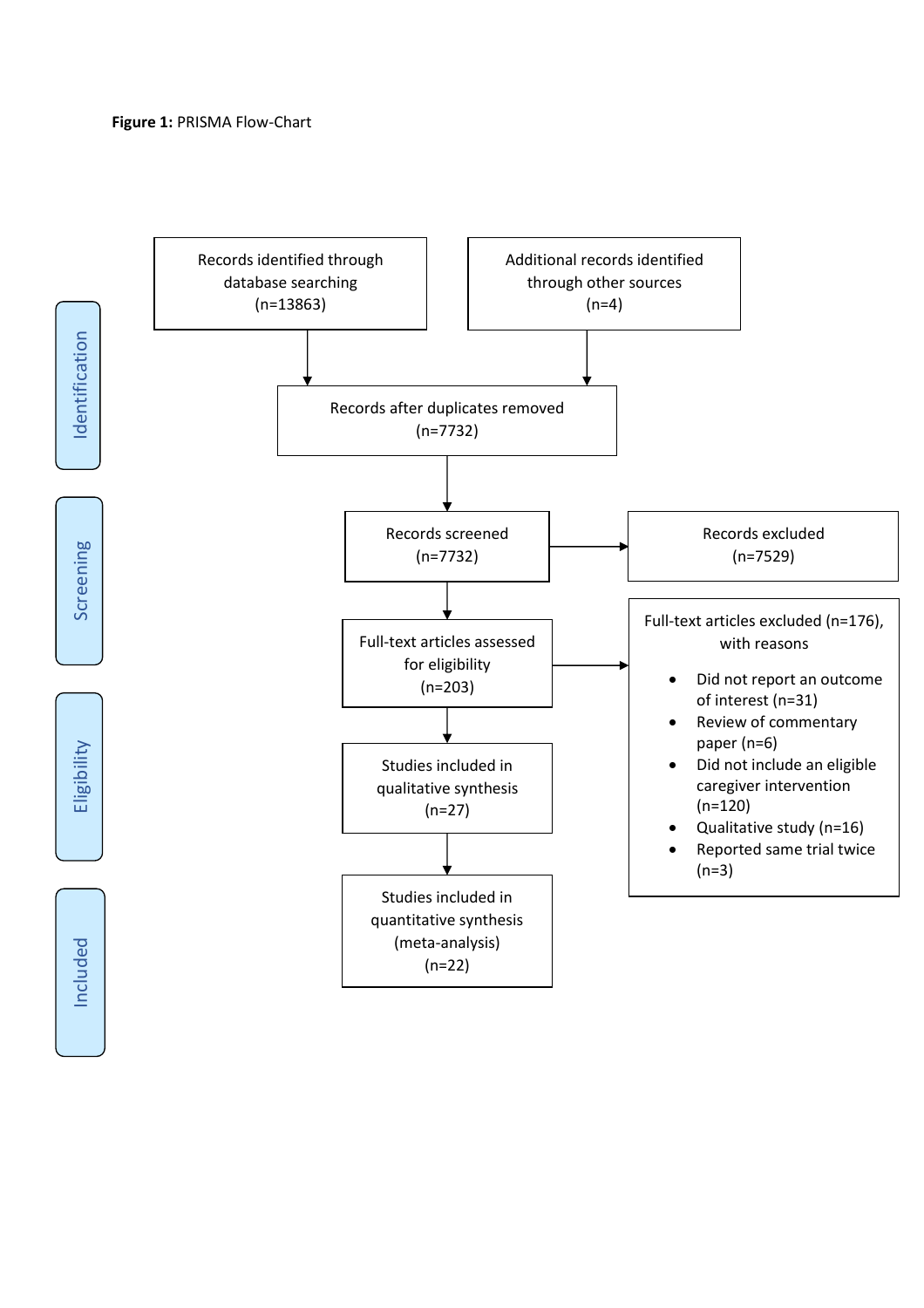Figure 2: Funnel plot for the assessment of publication bias: pain (left) and depression (right)

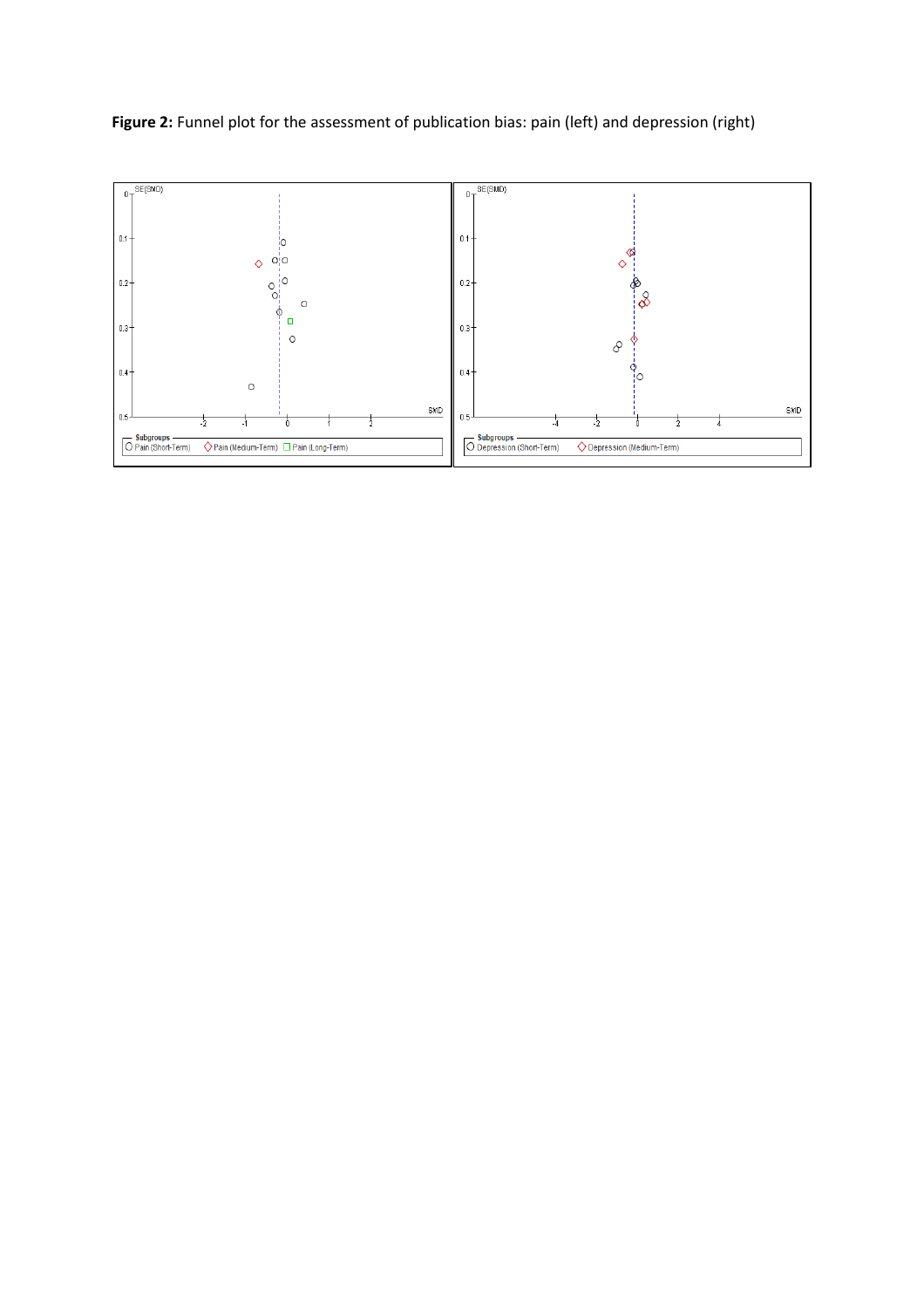**Table 1:** Characteristics of included studies

| <b>Country of</b><br><b>Study</b> |            | <b>Patient Participants</b> |                 |                          |     | <b>Caregiver Participants</b> |                          | <b>Diagnosis</b>                                                                | Follow-   |
|-----------------------------------|------------|-----------------------------|-----------------|--------------------------|-----|-------------------------------|--------------------------|---------------------------------------------------------------------------------|-----------|
|                                   | origin     | N                           | Gender<br>(m/f) | Mean age<br>$(yrs)$ (SD) | N   | Gender<br>(m/f)               | Mean age<br>$(yrs)$ (SD) |                                                                                 | up period |
| Badger [29]                       | <b>USA</b> | 71                          | 71/0            | 67.0(9.6)                | 71  | 4/65                          | 61.1(10.9)               | Prostate cancer                                                                 | 16 weeks  |
| Badger [28]                       | <b>USA</b> | 52                          | 0/52            | 53                       | 52  | 21/28                         | Range: 50,<br>51, 53     | <b>Breast cancer</b>                                                            | 16 weeks  |
| Badger [30]                       | <b>USA</b> | 80                          | 0/80            | 47.4 (10.5)              | 80  | 37/43                         | 42.7 (12.7)              | <b>Breast cancer</b>                                                            | 16 weeks  |
| <b>Badr</b> [32]                  | <b>USA</b> | 39                          | 10/29           | 68.2 (10.3)              | 39  | 12/27                         | 51.5(10.2)               | Advance lung cancer                                                             | 8 weeks   |
| Belgacen [35]                     | <b>USA</b> | 67                          | 28/39           | 59.6 (19.3)              | 67  | N/D                           | N/D                      | Haematological cancer                                                           | 3 months  |
| <b>Budin</b> [39]                 | <b>USA</b> | 249                         | 0/249           | 53.8(11.7)               | 249 | 122/87                        | 51.6(12.0)               | Breast cancer and their partners                                                | 6 months  |
| Collinge [31]                     | <b>USA</b> | 97                          | 23/74           | 54.7 (11.6)              | 97  | 43/54                         | 51.5(13.6)               | Cancer                                                                          | 4 weeks   |
| Given [25]; Kurtz<br>$[59]$       | <b>USA</b> | 237                         | 63/172          | 59.6 (10.5)              | 237 | 110/127                       | 55.2(13.7)               | Cancer                                                                          | 20 weeks  |
| Hendrix [38]                      | <b>USA</b> | 119                         | 85/34           | N/D                      | 120 | 20/100                        | N/D                      | Haematological malignancy cancer patients                                       | 4 weeks   |
| Hudson [40]                       | Australia  | 106                         | 49/57           | 69.1 (13.5)              | 106 | 37/69                         | 60.8 (14.0)              | Advanced cancer admitted to a community<br>(home-based) palliative care service | 8 weeks   |
| Hudson [41]                       | Australia  | N/D                         | N/D             | N/D                      | 298 | 85/211 (2<br>unknown)         | 59.0 (13.9)              | Advanced cancer receiving home-based<br>palliative care.                        | Death     |
| Keefe [20,60]                     | <b>USA</b> | 88                          | 34/54           | 62.6(10.1)               | 88  | N/D                           | N/D                      | <b>Osteoarthritis Knee</b>                                                      | 12 months |
| Keefe [22]                        | <b>USA</b> | 72                          | 33/39           | Range: 57.6<br>to 60.3   | 72  | N/D                           | N/D                      | <b>Osteoarthritis Knee</b>                                                      | 12 weeks  |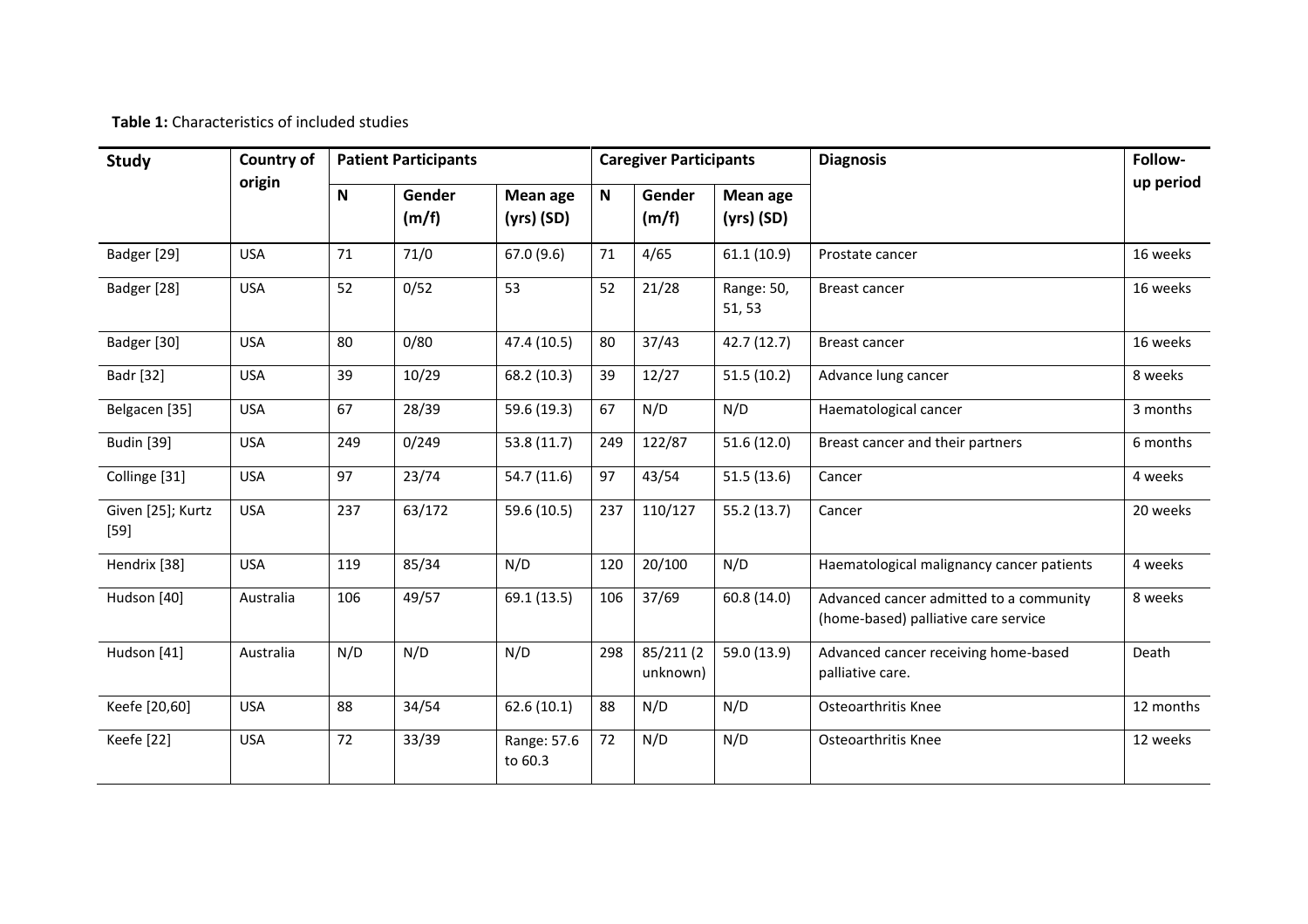| Keefe [19]               | <b>USA</b>  | 78  | 44/34   | 60.5                                      | 78  | 30/48  | 58.5                                       | Advanced cancer                                                                                                                                     | 2 weeks               |
|--------------------------|-------------|-----|---------|-------------------------------------------|-----|--------|--------------------------------------------|-----------------------------------------------------------------------------------------------------------------------------------------------------|-----------------------|
| Mahendran [18]           | Singapore   | N/D | N/D     | N/D                                       | 97  | 34/63  | N/D                                        | Cancer                                                                                                                                              | 4 weeks               |
| Martire [23]             | <b>USA</b>  | 24  | 0/24    | 71.8(7.8)                                 | 24  | 24/0   | 73.8(6.8)                                  | Lower limb or lumbar osteoarthritis                                                                                                                 | 6 weeks               |
| Mosher [33,45]           | <b>USA</b>  | 106 | 50/56   | Range: 63.5<br>$(7.7)$ and<br>62.0(8.2)   | 106 | 29/77  | Range: 56.3<br>$(14)$ and<br>56.8(13)      | Small cell or non-small cell lung cancer                                                                                                            | 6 weeks               |
| Mosher [36]              | <b>USA</b>  | 50  | 31/19   | Range: 58.9<br>$(11.5)$ and<br>57.5(11.7) | 50  | 17/33  | Range: 55.3<br>$(12.2)$ and<br>52.4 (15.1) | Stage 4 gastrointestinal cancer                                                                                                                     | 5 weeks               |
| Northhouse [21]          | <b>USA</b>  | 235 | 235/0   | 63(9.1)                                   | 235 | N/D    | 59 (9.7)                                   | Prostate cancer                                                                                                                                     | 12 months             |
| Parker [37]              | <b>USA</b>  | 416 | N/D     | N/D                                       | 446 | 96/350 | Range: 60.1<br>$(12.5)$ and<br>59.2 (13.3) | Cancer                                                                                                                                              | Average<br>18.5 days) |
| Porter [24]              | <b>USA</b>  | 233 | 123/110 | 65.3(9.5)                                 | 233 | 72/161 | 59.3 (12.3)                                | Lung cancer                                                                                                                                         | 4 months              |
| Rustøen [42]             | Norway      | 179 | 92/87   | N/D                                       | N/D | N/D    | N/D                                        | Bone metastases                                                                                                                                     | 6 weeks               |
| Schenker <sup>[34]</sup> | <b>USA</b>  | 30  | 15/15   | 63 (11)                                   | 30  | 14/16  | 62(12)                                     | Advancer pancreatic cancer                                                                                                                          | 3 months              |
| Steel [44]               | <b>USA</b>  | 261 | 190/71  | 61(11)                                    | 261 | N/D    | N/D                                        | Hepatocellular, cholangiocarcinoma,<br>gallbladder, neuroendocrine, pancreatic, or<br>other primary carcinoma that had<br>metastasized to the liver | 6 months              |
| <b>Ward</b> [26]         | <b>USA</b>  | 161 | 64/97   | 58.5(11.8)                                | 161 | 64/97  | 55.6 (14.1)                                | Cancer                                                                                                                                              | 4 weeks               |
| Wells [27]               | <b>USA</b>  | 64  | 42/22   | 53 (14.5)                                 | 64  | N/D    | N/D                                        | Cancer                                                                                                                                              | 6 months              |
| Wit [43]                 | Netherlands | 313 | 117/196 | 55.5 (12.4)                               | N/D | N/D    | N/D                                        | Cancer                                                                                                                                              | 8 weeks               |

F – female; M – male; N –number; N/D – not documented; SD – standard deviation; USA – United States of America; yrs - years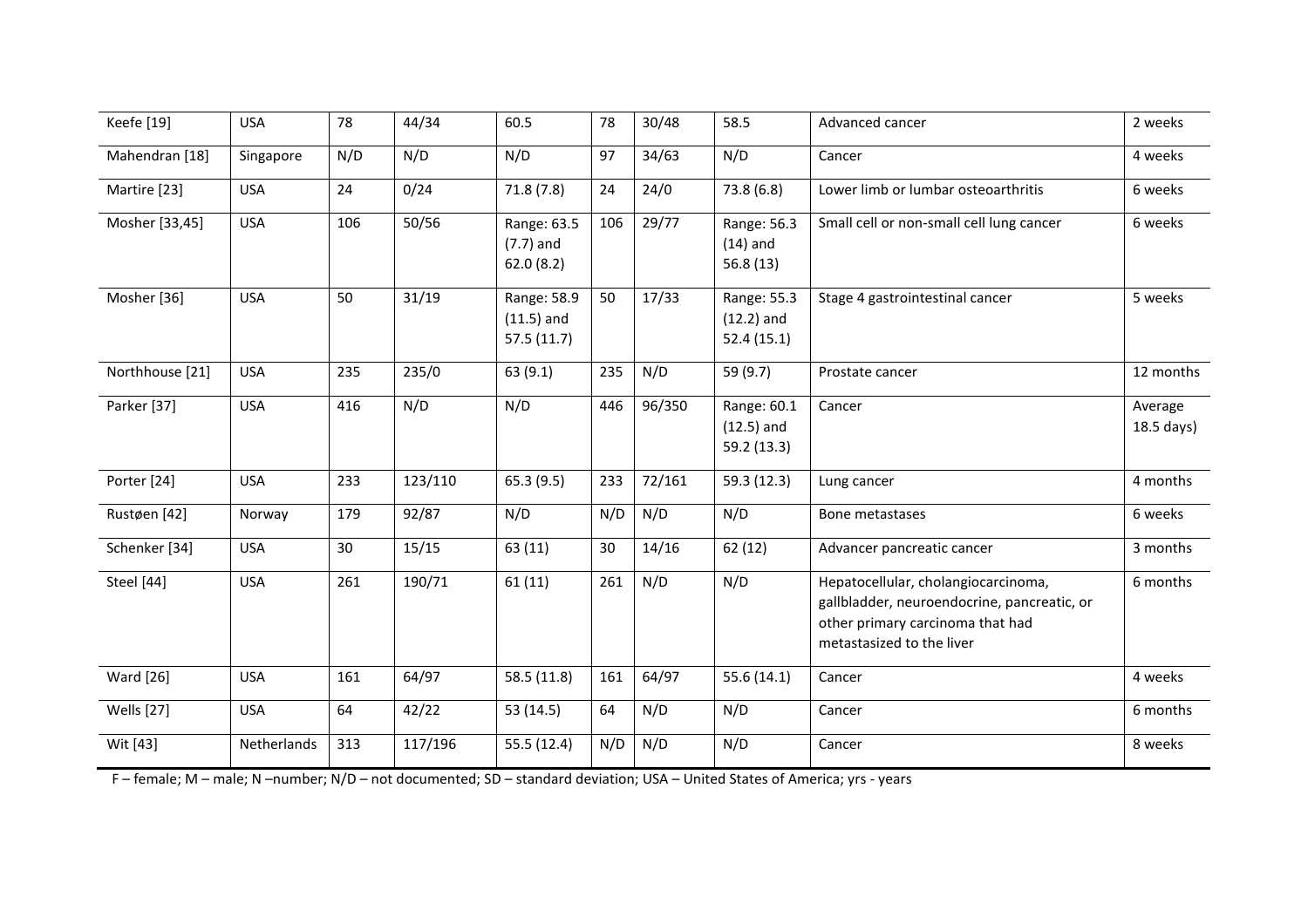**Table 2:** Summary of the assessment of risk of bias

| <b>Study</b>           | <b>Random sequence</b><br>generation | <b>Allocation</b><br>concealment | <b>Blinding participants</b><br>and personnel | <b>Blinding of</b><br>outcome assessors | Incomplete outcome<br>data addressed | <b>Selective</b><br>reporting bias |
|------------------------|--------------------------------------|----------------------------------|-----------------------------------------------|-----------------------------------------|--------------------------------------|------------------------------------|
| Badger [29]            | <b>Unclear Risk</b>                  | High Risk                        | High Risk                                     | High Risk                               | Low Risk                             | <b>Unclear Risk</b>                |
| Badger [28]            | <b>Unclear Risk</b>                  | <b>High Risk</b>                 | High Risk                                     | High Risk                               | <b>Unclear Risk</b>                  | <b>Unclear Risk</b>                |
| Badger [30]            | <b>Unclear Risk</b>                  | High Risk                        | High Risk                                     | High Risk                               | <b>Unclear Risk</b>                  | <b>Unclear Risk</b>                |
| <b>Badr</b> [32]       | <b>Unclear Risk</b>                  | <b>High Risk</b>                 | High Risk                                     | <b>Unclear Risk</b>                     | Low Risk                             | <b>Unclear Risk</b>                |
| Belgacen [35]          | <b>Unclear Risk</b>                  | High Risk                        | High Risk                                     | High Risk                               | Low Risk                             | <b>Unclear Risk</b>                |
| <b>Budin</b> [39]      | Low Risk                             | High Risk                        | High Risk                                     | High Risk                               | <b>Unclear Risk</b>                  | High Risk                          |
| Collinge [31]          | <b>Unclear Risk</b>                  | High Risk                        | High Risk                                     | <b>Unclear Risk</b>                     | Low Risk                             | <b>Unclear Risk</b>                |
| Given [25]; Kurtz [59] | Low Risk                             | Low Risk                         | High Risk                                     | High Risk                               | <b>Unclear Risk</b>                  | <b>Unclear Risk</b>                |
| Hendrix [38]           | Low Risk                             | High Risk                        | High Risk                                     | High Risk                               | <b>Unclear Risk</b>                  | <b>Unclear Risk</b>                |
| Hudson [40]            | Low Risk                             | Low Risk                         | High Risk                                     | High Risk                               | <b>Unclear Risk</b>                  | <b>Unclear Risk</b>                |
| Hudson [41]            | <b>Unclear Risk</b>                  | High Risk                        | High Risk                                     | Low Risk                                | <b>High Risk</b>                     | High Risk                          |
| Keefe [20,60]          | <b>Unclear Risk</b>                  | High Risk                        | High Risk                                     | High Risk                               | <b>High Risk</b>                     | <b>Unclear Risk</b>                |
| Keefe [22]             | <b>Unclear Risk</b>                  | <b>High Risk</b>                 | High Risk                                     | High Risk                               | Low Risk                             | <b>Unclear Risk</b>                |
| Keefe [19]             | Low Risk                             | Low Risk                         | High Risk                                     | Low Risk                                | <b>Unclear Risk</b>                  | <b>Unclear Risk</b>                |
| Mahendran [18]         | <b>High Risk</b>                     | <b>High Risk</b>                 | High Risk                                     | High Risk                               | <b>High Risk</b>                     | High Risk                          |
| Martire [23]           | <b>Unclear Risk</b>                  | High Risk                        | High Risk                                     | High Risk                               | <b>Unclear Risk</b>                  | <b>Unclear Risk</b>                |
| Mosher [33,45]         | Low Risk                             | Low Risk                         | <b>High Risk</b>                              | Low Risk                                | Low Risk                             | <b>Unclear Risk</b>                |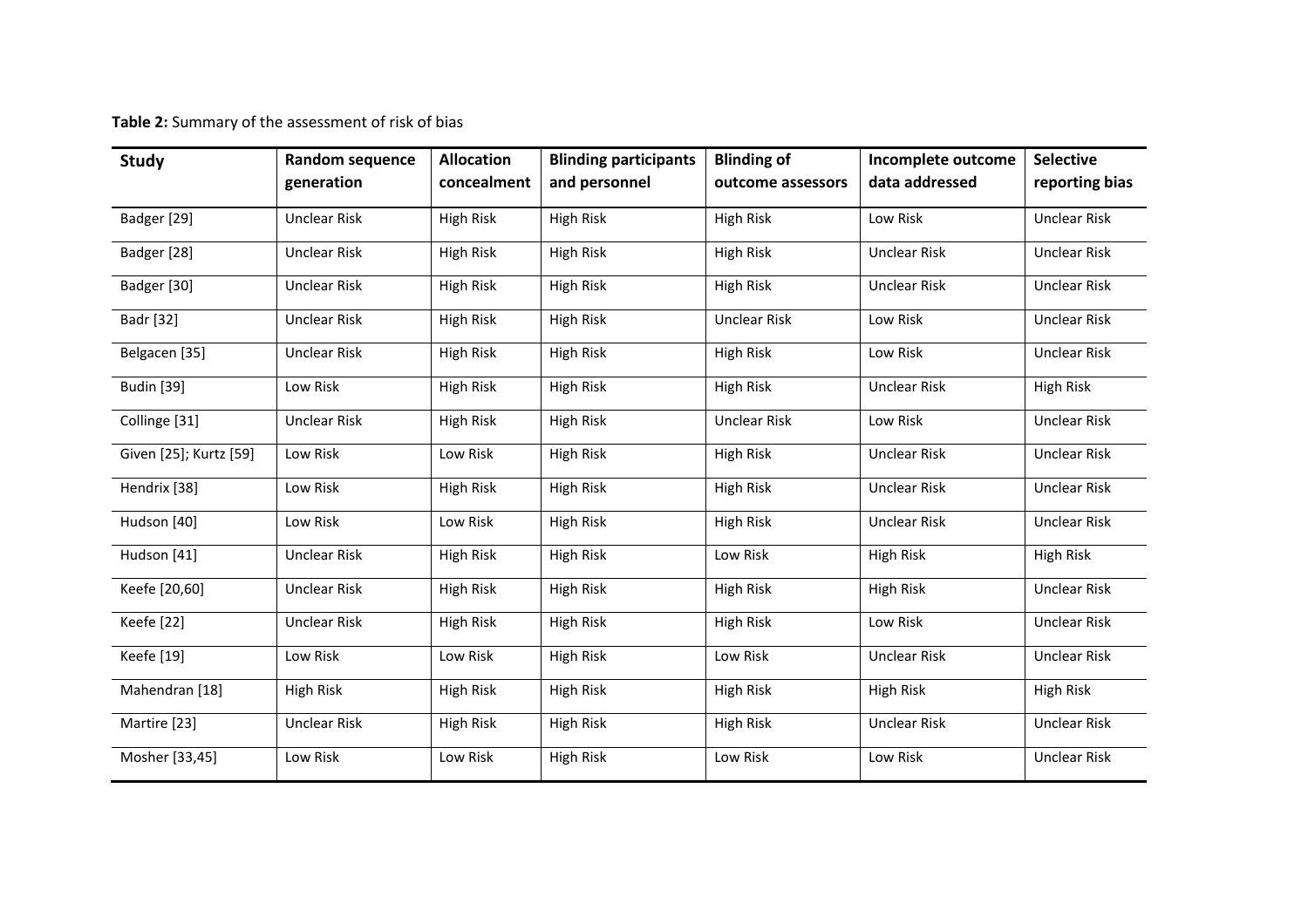| Mosher [36]       | Low Risk            | Low Risk         | High Risk        | Low Risk            | Low Risk            | <b>Unclear Risk</b> |
|-------------------|---------------------|------------------|------------------|---------------------|---------------------|---------------------|
| Northhouse [21]   | <b>Unclear Risk</b> | <b>High Risk</b> | High Risk        | Low Risk            | Low Risk            | Unclear Risk        |
| Parker [37]       | Low Risk            | Low Risk         | High Risk        | High Risk           | Low Risk            | <b>Unclear Risk</b> |
| Porter [24]       | Low Risk            | Low Risk         | High Risk        | Low Risk            | Low Risk            | <b>Unclear Risk</b> |
| Rustøen [42]      | Low Risk            | High Risk        | High Risk        | High Risk           | Low Risk            | Low Risk            |
| Schenker [34]     | Low Risk            | High Risk        | High Risk        | <b>Unclear Risk</b> | Low Risk            | Low Risk            |
| Steel [44]        | Low Risk            | Low Risk         | High Risk        | Low Risk            | Low Risk            | Unclear Risk        |
| <b>Ward</b> [26]  | Low Risk            | <b>High Risk</b> | High Risk        | High Risk           | <b>Unclear Risk</b> | <b>Unclear Risk</b> |
| <b>Wells</b> [27] | <b>Unclear Risk</b> | High Risk        | <b>High Risk</b> | High Risk           | <b>Unclear Risk</b> | <b>Unclear Risk</b> |
| Wit [43]          | Unclear Risk        | High Risk        | High Risk        | High Risk           | <b>Unclear Risk</b> | <b>High Risk</b>    |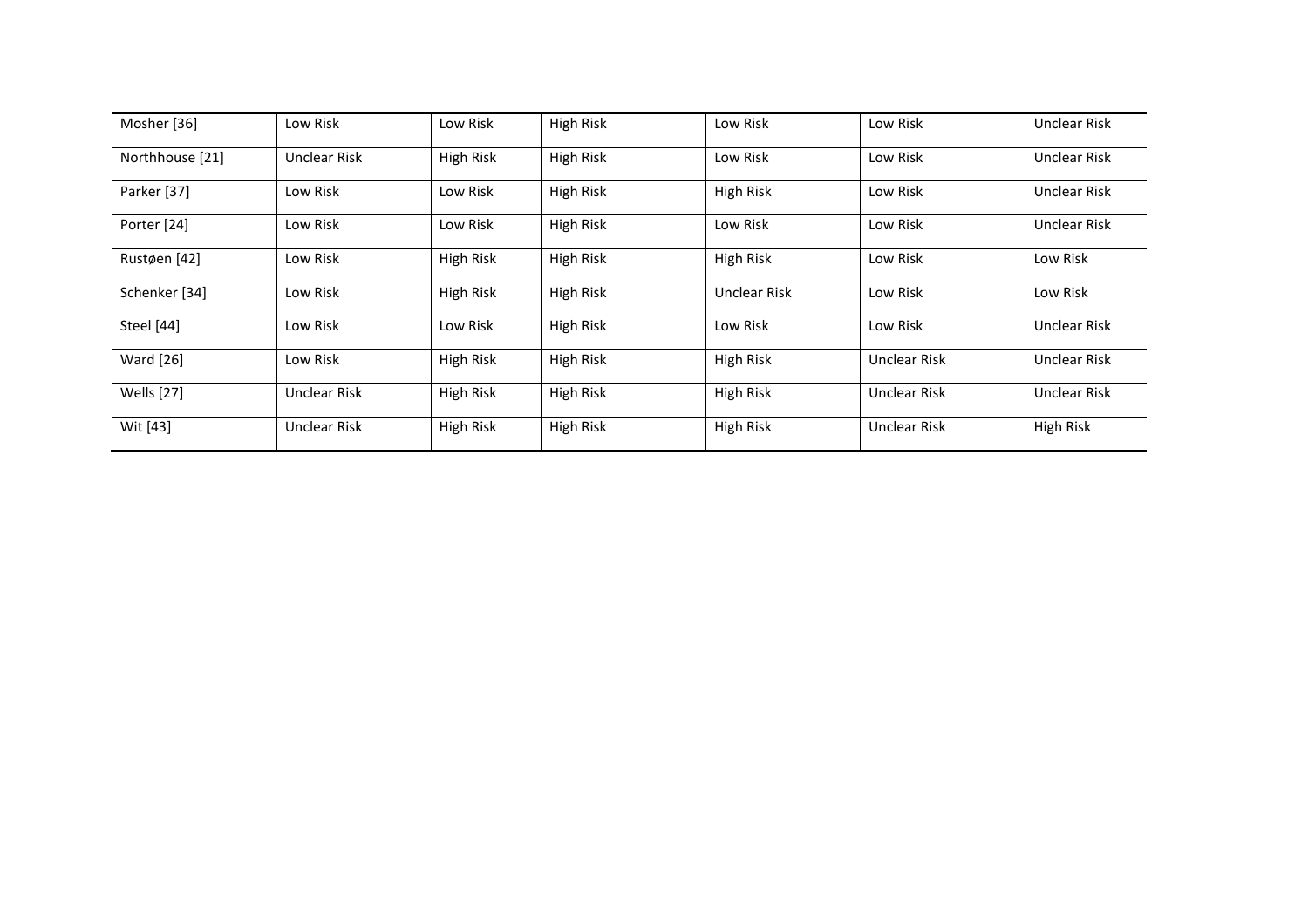**Table 3:** Meta-analysis results (Principal Analysis)

| <b>Outcome</b>            | <b>Time-point</b>                        | $1^2$<br>N (Trials)<br><b>Std MD (95% CI)</b> |                               | <b>GRADE</b> | <b>Sensitivity Analysis</b> |            |                          |
|---------------------------|------------------------------------------|-----------------------------------------------|-------------------------------|--------------|-----------------------------|------------|--------------------------|
|                           |                                          |                                               |                               |              | Interpretation              | N (Trials) | <b>Std MD (95% CI)</b>   |
| <b>Caregiver Outcomes</b> |                                          |                                               |                               |              |                             |            |                          |
| Quality of Life           | Medium-Term                              | 231(1)                                        | 0.26(0.01, 0.52)              | <b>NE</b>    | Very Low                    | 231(1)     | 0.26(0.01, 0.52)         |
|                           | Longer-Term                              | 218(1)                                        | $0.14$ (-0.13, 0.40)          | <b>NE</b>    | Very Low                    | 218(1)     | $0.14$ (-0.13, 0.40)     |
| Anxiety                   | Short-Term                               | 664 (6)                                       | $-0.10$ $(-0.40, 0.20)$       | 65           | Low                         | 106(1)     | $-0.15$ $(-0.53, 0.23)$  |
|                           | Long-Term                                | 70(1)                                         | $0.35$ (-0.12, 0.82)          | <b>NE</b>    | Low                         | <b>NA</b>  | $\overline{a}$           |
| Depression                | Short-Term                               | 594 (7)                                       | $-0.01$ $(-0.33, 0.30)$       | 67           | Very Low                    | 106(1)     | $-0.15$ $(-0.53, 0.23)$  |
|                           | Medium-Term                              | 587 (5)                                       | $-0.12$ $(-0.55, 0.31)$       | 83           | Very Low                    | <b>NA</b>  | $\overline{a}$           |
| Burden                    | Short-Term                               | 472 (8)                                       | $-0.03$ $(-0.29, 0.23)$       | 46           | Low                         | 233(3)     | $-0.15$ $(-0.51, 0.22)$  |
|                           | Medium-Term                              | 314(3)                                        | $-0.13$ $(-0.09, 0.65)$       | 90           | Low                         | <b>NA</b>  | $\frac{1}{2}$            |
| Fatigue                   | Short-Term                               | 66(1)                                         | $0.00$ ( $-6.85, 6.85$ )      | <b>NE</b>    | Very Low                    | <b>NA</b>  | $\overline{\phantom{0}}$ |
|                           | Medium-Term                              | 66(1)                                         | 4.86 (-3.05, 12.77)           | <b>NE</b>    | Very Low                    | <b>NA</b>  | $\frac{1}{2}$            |
| <b>General Health</b>     | Medium-Term                              | 62(1)                                         | 0.59(0.08, 1.10)              | <b>NE</b>    | Very Low                    | <b>NA</b>  | $\overline{\phantom{0}}$ |
|                           | <b>Patient (care-recipient) Outcomes</b> |                                               |                               |              |                             |            |                          |
| Pain                      | Short-Term                               | 1344 (11)                                     | $-0.16$ $(-0.29,-0.03)$       | 22           | Moderate                    | 184(2)     | $-0.16$ $(-0.45, 0.13)$  |
|                           | Medium-Term                              | 178(1)                                        | $-0.68$ ( $-0.99$ , $-0.38$ ) | <b>NE</b>    | Low                         | <b>NA</b>  | $\overline{\phantom{0}}$ |
|                           | Long-Term                                | 49 (1)                                        | $0.07$ (-0.49, 0.63)          | <b>NE</b>    | Low                         | <b>NA</b>  | $\overline{a}$           |
| Quality of Life           | Short-Term                               | 213(2)                                        | $0.18(-0.27, 0.64)$           | 36           | Low                         | <b>NA</b>  | $\overline{a}$           |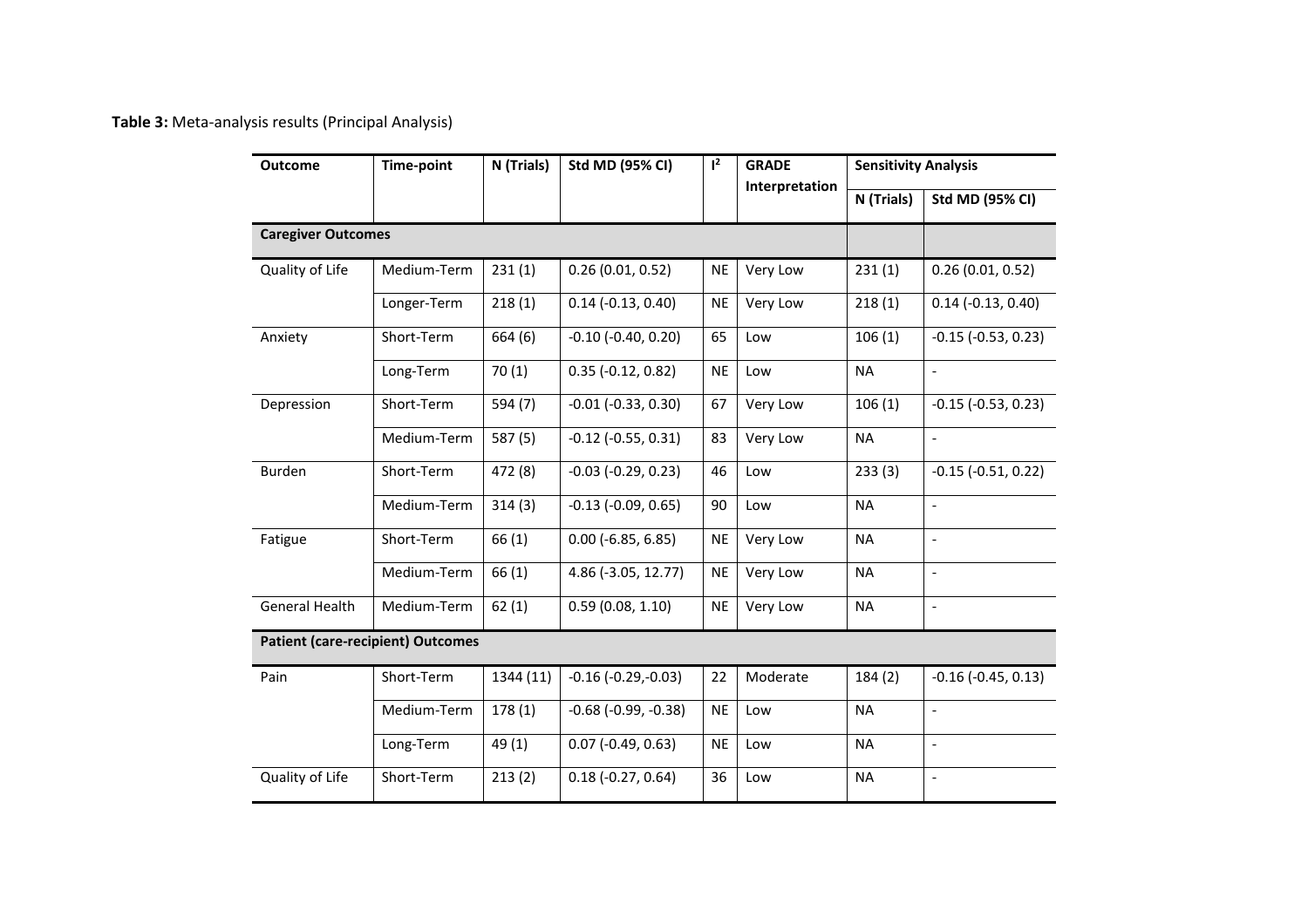|                         | Medium-Term | 235(1)   | $0.16$ (-0.09, 0.42)      | <b>NE</b> | Low      | 235(1)    | $0.16$ (-0.09, 0.42)     |
|-------------------------|-------------|----------|---------------------------|-----------|----------|-----------|--------------------------|
|                         | Long-Term   | 218(1)   | $0.03$ (-0.24, 0.29)      | <b>NE</b> | Low      | 218(1)    | $0.03$ (-0.24, 0.29)     |
| Physical<br>Function    | Short-Term  | 485 (2)  | $0.16$ (-0.01, 0.34)      | $\Omega$  | Low      | <b>NA</b> | $\qquad \qquad \Box$     |
|                         | Medium-Term | 325(2)   | $0.13$ (-0.40, 0.66)      | 79        | Very Low | <b>NA</b> | $\overline{a}$           |
| Physical<br>Disability  | Short-Term  | 215(4)   | $0.03$ (-0.30, 0.36)      | 28        | Very Low | <b>NA</b> | $\overline{\phantom{a}}$ |
|                         | Long-Term   | 87(2)    | $0.40$ (-0.66, 1.46)      | 83        | Very Low | <b>NA</b> | $\overline{\phantom{a}}$ |
| Social                  | Short-Term  | 485 (3)  | 0.20(0.02, 0.38)          | $\Omega$  | Low      | <b>NA</b> | $\overline{a}$           |
| Functioning             | Medium-Term | 235(1)   | 0.35(0.10, 0.61)          | <b>NE</b> | Low      | <b>NA</b> | $\Box$                   |
| Depression              | Short-Term  | 812 (10) | $-0.15$ $(-0.38, 0.08)$   | 58        | Moderate | 106(1)    | $-0.09$ $(-0.47, 0.29)$  |
|                         | Medium-Term | 587 (5)  | $-0.16$ ( $-0.58$ , 0.25) | 82        | Moderate | <b>NA</b> | $\overline{a}$           |
| Anxiety                 | Short-Term  | 324(4)   | $-0.08$ $(-0.38, 0.23)$   | 46        | Low      | 106(1)    | $-0.27$ $(-0.66, 0.11)$  |
|                         | Medium-Term | 70(1)    | $0.29$ (-0.18, 0.76)      | <b>NE</b> | Low      | <b>NA</b> | $\overline{\phantom{a}}$ |
| <b>Perceived Stress</b> | Short-Term  | 146(2)   | $0.28(-0.04, 0.61)$       | 0         | Low      | <b>NA</b> | $\qquad \qquad \Box$     |
|                         | Medium-Term | 136(2)   | 0.34(0.00, 0.68)          | 0         | Low      | <b>NA</b> | $\Box$                   |
| Fatigue                 | Short-Term  | 530(5)   | $0.07$ (-0.13, 0.26)      | 21        | Low      | 106(1)    | $0.24$ (-0.14, 0.62)     |
|                         | Medium-Term | 314(3)   | $-0.01$ $(-0.36, 0.34)$   | 54        | Low      | <b>NA</b> | $\blacksquare$           |
| Self-Efficacy           | Short-Term  | 371(6)   | $0.28$ (-0.03, 0.59)      | 52        | Moderate | 156(2)    | $-0.03$ $(-0.34, 0.29)$  |
|                         | Medium-Term | 235(1)   | $0.01$ (-0.25, 0.26)      | <b>NE</b> | Low      | 235(1)    | $0.01$ (-0.25, 0.26)     |
|                         | Long-Term   | 267(2)   | $0.04$ (-0.30, 0.37)      | 30        | Low      | 218(1)    | $-0.07$ $(-0.34, 0.20)$  |
| Coping                  | Short-Term  | 95(2)    | 0.81(0.39, 1.23)          | 0         | Low      | <b>NA</b> | $\qquad \qquad \Box$     |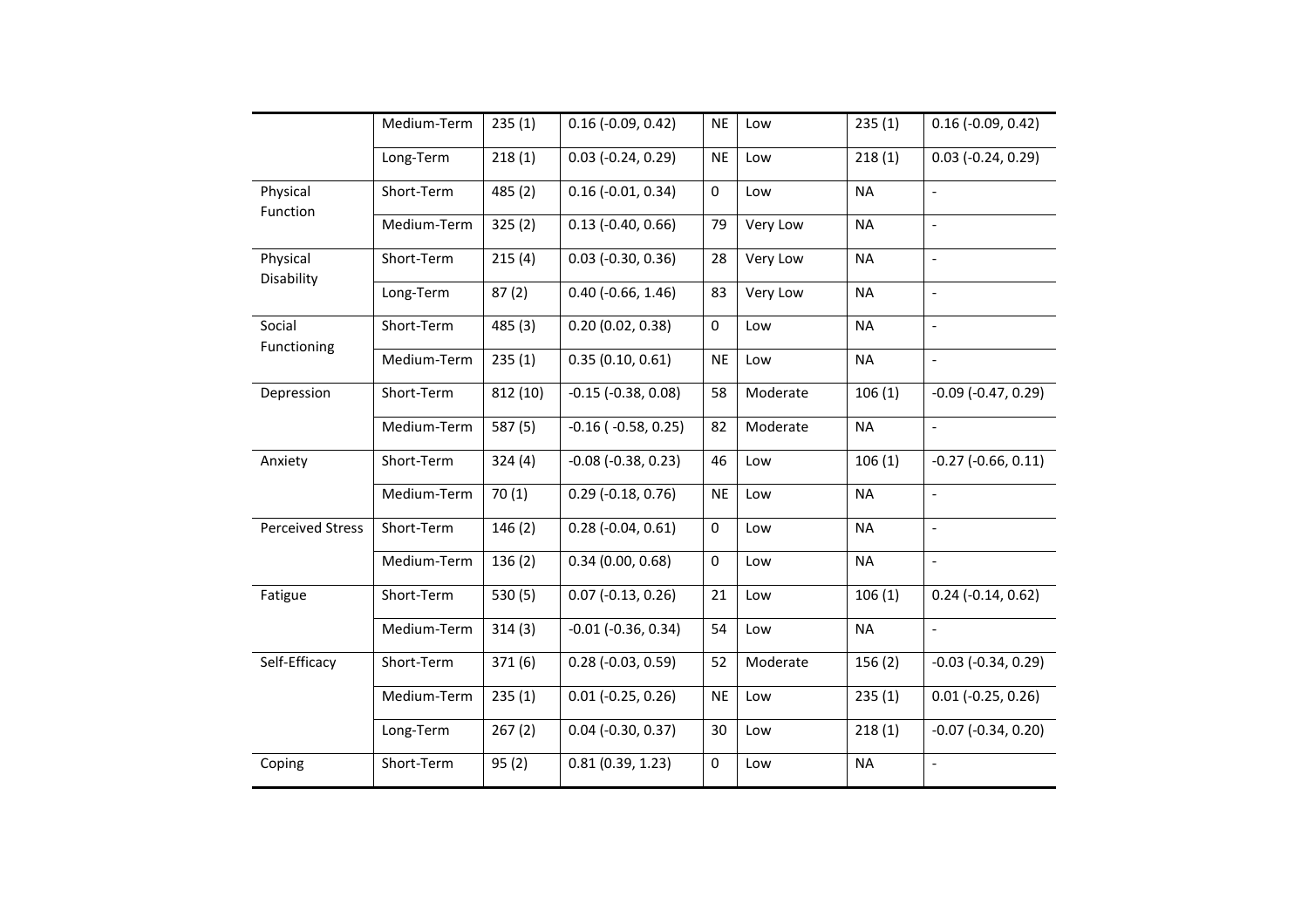| Medium-Term | 235(1) | $0.05$ (-0.20, 0.31) | <b>NE</b> | Low | 235(1) | $0.05$ (-0.20, 0.31) |
|-------------|--------|----------------------|-----------|-----|--------|----------------------|
| Long-Term   | 267(2) | $0.30$ (-0.20, 0.62) | 25        | Low | 218(1) | $0.21$ (-0.06, 0.47) |

CI – confidence interval;  $I^2$  – inconsistency value; N – number; NA – not assessed; NE – not estimated; Std MD – standardised mean difference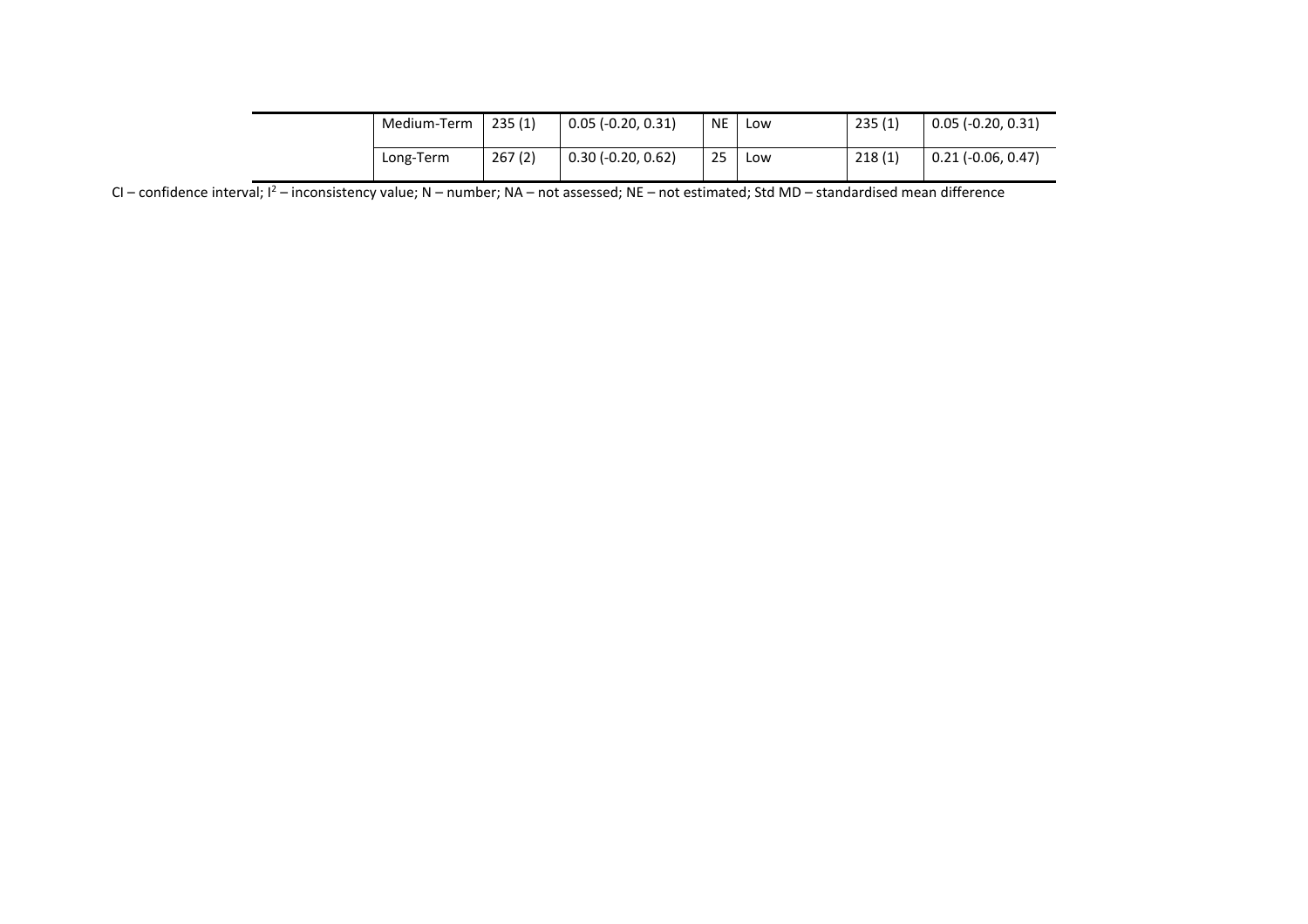**Supplementary Table 1:** MEDLINE search strategy

- 1. exp Pain/
- 2. pain\*.mp.
- 3. or/1-2
- 3. exp Neoplasms/
- 4. (neoplasm\* or malignan\* or oncolog\* or tumo?r or cancer\* or carcinoma).ti,ab.5. exp Arthritis, Rheumatoid/
- 6. exp Fibromyalgia
- 7. exp Osteoarthritis
- 8. exp Musculoskeletal Disease/
- 9. exp Arthritis/
- 10. or/3-9
- 11. Caregivers/
- 12. (care?giver\* or carer\* or spouse\* or spousal or partner\* or significant other).ti,ab.
- 13. or/6-7
- 14. (intervention\* or educat\* or train\*).ti,ab.
- 15. and/3,10,13,14
- 16. (randomized controlled trial or controlled clinical trial).pt. or (experiment\* or control\* or random\* or blind\* or mask\* or control\* study or groups or assign\* or allocate\* or interrupted time series).ti,ab.
- 17. exp animals/
- 18. humans.sh.
- 18. 18 not 17
- 19. and/15,16,18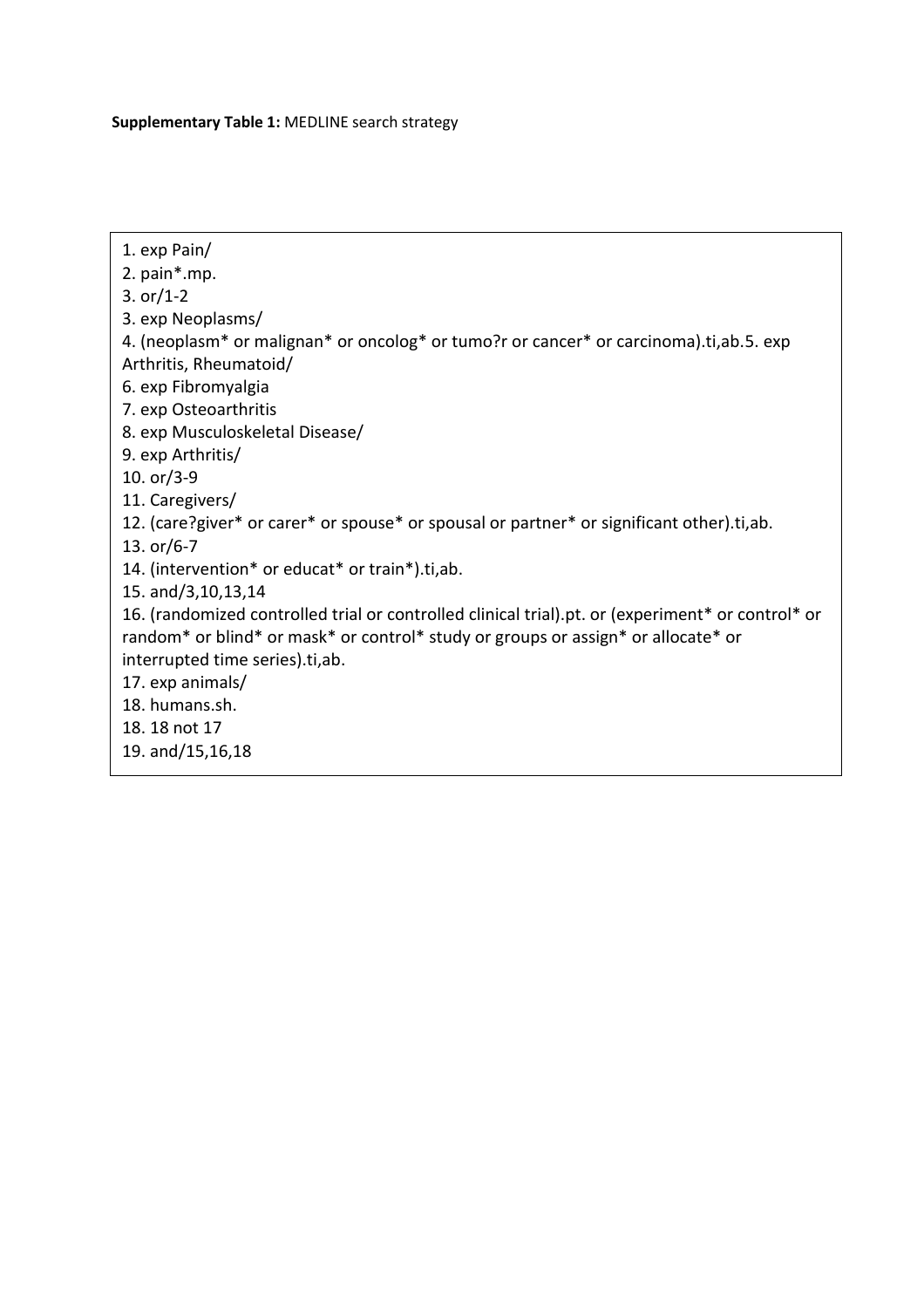**Supplementary Table 2:** Summary of the interventions (experimental and control) delivered in the included trials

| <b>Study</b> | Intervention                                                                                                                                                                                                                                                                                                                                                          | Comparator                                                                                                                                                                                                                                                                                                                                                                                                                                                                                                                                                               |
|--------------|-----------------------------------------------------------------------------------------------------------------------------------------------------------------------------------------------------------------------------------------------------------------------------------------------------------------------------------------------------------------------|--------------------------------------------------------------------------------------------------------------------------------------------------------------------------------------------------------------------------------------------------------------------------------------------------------------------------------------------------------------------------------------------------------------------------------------------------------------------------------------------------------------------------------------------------------------------------|
| Badger [29]  | The 8-week telephone interpersonal counselling (TIP-C) intervention was developed from<br>standard interpersonal psychotherapy (IPT), combined with cancer education. Master's<br>prepared nurse or social worker with psychiatric and oncology expertise delivered the<br>intervention. After the baseline assessment (average of 56 min), sessions averaged 31 min. | The second intervention was an 8-week health<br>education attention condition (HEAC), delivered<br>over the telephone. Participants received written<br>materials from the National Cancer Institute<br>about prostate cancer diagnosis and treatments,<br>and health-related topics such as nutrition during<br>cancer, exercise to decrease fatigue resources for<br>cancer survivors, and quitting smoking. Survivors<br>received weekly telephone calls to review these<br>materials. After the baseline assessment<br>(average of 59 min), sessions averaged 28 min |
| Badger [28]  | Group 1: 8 weekly sessions of health education and their partners received 4 sessions every<br>other week by telephone.<br>Group 2: 8 weekly sessions of one to one counselling by videophone and their partners<br>received 4 sessions every other week (30mins). All sessions lasted approximately 30 min.<br>Written information was provided additionally.        | Participants received 8 weekly sessions of one to<br>one counselling by telephone and their partners<br>received 4 sessions every other week (30mins).                                                                                                                                                                                                                                                                                                                                                                                                                   |
| Badger [30]  | The 8-week telephone interpersonal counselling (TIP-C) intervention was developed from<br>standard interpersonal psychotherapy (IPT), combined with cancer education. A bilingual<br>masters prepared social worker delivered the intervention                                                                                                                        | All survivors and their SPs received the health<br>education (THE) intervention delivered by two<br>bilingual bicultural paraprofessionals. Adult<br>educational techniques guided the teaching.<br>Standardized educational materials were sent to<br>the participants in Spanish or English before the<br>first session, and these materials were reviewed<br>over the telephone.                                                                                                                                                                                      |
| Badr [32]    | Separate standardized, tailored manuals for patients and caregivers. The manuals were divided<br>into 6 sections. The topics were self-care, stress and coping, symptom management, effective<br>communication, problem solving, and maintaining and enhancing relationships. Patients and                                                                            | Usual care: consists of standard oncologic care<br>and primary palliative care for the patient from<br>the point of the diagnosis of advanced LC.                                                                                                                                                                                                                                                                                                                                                                                                                        |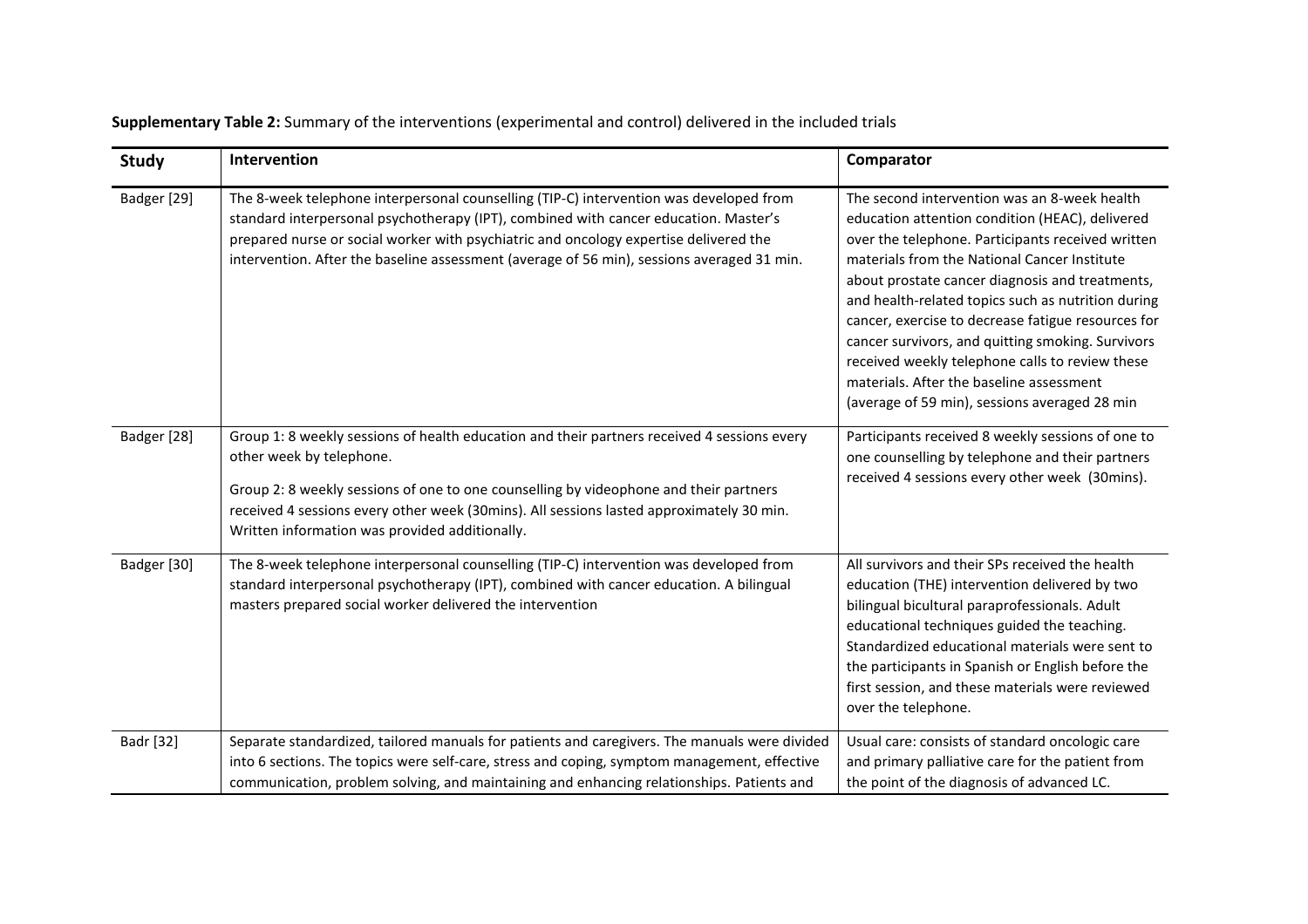| caregivers in the intervention group each received their own tailored manuals and participated<br>together in 6 weekly 60-mins telephone counselling sessions with a trained interventionist<br>who had a masters degree in mental health counselling.                                                                                                                                                                                                                                                                                                                                                                                                                                                                                                                                                                                                                                                                                                                                                                                                                                                                                                                                                                                                                                                                                                                                                                                                                                                                                 | Primary palliative care is provided by the<br>patient's medical oncologist and includes the<br>basic management of pain and other symptoms,<br>including depression and anxiety, as well as basic<br>discussions about the prognosis and goals of<br>treatment. In addition, patients may be referred<br>to the outpatient supportive oncology practice<br>for a specialty palliative care consultation<br>according to need as determined by the treating<br>oncologist |
|----------------------------------------------------------------------------------------------------------------------------------------------------------------------------------------------------------------------------------------------------------------------------------------------------------------------------------------------------------------------------------------------------------------------------------------------------------------------------------------------------------------------------------------------------------------------------------------------------------------------------------------------------------------------------------------------------------------------------------------------------------------------------------------------------------------------------------------------------------------------------------------------------------------------------------------------------------------------------------------------------------------------------------------------------------------------------------------------------------------------------------------------------------------------------------------------------------------------------------------------------------------------------------------------------------------------------------------------------------------------------------------------------------------------------------------------------------------------------------------------------------------------------------------|--------------------------------------------------------------------------------------------------------------------------------------------------------------------------------------------------------------------------------------------------------------------------------------------------------------------------------------------------------------------------------------------------------------------------------------------------------------------------|
| The caregiver educational programme was based on the teaching of care classified into four<br>categories: meal support, nursing care, welfare care, and symptom management. The<br>educational sessions took place in the ward where the patient was undergoing treatment and<br>elsewhere in the hospital during the rest of their stay. The educational process lasted as long<br>as the caregiver needed to acquire the skills to perform care independently.                                                                                                                                                                                                                                                                                                                                                                                                                                                                                                                                                                                                                                                                                                                                                                                                                                                                                                                                                                                                                                                                       | Not specified                                                                                                                                                                                                                                                                                                                                                                                                                                                            |
| Group 1: Standard psychological education by video consisted of four phase-specific<br>psychoeducation videos: (a) coping with your diagnosis, (b) recovering from surgery, (c)<br>understanding adjuvant therapy, and (d) your ongoing recovery. Consistent with the<br>theoretical framework, the content of each video was organized under three broad topics: (a)<br>health-relevant information, (b) information on skill development to facilitate effectiveness of<br>coping, and (c) psychosocial support. The objectives of the SE by video intervention were to<br>provide phase specific evidence-based information that addressed concerns unique to both<br>patients with breast cancer and their partners (Hoskins et al., 2001).<br>Group 2: Telephone Counselling (TC) intervention was individualized using a crisis intervention<br>model designed to enhance the patient's and partner's sense of control and mastery over the<br>breast cancer experience and its associated events. The TC intervention protocol consists of<br>four standardized phase-specific TC sessions for each patient and partner. Separate scripts<br>were tailor-made for patients and partners to address the unique phase specific individual<br>needs of patients and partners. The sessions were conducted by a nurse interventionist<br>trained and supervised in individualized TC approaches. Within a framework of providing<br>health-relevant information, skill development, and psychosocial support, the objectives of the | Treatment as usual.                                                                                                                                                                                                                                                                                                                                                                                                                                                      |
|                                                                                                                                                                                                                                                                                                                                                                                                                                                                                                                                                                                                                                                                                                                                                                                                                                                                                                                                                                                                                                                                                                                                                                                                                                                                                                                                                                                                                                                                                                                                        | TC intervention were to (a) reduce anxiety, (b) shape reality-based appraisals, (c) facilitate                                                                                                                                                                                                                                                                                                                                                                           |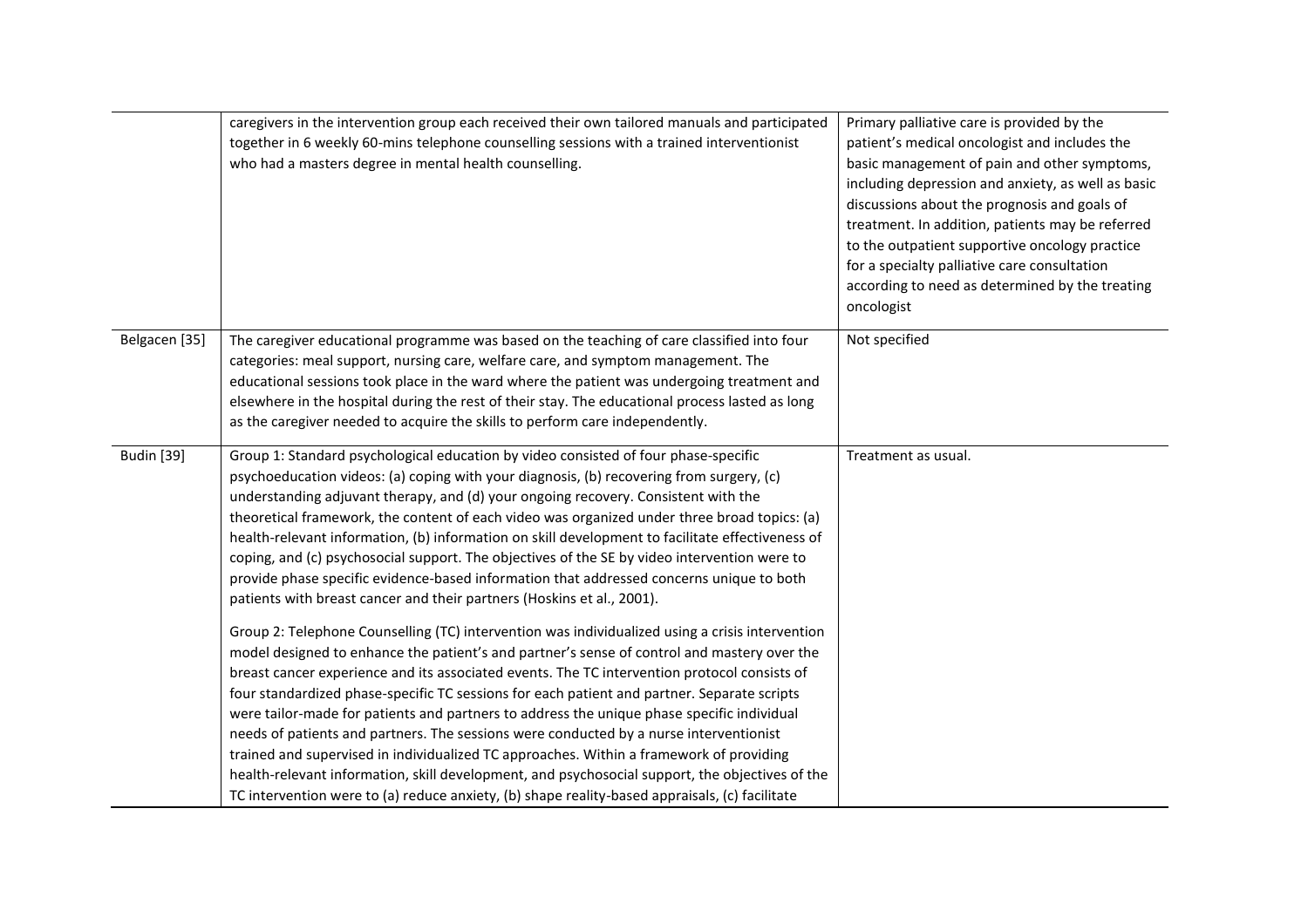|                                  | coping strategies and attainment of support, (d) process information, (e) encourage adaptive<br>behavioural change, (f) promote functional communication, and $(g)$ promote reintegration of a<br>holistic concept of self.<br>Group 3: Standard psych education + telephone counselling provided disease management<br>along with SPE by video and TC as described above. (2) Disease management (DM) was<br>standardized across data collection sites; that is, surgeons, radiologists, and oncologists<br>adhered to evidence-based national treatment protocols for the diagnosis and treatment of |                                                                                                                                                                                                                                                                            |
|----------------------------------|--------------------------------------------------------------------------------------------------------------------------------------------------------------------------------------------------------------------------------------------------------------------------------------------------------------------------------------------------------------------------------------------------------------------------------------------------------------------------------------------------------------------------------------------------------------------------------------------------------|----------------------------------------------------------------------------------------------------------------------------------------------------------------------------------------------------------------------------------------------------------------------------|
|                                  | breast cancer, thereby ensuring consistency of the DM for the control group and consistency<br>of DM, which was provided to patients in the three intervention groups.                                                                                                                                                                                                                                                                                                                                                                                                                                 |                                                                                                                                                                                                                                                                            |
| Collinge [31]                    | A multilingual 78-mins DVD and 66-page manual were produced for homebased instruction.<br>Content addresses attitudes and communication about touch in cancer, psychological<br>preparation for giving and receiving touch, safety precautions, massage techniques for comfort<br>and relaxation, acupressure for specific cancer-related symptoms, and practice in the home<br>setting. Suggested duration of sessions was 20 mins, but they were told that as little as 5 mins<br>could be beneficial.                                                                                               | Written instructions to read to the patient at<br>least three times per week. Suggested duration<br>of sessions was 20 min, but they were told that<br>as little as 5 min could be beneficial.                                                                             |
| Given [25];<br><b>Kurtz</b> [59] | A cognitive behavioural approach, based on Bandura's framework. 20 weeks of intervention<br>with 10 contacts (5 in person and 5 by telephone). Delivered to carer by intervention nurse<br>(registered nurse with experience in oncology); focusing on 2 components, prioritizing<br>patient's needs and strategies carers can adopt, and dimensions of burden.                                                                                                                                                                                                                                        | Standard care - unclear what consisted of.                                                                                                                                                                                                                                 |
| Hendrix [38]                     | Caregiver training on strategies for managing patients' cancer symptoms, with four major<br>components: prevention of infection, pain control, maintenance of nutrition, and adequate<br>elimination. Tailored to care givers needs. Training lasted 2 to 3 hours and was delivered in<br>one to two sessions, depending on caregiver preference                                                                                                                                                                                                                                                       | 1 to 2 sessions over 2-3 hours. Provided standard<br>information about healthy lifestyle, community<br>resources for caregiving, including, but not<br>limited to, home health agencies, respite care,<br>and caregiver support services. Tailored to<br>caregivers needs. |
| Hudson [40]                      | Psycho-educational intervention for family. Nurse-delivered intervention consisted of two<br>home visits supplemented by a follow-up phone call between the two visits. A caregiver<br>guidebook and audiotape were used to complement the nurse interactions.                                                                                                                                                                                                                                                                                                                                         | Usual Care. Included access to 24-hour phone<br>advice and emergency visits from nurses in<br>addition to pre-scheduled home visits from<br>specialist nurses, doctors, and allied health<br>professionals.                                                                |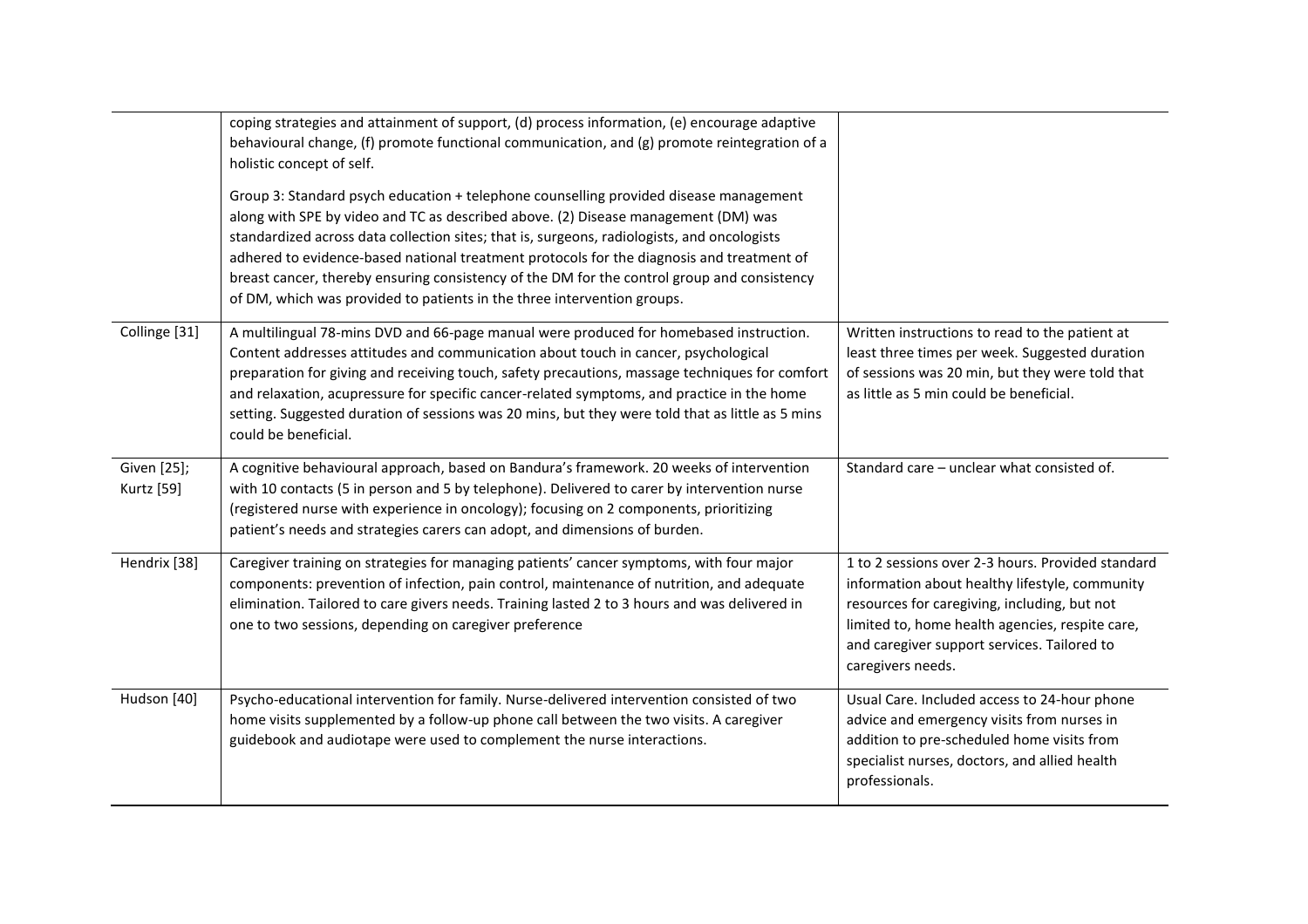| Hudson [41]         | Psychoeducational intervention and standard care that incorporated tailored information and<br>resources given to family caregivers to promote psychological well-being. The intervention was<br>delivered in two versions given that in rural and remote areas where, because of limited<br>resources, telephone contact rather than face to face may be more feasible. Intervention 1<br>consisted of one visit and three phone calls, and intervention two consisted of two visits and<br>two phone calls. For both groups, the first contact was a face-to face visit, and in the latter<br>group, the final contact was also a home visit. | Standard care: Comprised multidisciplinary<br>specialist support for patients with advanced,<br>non-curative disease and their families. Services<br>included an initial assessment, scheduled home<br>visits and access to a health care professional<br>after hours for advice. Specific caregiver support<br>strategies varied within services and were not<br>always systematic or comprehensive |
|---------------------|-------------------------------------------------------------------------------------------------------------------------------------------------------------------------------------------------------------------------------------------------------------------------------------------------------------------------------------------------------------------------------------------------------------------------------------------------------------------------------------------------------------------------------------------------------------------------------------------------------------------------------------------------|------------------------------------------------------------------------------------------------------------------------------------------------------------------------------------------------------------------------------------------------------------------------------------------------------------------------------------------------------------------------------------------------------|
| Keefe [20,60]       | Spouse-assisted pain coping skills training; Conventional pain coping strategy training with no<br>spouse involvement (all 10-weekly, 2-hour, group sessions). Both pain-coping strategies are<br>grounded in cognitive-behaviour principles, led by psychologist and nurse covering attentive<br>diversion skills, activity-based skills, cognitive coping strategies.                                                                                                                                                                                                                                                                         | Arthritis education-spousal support control (all<br>10-weekly, 2-hour sessions). Spouse in<br>attendance and covering education but not with<br>a cognitive behaviour element.                                                                                                                                                                                                                       |
| Keefe [22]          | Spouse-assisted pain coping skills training; (12-weekly, 2-hour, group sessions). Pain-coping<br>strategies are grounded in cognitive-behaviour principles, led by psychologist and nurse<br>covering attentive diversion skills, activity-based skills, cognitive coping strategies.                                                                                                                                                                                                                                                                                                                                                           | 12 weekly sessions comprising of Spouse assisted<br>pain coping skills plus exercise session consisting<br>of strengthening and aerobic activities; exercise<br>session alone, or standard care.                                                                                                                                                                                                     |
| Keefe [19]          | Patients and their partners in this condition received three face-to-face sessions for training in<br>pain management strategies. The sessions were structured to last for 45 to 60 mins and to be<br>delivered over approximately one to two weeks. Delivered in the patient's home by a<br>registered nurse-level nurse educator knowledgeable about cancer pain and skilled in coping<br>skills training interventions.                                                                                                                                                                                                                      | Patients and partners in this condition received<br>the routine care provided through their medical<br>outpatient or hospice program.                                                                                                                                                                                                                                                                |
| Mahendran<br>$[18]$ | Pilot psychoeducational support group intervention for family caregivers of cancer patients.<br>"COPE" intervention. Four weekly sessions simultaneously targeting psychoeducation, skills<br>training, and supportive therapy.                                                                                                                                                                                                                                                                                                                                                                                                                 | Waiting list control                                                                                                                                                                                                                                                                                                                                                                                 |
| Martire [23]        | Group Arthritis Self-Help Course (6-weekly, 2-hour sessions). Trained person (professional or<br>non-professional) delivering arthritis education (coping and management). Each session also<br>had a 20-mins couples' session which augmented the group session with focus on spouse role.                                                                                                                                                                                                                                                                                                                                                     | Experimental intervention (6-weekly, 2-hour<br>sessions) attended by the patient but without<br>their husbands and without the 20-mins couples'<br>session.                                                                                                                                                                                                                                          |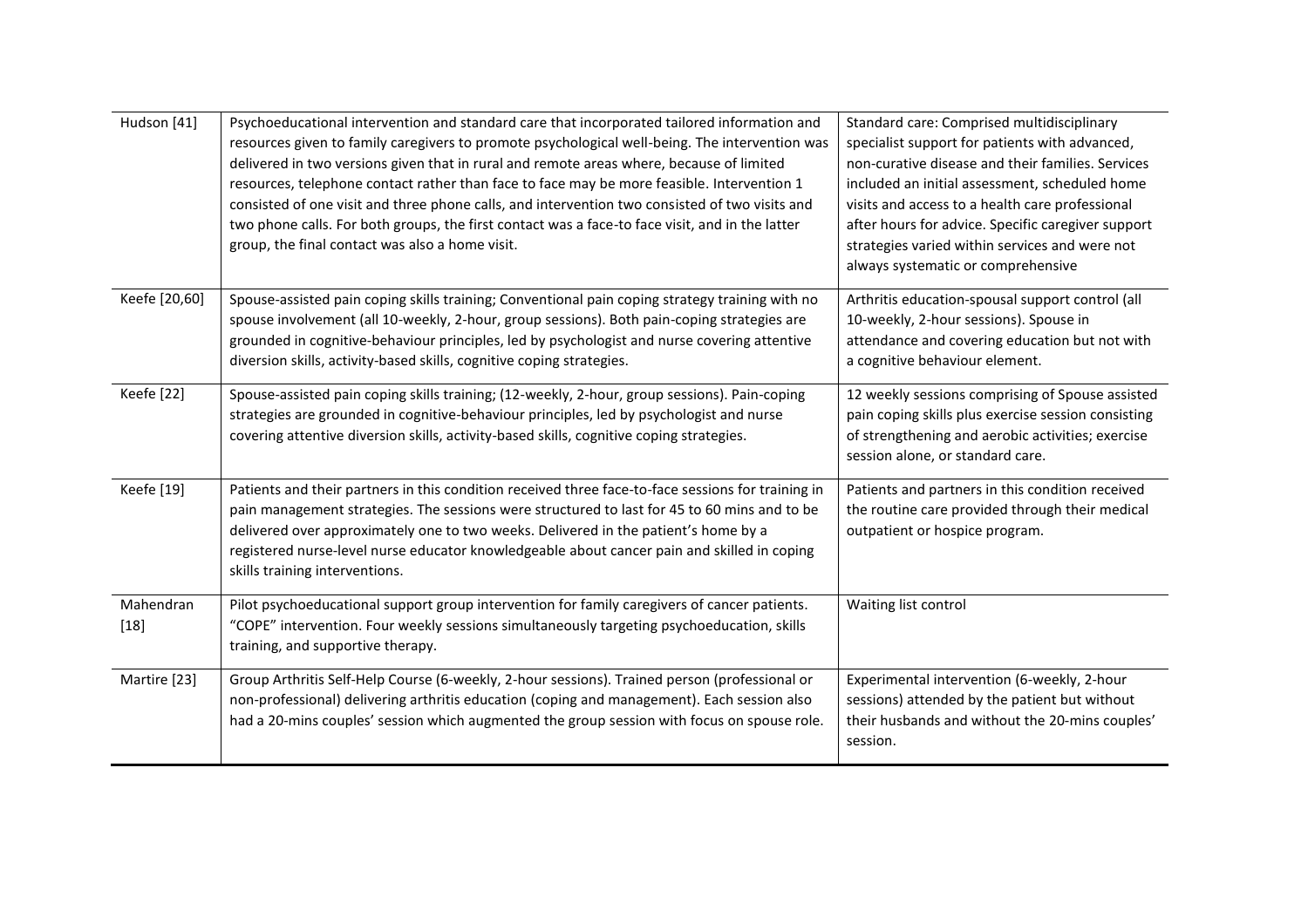| Mosher<br>[33, 45]   | Telephone Symptom Management. Participants received instruction in symptom management<br>strategies. Each person was mailed identical handouts detailing major points discussed during<br>the sessions, home practice assignments and a CD with instructions for relaxation exercises.<br>This involved 4x45 mins telephone sessions with both carer and participant.                                                                                                                        | The primary goal of this intervention was to<br>direct participants to resources for practical and<br>health information and psychosocial services.<br>This involved 4x45 mins telephone sessions with<br>both carer and participant.                                                                                                                                                                                                                                       |
|----------------------|----------------------------------------------------------------------------------------------------------------------------------------------------------------------------------------------------------------------------------------------------------------------------------------------------------------------------------------------------------------------------------------------------------------------------------------------------------------------------------------------|-----------------------------------------------------------------------------------------------------------------------------------------------------------------------------------------------------------------------------------------------------------------------------------------------------------------------------------------------------------------------------------------------------------------------------------------------------------------------------|
| Mosher [36]          | Participants in both study groups were asked to complete five weekly 50 to 60 mins telephone<br>sessions. Both dyad members participated simultaneously via speakerphone, and all sessions<br>were audio recorded. Dyads in the intervention condition helped create an informational<br>resource on various QoL issues for other patients and caregivers coping with cancer over 5<br>sessions. Participants used these sessions to create a coping resource for peers.                     | Dyads in the coping skills condition discussed the<br>same topics as the intervention, but did not help<br>create an informational resource for other<br>patients and caregivers.                                                                                                                                                                                                                                                                                           |
| Northhouse<br>$[21]$ | Standard clinic care plus a family-based intervention called the FOCUS Program, a supportive-<br>educative intervention. The program consists of $3 \times 90$ -mins home visits and $2 \times 30$ -mins<br>telephone sessions spaced 2 weeks apart and delivered between baseline and 4 months                                                                                                                                                                                              | Control group received standard clinic care at<br>their cancer centre that addressed primarily<br>diagnosis and treatment of patients' disease                                                                                                                                                                                                                                                                                                                              |
| Parker [37]          | Web-based conferencing/ telephone conferencing regarding patient management. An<br>assigned hospice staff member (usually a nurse) would give a brief report on the patient's<br>condition and identify any concerns for discussion. Family members were encouraged to<br>provide feedback and ask questions before a final plan of care was agreed upon                                                                                                                                     | No involvement in hospice care meetings. Usual<br>care: not documented what this involved.                                                                                                                                                                                                                                                                                                                                                                                  |
| Porter [24]          | 14 telephone-based sessions of caregiver-assisted coping skills training (CST) of 45 mins.<br>Involved training in symptom management strategies. Sessions were supplemented with<br>written materials (e.g., handouts), provided to the participants before the sessions, which<br>highlighted the major points discussed in the sessions and detailed home practice<br>assignments. Participants also received a CD (or audiotape) with instructions for progressive<br>muscle relaxation. | Cancer education/ support including the (14 x 45-<br>mins sessions). The primary goal of this<br>intervention was to provide participants with<br>information regarding lung cancer and its<br>treatment in a supportive environment in which<br>patients and caregivers were encouraged to<br>discuss the patient's treatment. Sessions were<br>supplemented with handouts summarizing the<br>major points and listing additional resources<br>(e.g., Web sites and books) |
| Rustøen [42]         | Norwegian version of the PRO-SELF PCP. Nurse-visits in patient's homes in weeks 1, 3 and 6. At<br>the initial session, the nurse identified knowledge deficits to provide knowledge on pain and<br>side effect management, how to use weekly pillbox, communication aids with physicians on                                                                                                                                                                                                  | Booklet provided on cancer pain management<br>and diary to record pain. Nurse visits in patients'<br>homes at weeks 1, 3 and 6 and telephone calls at                                                                                                                                                                                                                                                                                                                       |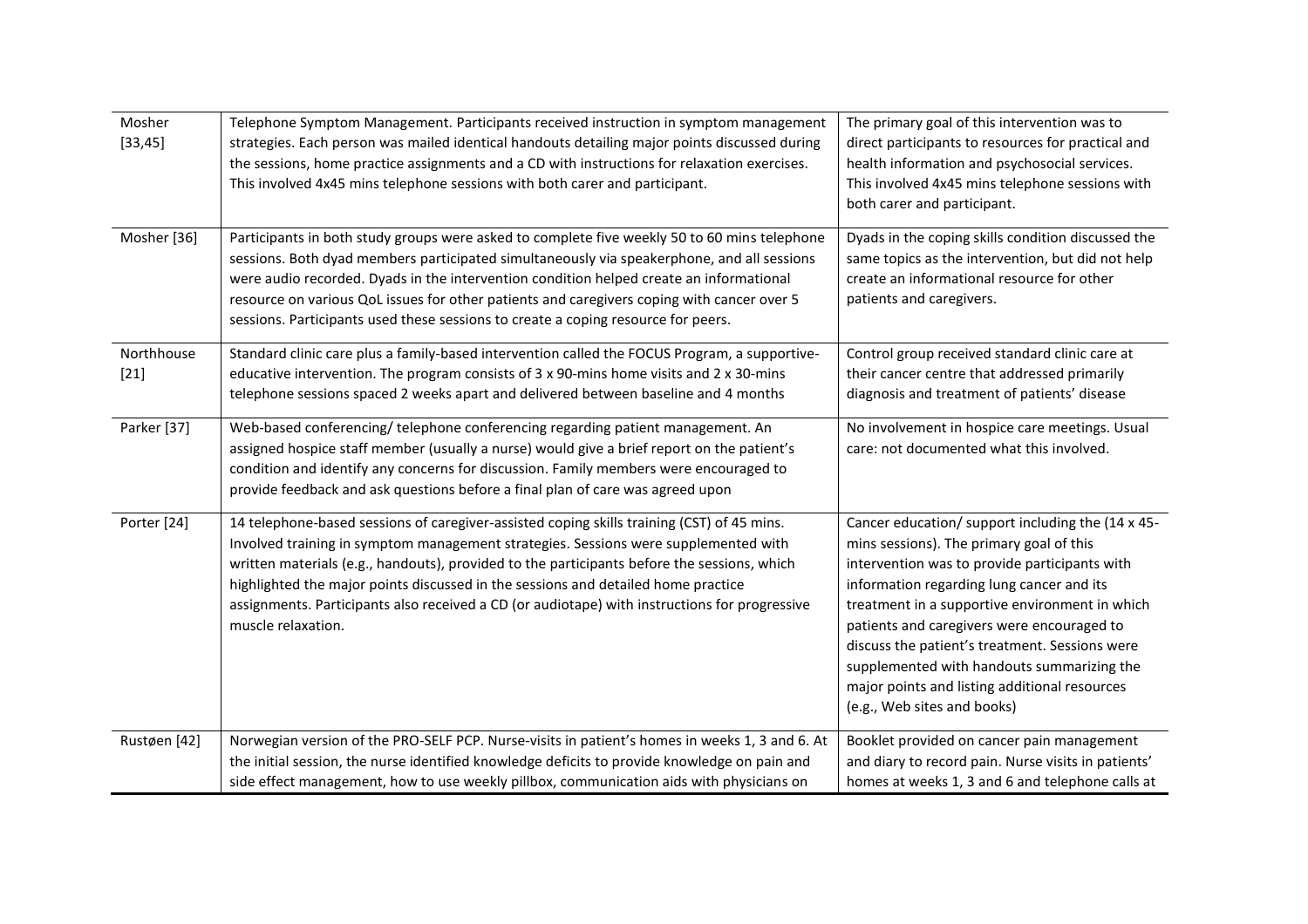|                          | pain relief and medication. These were re-enforced and developed in the subsequent sessions.<br>Telephone interviews were conducted at weeks 2, 4 and 5. During these educational support<br>was re-enforced and skill son pain management provided. Patients completed a pain<br>management diary.                                                                                                                                                                                                                                                                                                                        | Weeks 2, 4 and 5 to re-enforce the use of the<br>diaries.                                                                                                                                                                                                                                                                                                                             |
|--------------------------|----------------------------------------------------------------------------------------------------------------------------------------------------------------------------------------------------------------------------------------------------------------------------------------------------------------------------------------------------------------------------------------------------------------------------------------------------------------------------------------------------------------------------------------------------------------------------------------------------------------------------|---------------------------------------------------------------------------------------------------------------------------------------------------------------------------------------------------------------------------------------------------------------------------------------------------------------------------------------------------------------------------------------|
| Schenker <sup>[34]</sup> | In-person palliative care visits with a specialty-trained palliative care physician. Follow-up<br>intervention visits scheduled monthly for the first three months, and as needed thereafter.<br>More frequent palliative care visits were allowed in the event that additional needs were<br>identified. Visit content included (1) relationships and rapport building; (2) illness<br>understanding, preferences, and concerns; (3) patient and caregiver needs, including physical<br>symptoms, psychological/ emotional distress, and social/financial/caregiver burden; and (4)<br>resources, review, and next steps. | Usual care included standard oncology care.<br>Usual care participants had access to any<br>palliative care service that was deemed<br>appropriate                                                                                                                                                                                                                                    |
| Steel [44]               | A web-based collaborative care intervention. The web-based collaborative care intervention<br>included access to a psychoeducational web site and to a collaborative care coordinator with<br>training and experience with cognitive-behavioural therapy (CBT) and psycho-oncology. The<br>patient had telephone contact with the care coordinator approximately every 2 weeks and<br>face-to-face contact with the care coordinator in the oncology outpatient clinic and/or hospital<br>approximately every 2 months. Frequency of visits increased if required.                                                         | Usual care provided by the medical team. if a<br>patient or caregiver scored high on the CES-D or<br>the BPI average pain score, the patient was<br>contacted by a care coordinator and was<br>provided education about the symptoms and<br>referrals to a mental health professional in the<br>patient's community or to the patient's<br>Primary care physician for pharmacological |
|                          |                                                                                                                                                                                                                                                                                                                                                                                                                                                                                                                                                                                                                            | treatment for depression. If the patient scored<br>high on the BPI average pain item, the patient<br>was referred to a pain centre or an expert in<br>symptom management if it was cancer related.                                                                                                                                                                                    |
| <b>Ward</b> [26]         | Solo RIDcancerPAIN + intervention. The intervention was based on the Representational<br>Approach to patient education (Donovan 2007). Patient and significant other received 20-80-<br>minute intervention plus 2 x 5-10 mins follow up calls at 2 weeks and 4 weeks post<br>intervention session. Second arm with Solo RIDcancerPAIN+- intervention but without<br>significant other.                                                                                                                                                                                                                                    | Treatment as usual                                                                                                                                                                                                                                                                                                                                                                    |
| <b>Wells</b> [27]        | Three treatment arms: a) pain education alone, b) pain education with access to a pain hot<br>line(4 calls over a month), or c) pain education followed by routine provider-initiated                                                                                                                                                                                                                                                                                                                                                                                                                                      | Initial pain management education session for all<br>participants.                                                                                                                                                                                                                                                                                                                    |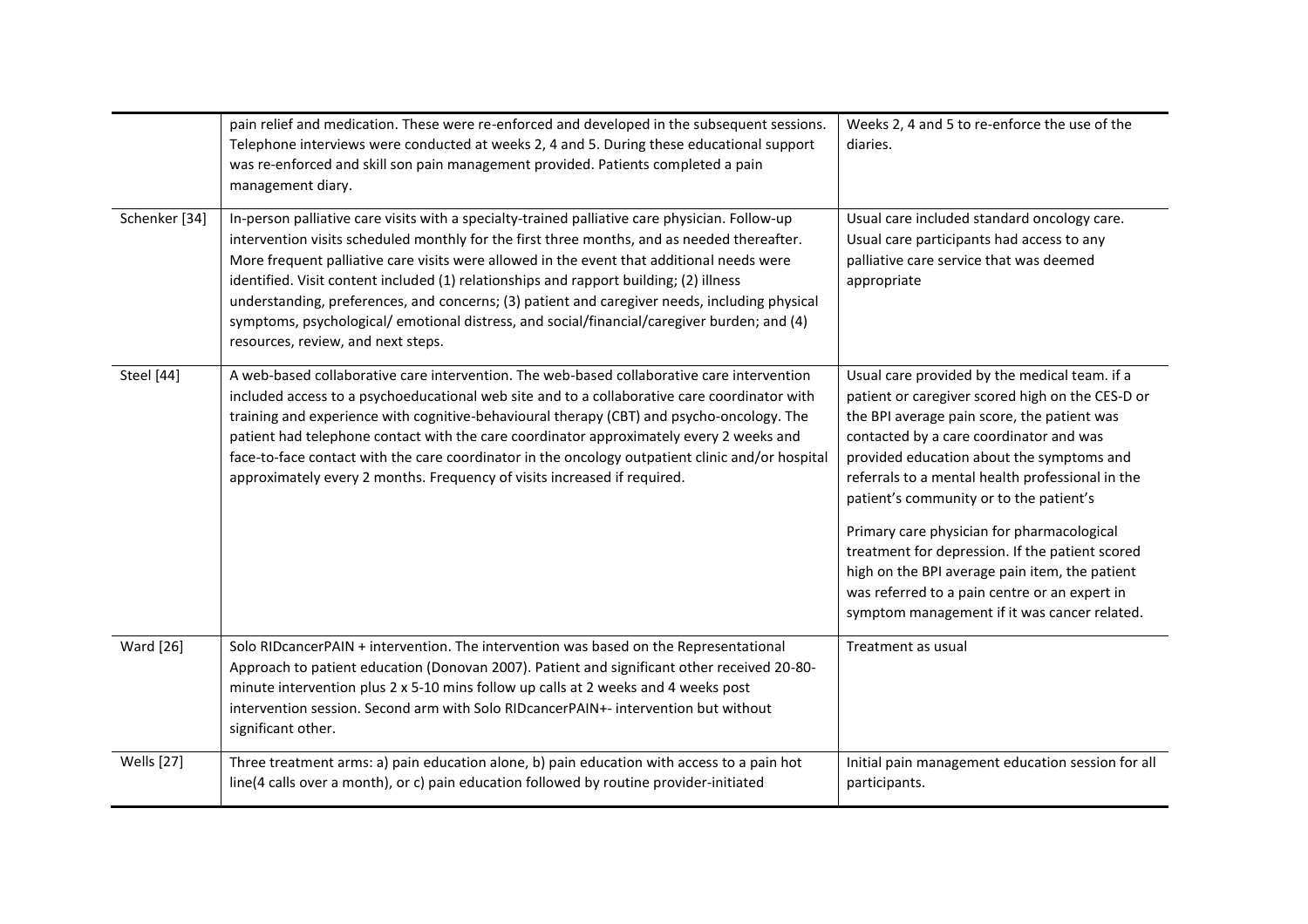|          | telephone follow-up calls. All patients and their caregivers participated in the pain education<br>program, 20-30 mins in duration.                                                                                                                                                                                                                                                                                                                                                                                                                                                                                                                  |                    |
|----------|------------------------------------------------------------------------------------------------------------------------------------------------------------------------------------------------------------------------------------------------------------------------------------------------------------------------------------------------------------------------------------------------------------------------------------------------------------------------------------------------------------------------------------------------------------------------------------------------------------------------------------------------------|--------------------|
| Wit [43] | Four study groups were distinguished: (1) a control group without district nursing; (2) an<br>intervention group without district nursing; (3) a control group with district nursing; and (4) an<br>intervention group with district nursing. Intervention: information was provided in a one-to-<br>one setting lasting between 30 and 60 mins. Follow up calls made at 3- and 7-days post-<br>discharge. Intervention was delivered by specialist nurses trained as pain counsellors to<br>educate and instruct patients about pain and pain treatment. The intervention aimed to<br>improve pain knowledge, reporting and help seeking behaviour. | Treatment as usual |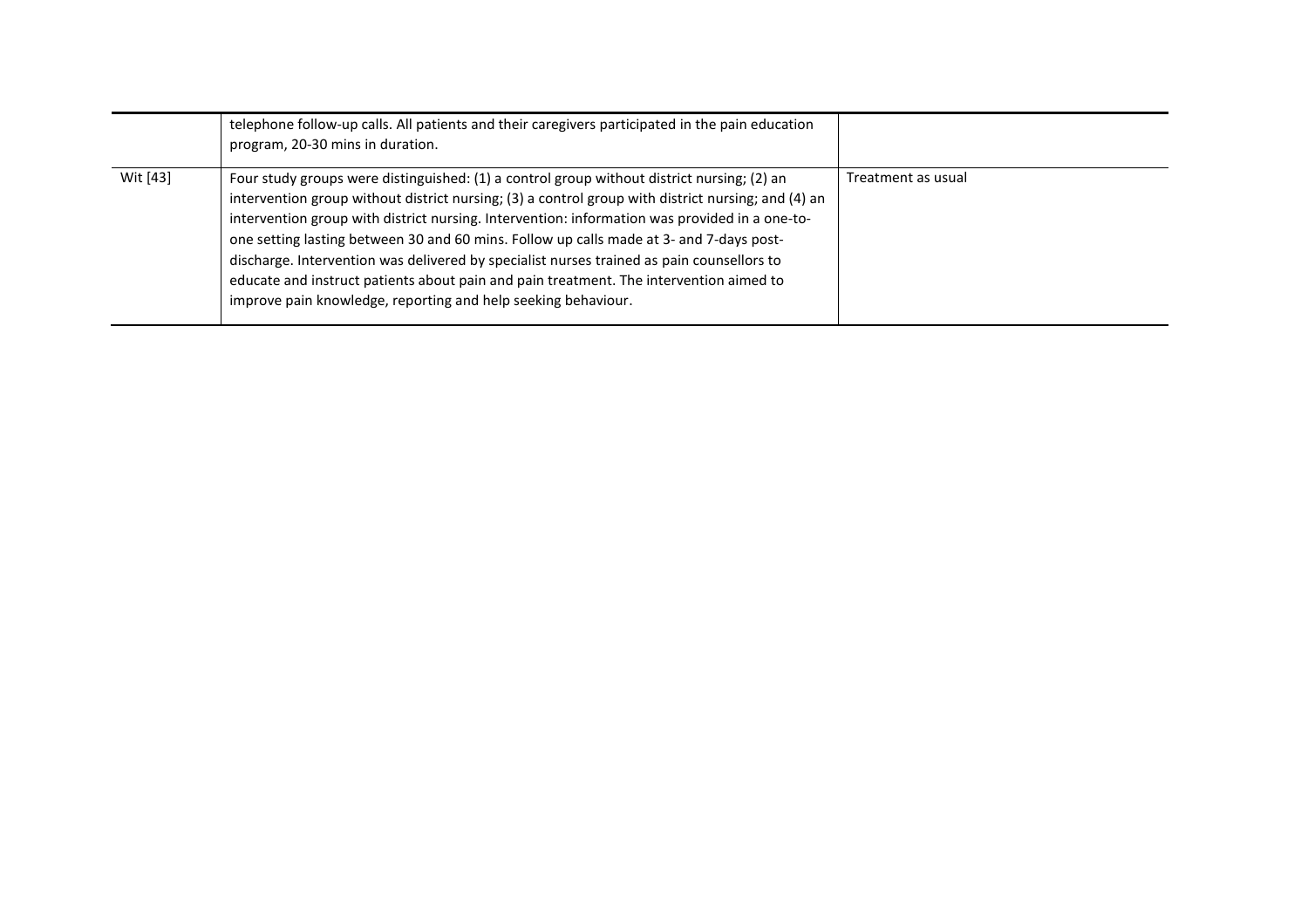**Supplementary Table 3:** Meta-analysis results (subgroup for trials recruiting people with cancer or musculoskeletal pain)

| <b>Outcome</b>                                       | <b>Time-point</b> | N (Trials) | <b>Std MD (95% CI)</b>        | $1^2$     | <b>GRADE</b><br>Interpretation |
|------------------------------------------------------|-------------------|------------|-------------------------------|-----------|--------------------------------|
|                                                      |                   |            |                               |           |                                |
| <b>Caregiver of Patients with Cancer Outcomes</b>    |                   |            |                               |           |                                |
| Quality of Life                                      | Medium-Term       | 235(1)     | 0.26(0.01, 0.52)              | <b>NE</b> | Very Low                       |
|                                                      | Longer-Term       | 218(1)     | $0.14$ (-0.13, 0.40)          | <b>NE</b> | Very Low                       |
| Anxiety                                              | Short-Term        | 664 (6)    | $-0.10$ $(-0.40, 0.20)$       | 65        | Low                            |
|                                                      | Long-Term         | 70(1)      | $0.35$ (-0.12, 0.82)          | <b>NE</b> | Low                            |
| Depression                                           | Short-Term        | 594 (7)    | $-0.01$ $(-0.33, 0.30)$       | 67        | Very Low                       |
|                                                      | Medium-Term       | 587 (5)    | $-0.12$ $(-0.55, 0.31)$       | 83        | Very Low                       |
| <b>Burden</b>                                        | Short-Term        | 448 (7)    | $-0.03$ $(-0.31, 0.26)$       | 54        | Low                            |
|                                                      | Medium-Term       | 314(3)     | $-0.13$ $(-0.90, 0.65)$       | 90        | Low                            |
| Fatigue                                              | Short-Term        | 66 (1)     | $0.00$ (-0.48, 0.48)          | <b>NE</b> | Very Low                       |
|                                                      | Medium-Term       | 66 (1)     | $0.29$ (-0.19, 0.78)          | <b>NE</b> | Very Low                       |
| General Health                                       | Medium-Term       | 62(1)      | 0.59(0.08, 1.10)              | <b>NE</b> | Very Low                       |
| <b>Patients (care-recipients) in Cancer Outcomes</b> |                   |            |                               |           |                                |
| Pain                                                 | Short-Term        | 1225 (8)   | $-0.15$ ( $-0.29$ , $-0.02$ ) | 25        | Moderate                       |
|                                                      | Medium-Term       | 178(1)     | $-0.68$ ( $-0.99$ , $-0.38$ ) | <b>NE</b> | Low                            |
| Quality of Life                                      | Short-Term        | 213(2)     | $0.18(-0.27, 0.64)$           | 36        | Low                            |
|                                                      | Medium-Term       | 235(1)     | $0.16$ (-0.09, 0.42)          | NE        | Low                            |
|                                                      | Long-Term         | 218(1)     | $0.03$ (-0.24, 0.29)          | <b>NE</b> | Low                            |
| <b>Physical Function</b>                             | Short-Term        | 485 (3)    | $0.16$ (-0.01, 0.34)          | 0         | Low                            |
|                                                      | Medium-Term       | 325(2)     | $0.13$ (-0.40, 0.66)          | 79        | Very Low                       |
| Physical Disability                                  | Short-Term        | 134(2)     | $0.09$ (-0.40, 0.58)          | 43        | Very Low                       |
|                                                      | Long-Term         | 38(1)      | 0.96(0.28, 1.63)              | NE        | Very Low                       |
| <b>Social Functioning</b>                            | Short-Term        | 485 (3)    | 0.20(0.02, 0.38)              | 0         | Low                            |
|                                                      | Medium-Term       | 235(1)     | 0.35(0.10, 0.61)              | NE        | Low                            |
|                                                      | Long-Term         | 218(1)     | $-0.07$ $(-0.34, 0.20)$       | <b>NE</b> | Low                            |
| Depression                                           | Short-Term        | 788 (9)    | $-0.16$ $(-0.41, 0.08)$       | 62        | Moderate                       |
|                                                      | Medium-Term       | 587 (5)    | $-0.16$ $(-0.58, 0.25)$       | 82        | Moderate                       |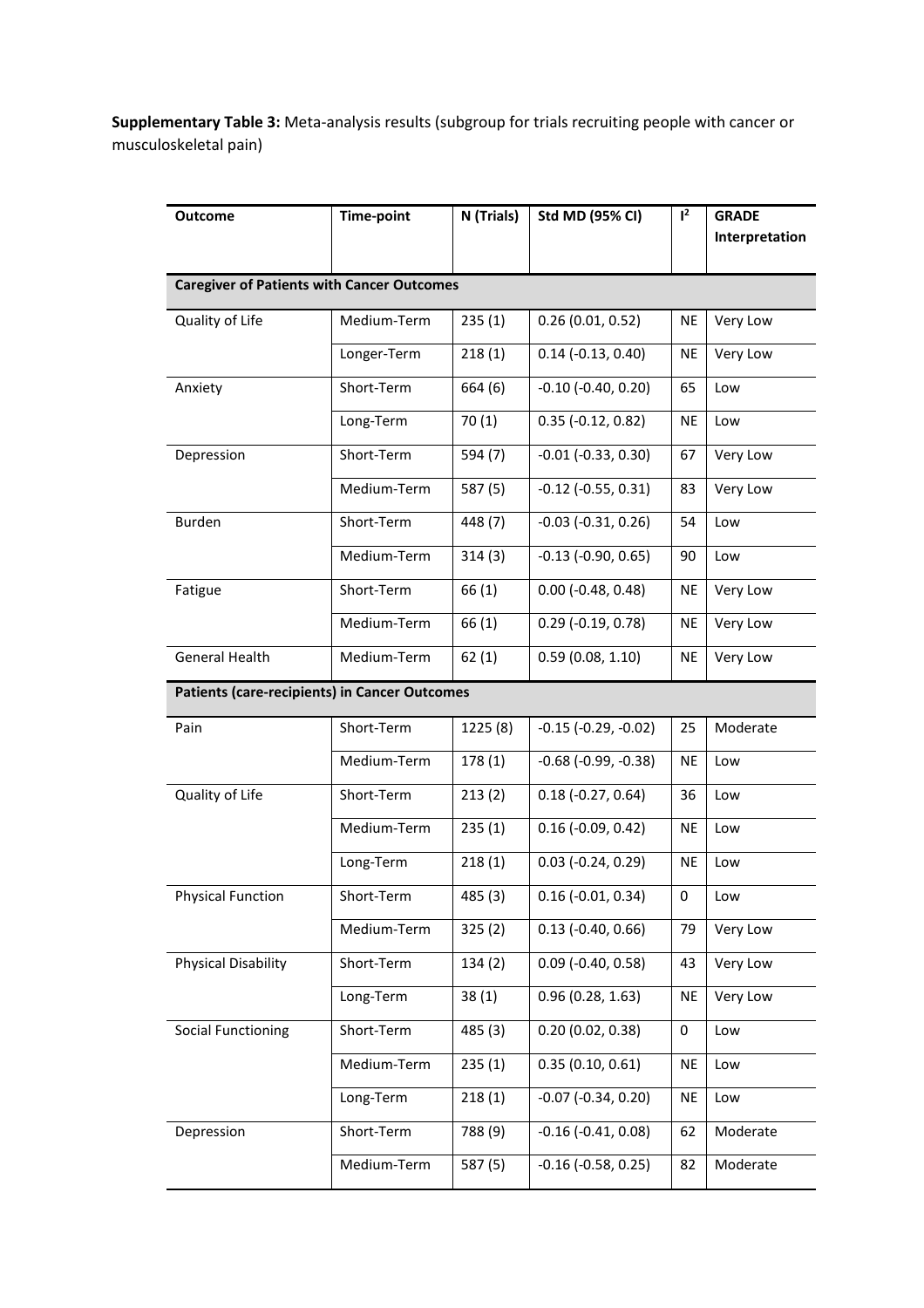| Anxiety                                              | Short-Term  | 324(4)  | $-0.08$ ( $-0.38$ , 0.23) | 46        | Low      |
|------------------------------------------------------|-------------|---------|---------------------------|-----------|----------|
|                                                      | Medium-Term | 70(1)   | $0.29$ (-0.18, 0.78)      | <b>NE</b> | Low      |
| <b>Perceived Stress</b>                              | Short-Term  | 146(2)  | $0.28$ (-0.04, 0.61)      | 0         | Low      |
|                                                      | Medium-Term | 136(2)  | 0.34(0.00, 0.68)          | 0         | Low      |
| Fatigue                                              | Short-Term  | 530 (5) | $0.07$ (-0.13, 0.26)      | 21        | Very Low |
|                                                      | Medium-Term | 314(3)  | $-0.01$ $(-0.36, 0.34)$   | 54        | Very Low |
| Self-Efficacy                                        | Short-Term  | 255(1)  | $0.11$ (-0.13, 0.36)      | 0         | Moderate |
|                                                      | Medium-Term | 235(1)  | $0.01$ (-0.25, 0.26)      | <b>NE</b> | Low      |
| Coping                                               | Medium-Term | 235(1)  | $0.05$ (-0.20, 0.31)      | <b>NE</b> | Low      |
|                                                      | Long-Term   | 218(1)  | $0.21$ (-0.06, 0.47)      | <b>NE</b> | Low      |
| <b>Caregiver of Patients with Cancer Outcomes</b>    |             |         |                           |           |          |
| Quality of Life                                      | Medium-Term | 235(1)  | 0.26(0.01, 0.52)          | <b>NE</b> | Very Low |
|                                                      | Longer-Term | 218(1)  | $0.14$ (-0.13, 0.40)      | <b>NE</b> | Very Low |
| Anxiety                                              | Short-Term  | 664 (6) | $-0.10$ $(-0.40, 0.20)$   | 65        | Low      |
|                                                      | Long-Term   | 70(1)   | $0.35$ (-0.12, 0.82)      | <b>NE</b> | Low      |
| Depression                                           | Short-Term  | 594 (7) | $-0.01$ $(-0.33, 0.30)$   | 67        | Very Low |
|                                                      | Medium-Term | 587 (5) | $-0.12$ $(-0.55, 0.31)$   | 83        | Very Low |
| Burden                                               | Short-Term  | 448 (7) | $-0.03$ $(-0.31, 0.26)$   | 54        | Low      |
|                                                      | Medium-Term | 314(3)  | $-0.13$ $(-0.90, 0.65)$   | 90        | Low      |
| Fatigue                                              | Short-Term  | 66 (1)  | $0.00$ (-0.48, 0.48)      | <b>NE</b> | Very Low |
|                                                      | Medium-Term | 66 (1)  | $0.29$ (-0.19, 0.78)      | NE        | Very Low |
| General Health                                       | Medium-Term | 62(1)   | 0.59(0.08, 1.10)          | <b>NE</b> | Very Low |
| Patients (care-recipients) with Musculoskeletal Pain |             |         |                           |           |          |
| Pain                                                 | Short-Term  | 119(3)  | $0.24$ (-0.73, 0.25)      | 41        | Moderate |
|                                                      | Long-Term   | 49 (1)  | $0.07$ (-0.49, 0.63)      | <b>NE</b> | Low      |
| <b>Physical Disability</b>                           | Short-Term  | 81(2)   | $0.09$ (-0.83, 0.64)      | 58        | Low      |
|                                                      | Long-Term   | 49 (1)  | $0.112$ (-0.68, 0.44)     | <b>NE</b> | Low      |
| Psychological Disability                             | Short-Term  | 119(3)  | $0.13$ (-0.71, 0.45)      | 57        | Low      |
|                                                      | Long-Term   | 49 (1)  | $0.04$ (-0.61, 0.52)      | NE        | Low      |
| Self-Efficacy                                        | Short-Term  | 116(3)  | $0.61$ (-0.06, 1.28)      | 65        | Low      |
|                                                      | Long-Term   | 49 (1)  | $0.31$ (-0.25, 0.87)      | <b>NE</b> | Low      |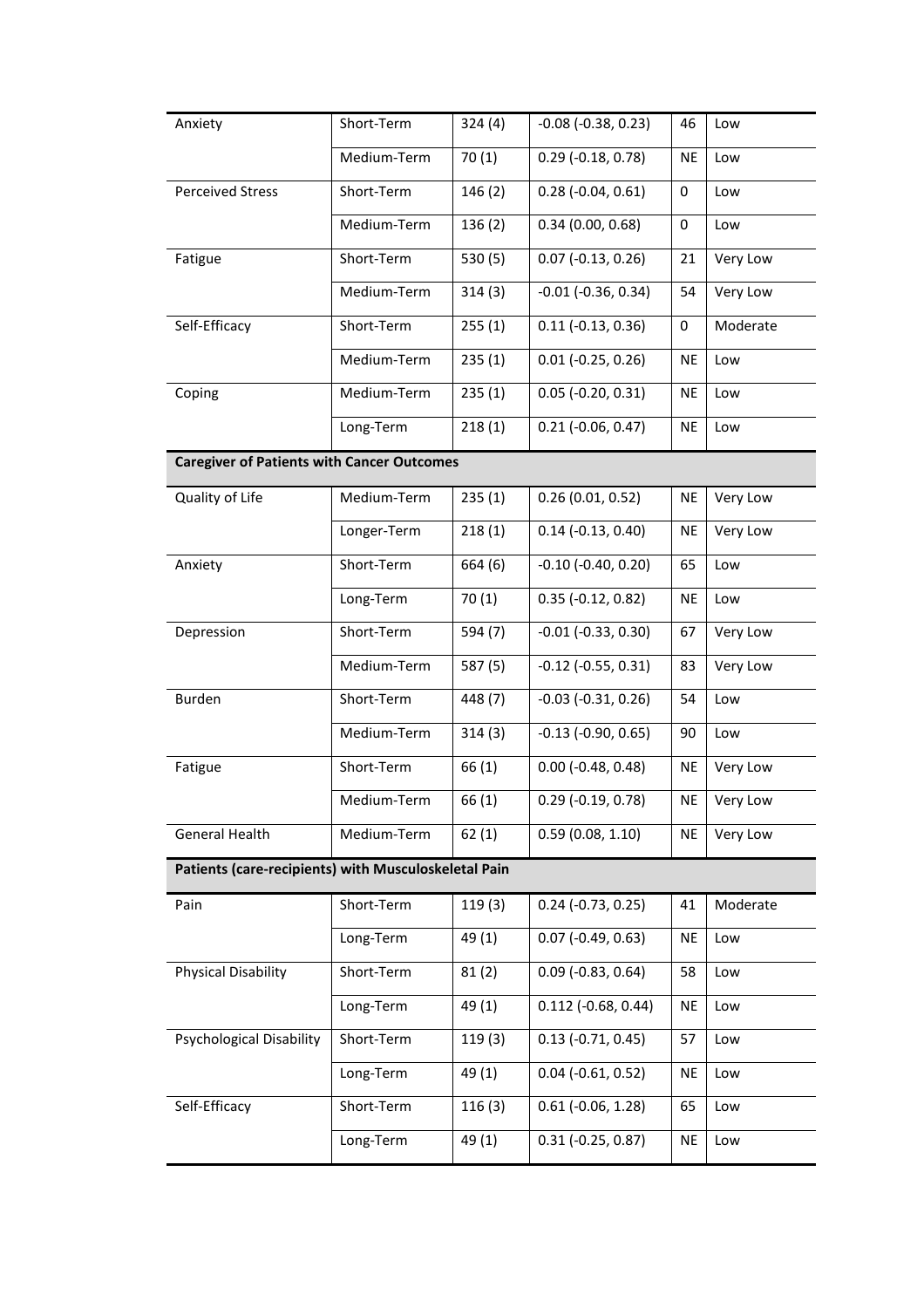| Coping | Short-Term | 95(2) | 0.81(0.39, 1.23) |           | Low |
|--------|------------|-------|------------------|-----------|-----|
|        | Long-Term  | 49(1) | 0.58(0.01, 1.15) | <b>NE</b> | Low |

CI – confidence interval; I<sup>2</sup> – inconsistency value; N – number; NA – not assessed; NE – not estimated; Std MD – standardised mean difference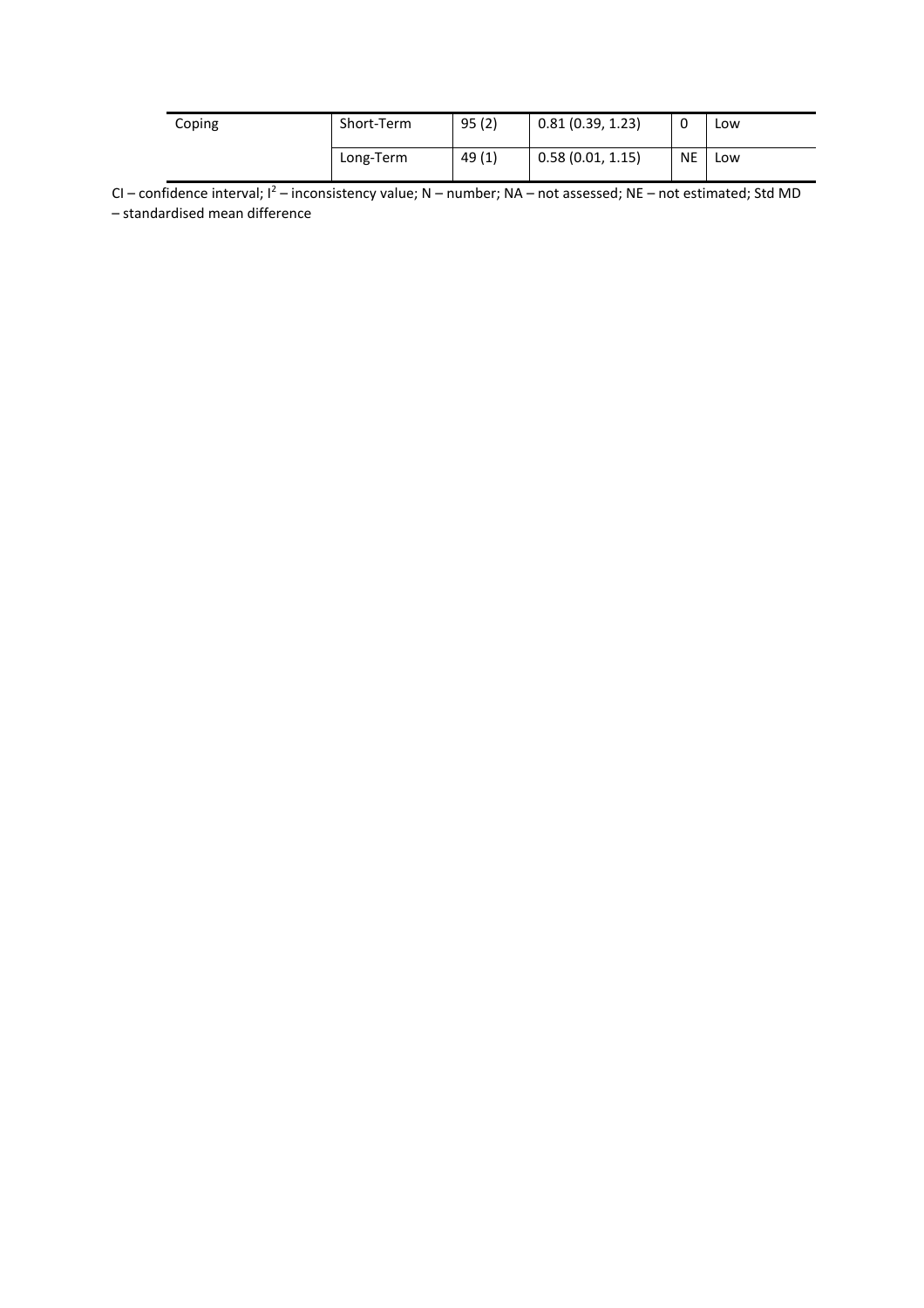**Supplementary Table 4:** Subgroup analysis by face-to-face vs. online/telephone/recorded delivery approaches

| <b>Outcome</b>                                    | <b>Time-point</b> | Face-to-Face |                               |                              | <b>Online/Telephone/Recorded</b> |                              |                              |  |
|---------------------------------------------------|-------------------|--------------|-------------------------------|------------------------------|----------------------------------|------------------------------|------------------------------|--|
|                                                   |                   | N (Trials)   | Std MD (95% CI)               | $l^2$                        | N (Trials)                       | <b>Std MD (95% CI)</b>       | $l^2$                        |  |
| <b>Caregiver of Patients with Cancer Outcomes</b> |                   |              |                               |                              |                                  |                              |                              |  |
| Quality of Life                                   | Medium-Term       | 235(1)       | 0.26(0.01, 0.52)              | <b>NE</b>                    | <b>NA</b>                        | $\overline{\phantom{a}}$     | $\overline{a}$               |  |
|                                                   | Longer-Term       | 218(1)       | $0.14$ (-0.13, 0.40)          | <b>NE</b>                    | <b>NA</b>                        | $\Box$                       | $\frac{1}{2}$                |  |
| Anxiety                                           | Short-Term        | 105(2)       | $0.07$ (-0.38, 0.53)          | 19                           | 559                              | $-0.19$ $(-0.59, 0.21)$      | 76                           |  |
|                                                   | Long-Term         | <b>NA</b>    | $\blacksquare$                | $\blacksquare$               | 49 (1)                           | $0.07$ (-0.49, 0.63)         | <b>NE</b>                    |  |
| Depression                                        | Short-Term        | 265(2)       | 0.25(0.01, 0.50)              | 0                            | 329 (5)                          | $-0.14$ $(-0.58, 0.29)$      | 73                           |  |
|                                                   | Medium-Term       | 235(1)       | $-0.04$ $(-0.30, 0.21)$       | NE                           | 352(4)                           | $-0.16$ $(-0.79, 0.48)$      | 87                           |  |
| Burden                                            | Short-Term        | 107(2)       | $-0.10$ $(-1.00, 0.80)$       | 76                           | 341(5)                           | $0.03$ (-0.26, 0.32)         | 42                           |  |
|                                                   | Medium-Term       | <b>NA</b>    | $\qquad \qquad \blacksquare$  | $\qquad \qquad \blacksquare$ | 314(3)                           | $-0.13$ $(-0.90, 0.65)$      | 90                           |  |
| Fatigue                                           | Short-Term        | <b>NA</b>    | $\overline{a}$                | $\frac{1}{2}$                | 66(1)                            | $0.00$ (-0.48, 0.48)         | <b>NE</b>                    |  |
|                                                   | Medium-Term       | <b>NA</b>    | $\overline{\phantom{a}}$      | $\qquad \qquad \blacksquare$ | 66(1)                            | $0.29$ (-0.19, 0.78)         | <b>NE</b>                    |  |
| <b>General Health</b>                             | Medium-Term       | <b>NA</b>    |                               | $\overline{\phantom{0}}$     | 62(1)                            | 0.59(0.08, 1.10)             | <b>NE</b>                    |  |
| Patients (care-recipients) in Cancer Outcomes     |                   |              |                               |                              |                                  |                              |                              |  |
| Pain                                              | Short-Term        | 690 (5)      | $-0.15$ ( $-0.36$ , $0.07$ )  | 48                           | 535(3)                           | $-0.14$ $(-0.31, 0.03)$      | $\pmb{0}$                    |  |
|                                                   | Medium-Term       | 178(1)       | $-0.68$ ( $-0.99$ , $-0.38$ ) | <b>NE</b>                    | <b>NA</b>                        | $\overline{\phantom{a}}$     | $\overline{a}$               |  |
| Quality of Life                                   | Short-Term        | 213(2)       | $0.18(-0.27, 0.64)$           | 36                           | <b>NA</b>                        | $\blacksquare$               | $\qquad \qquad \blacksquare$ |  |
|                                                   | Medium-Term       | 235(1)       | $0.16$ (-0.09, 0.42)          | <b>NE</b>                    | <b>NA</b>                        | $\Box$                       | $\overline{a}$               |  |
|                                                   | Long-Term         | 218(1)       | $0.03$ (-0.24, 0.29)          | <b>NE</b>                    | <b>NA</b>                        | $\bar{\phantom{a}}$          | $\overline{\phantom{0}}$     |  |
| <b>Physical Function</b>                          | Short-Term        | 485 (3)      | $0.16$ (-0.01, 0.34)          | 0                            | <b>NA</b>                        |                              |                              |  |
|                                                   | Medium-Term       | 235(1)       | 0.38(0.12, 0.64)              | <b>NE</b>                    | 90(1)                            | $-0.16$ ( $-0.58$ , 0.25)    | <b>NE</b>                    |  |
| <b>Physical Disability</b>                        | Short-Term        | 38(1)        | $0.41$ ( $-0.23$ , $1.06$ )   | <b>NE</b>                    | 96(1)                            | $-0.10$ $(-0.50, 0.30)$      | <b>NE</b>                    |  |
|                                                   | Long-Term         | NA           | $\blacksquare$                | $\blacksquare$               | 38(1)                            | 0.96(0.28, 1.63)             | <b>NE</b>                    |  |
| <b>Social Functioning</b>                         | Short-Term        | 485 (3)      | 0.20(0.02, 0.38)              | 0                            | <b>NA</b>                        |                              | $\qquad \qquad \blacksquare$ |  |
|                                                   | Medium-Term       | 235(1)       | 0.35(0.10, 0.61)              | <b>NE</b>                    | <b>NA</b>                        | $\overline{\phantom{a}}$     | $\frac{1}{2}$                |  |
| Depression                                        | Short-Term        | 364(3)       | $-0.17$ $(-0.37, 0.04)$       | 0                            | 424 (6)                          | $-0.21$ $(-0.60, 0.19)$      | 75                           |  |
|                                                   | Medium-Term       | 235(1)       | $-0.39$ ( $-0.65$ , $-0.13$ ) | NE                           | 352(4)                           | $-0.08$ ( $-0.69$ , $0.52$ ) | 86                           |  |
| Anxiety                                           | Short-Term        | 99(1)        | $0.22$ (-0.17, 0.62)          | <b>NE</b>                    | 225(3)                           | $-0.19$ $(-0.51, 0.13)$      | 28                           |  |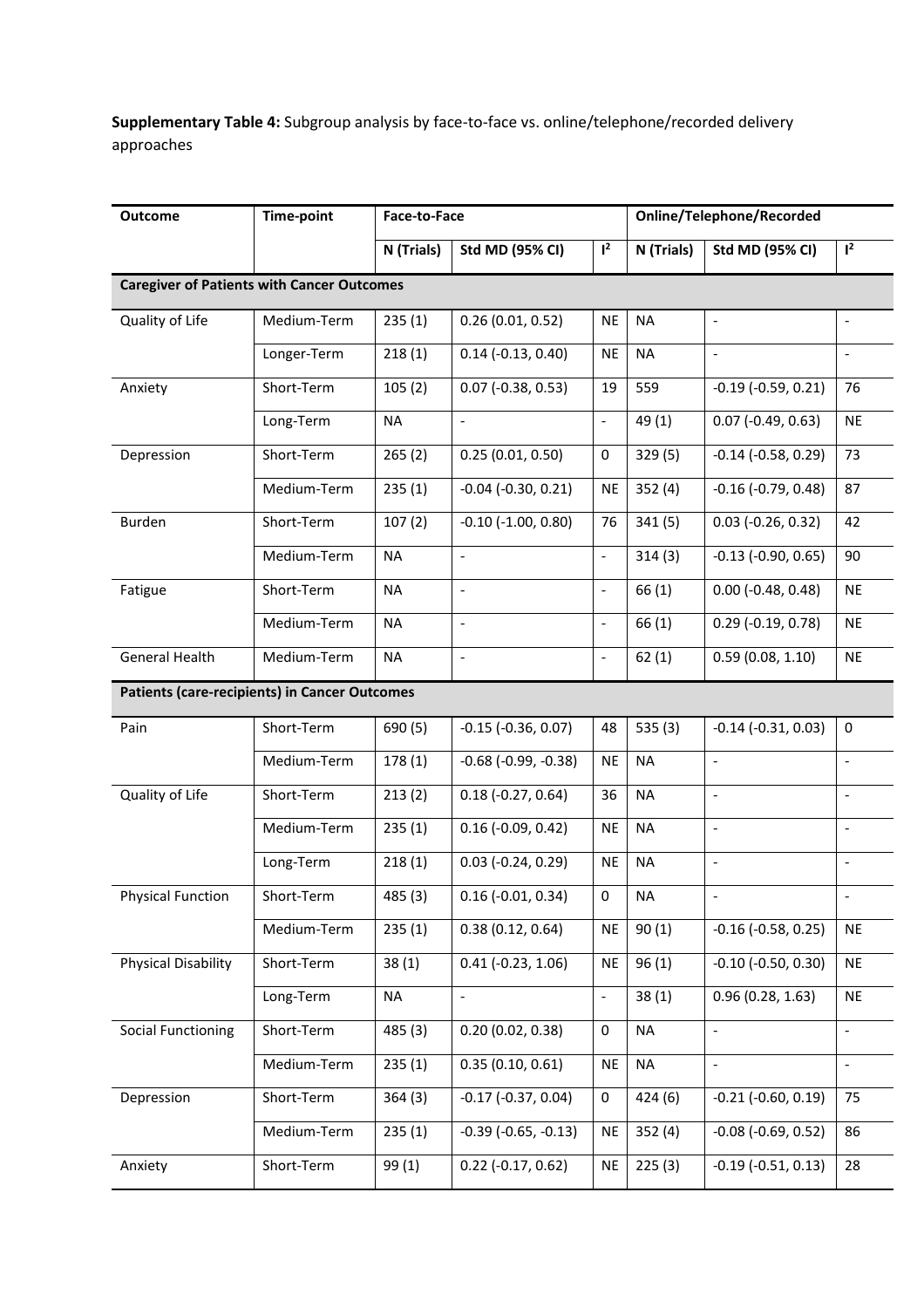|                         | Medium-Term | <b>NA</b> |                             |                          | 70(1)     | $0.29$ (-0.18, 0.78)        | <b>NE</b>                |
|-------------------------|-------------|-----------|-----------------------------|--------------------------|-----------|-----------------------------|--------------------------|
| <b>Perceived Stress</b> | Short-Term  | <b>NA</b> | $\overline{\phantom{a}}$    | $\overline{\phantom{0}}$ | 146(2)    | $0.28$ (-0.04, 0.61)        | 0                        |
|                         | Medium-Term | <b>NA</b> | $\overline{\phantom{a}}$    |                          | 136(2)    | 0.34(0.00, 0.68)            | 0                        |
| Fatigue                 | Short-Term  | 183(1)    | $0.03$ (-0.26, 0.32)        | <b>NE</b>                | 347(4)    | $0.09$ ( $-0.19$ , $0.36$ ) | 39                       |
|                         | Medium-Term | <b>NA</b> | $\overline{\phantom{a}}$    | $\overline{\phantom{a}}$ | 314(3)    | $-0.01$ $(-0.36, 0.34)$     | 54                       |
| Self-Efficacy           | Short-Term  | 99(1)     | $0.34$ (-0.06, 0.73)        | <b>NE</b>                | 156(2)    | $-0.03$ $(-0.34, 0.29)$     | 0                        |
|                         | Medium-Term | 235(1)    | $0.01$ ( $-0.25$ , $0.26$ ) | <b>NE</b>                | <b>NA</b> |                             |                          |
|                         | Long-Term   | 218(1)    | $-0.07$ ( $-0.34$ , 0.20)   | <b>NE</b>                | <b>NA</b> | $\overline{\phantom{a}}$    | $\overline{\phantom{a}}$ |
| Coping                  | Medium-Term | 235(1)    | $0.05$ (-0.20, 0.31)        | <b>NE</b>                | <b>NA</b> | $\overline{\phantom{a}}$    | $\overline{\phantom{a}}$ |
|                         | Long-Term   | 218(1)    | $0.21$ ( $-0.06$ , $0.47$ ) | <b>NE</b>                | <b>NA</b> |                             |                          |

 $Cl$  – confidence interval;  $l^2$  – inconsistency value; N – number; NA – not assessed; NE – not estimated; Std MD

– standardised mean difference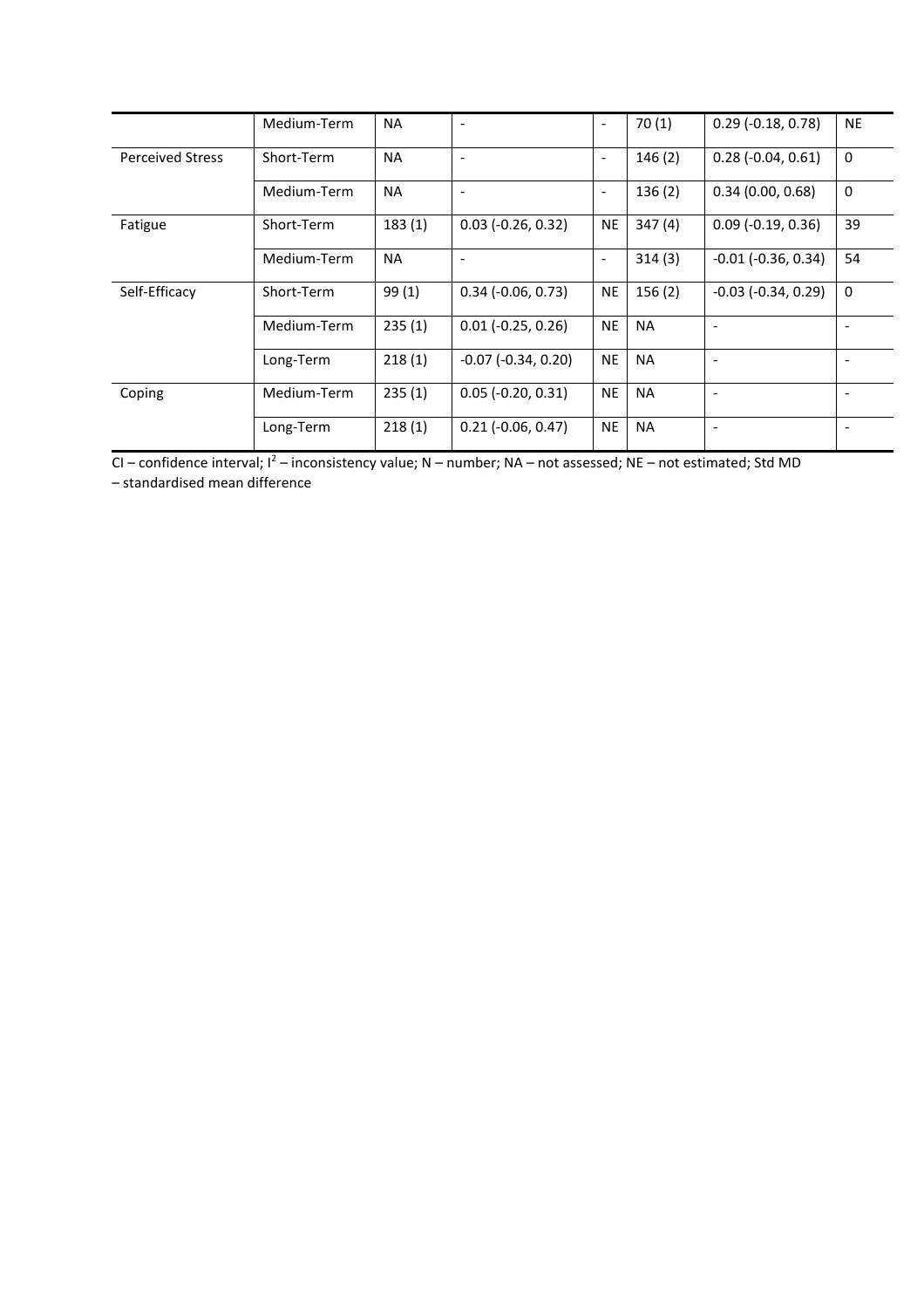# **Supplementary File** – PRISMA Checklist

| <b>Section/topic</b>      | # | <b>Checklist item</b>                                                                                                                                                                                                                                                                                             | <b>Reported on</b><br>page #      |
|---------------------------|---|-------------------------------------------------------------------------------------------------------------------------------------------------------------------------------------------------------------------------------------------------------------------------------------------------------------------|-----------------------------------|
| <b>TITLE</b>              |   |                                                                                                                                                                                                                                                                                                                   |                                   |
| Title                     |   | Identify the report as a systematic review, meta-analysis, or both.                                                                                                                                                                                                                                               | Title                             |
| <b>ABSTRACT</b>           |   |                                                                                                                                                                                                                                                                                                                   |                                   |
| Structured summary        | 2 | Provide a structured summary including, as applicable: background; objectives; data sources; study eligibility<br>criteria, participants, and interventions; study appraisal and synthesis methods; results; limitations; conclusions<br>and implications of key findings; systematic review registration number. | Abstract                          |
| <b>INTRODUCTION</b>       |   |                                                                                                                                                                                                                                                                                                                   |                                   |
| Rationale                 | 3 | Describe the rationale for the review in the context of what is already known.                                                                                                                                                                                                                                    | Intro Para 1&2                    |
| Objectives                | 4 | Provide an explicit statement of questions being addressed with reference to participants, interventions,<br>comparisons, outcomes, and study design (PICOS).                                                                                                                                                     | Intro Para 3                      |
| <b>METHODS</b>            |   |                                                                                                                                                                                                                                                                                                                   |                                   |
| Protocol and registration | 5 | Indicate if a review protocol exists, if and where it can be accessed (e.g., Web address), and, if available, provide<br>registration information including registration number.                                                                                                                                  | Methods Para                      |
| Eligibility criteria      | 6 | Specify study characteristics (e.g., PICOS, length of follow-up) and report characteristics (e.g., years considered,<br>language, publication status) used as criteria for eligibility, giving rationale.                                                                                                         | Methods;<br>Selection<br>Criteria |
| Information sources       | 7 | Describe all information sources (e.g., databases with dates of coverage, contact with study authors to identify<br>additional studies) in the search and date last searched.                                                                                                                                     | Methods:<br>Search<br>Strategy    |
| Search                    | 8 | Present full electronic search strategy for at least one database, including any limits used, such that it could be<br>repeated.                                                                                                                                                                                  | Supplement<br>Table 1             |
| Study selection           | 9 | State the process for selecting studies (i.e., screening, eligibility, included in systematic review, and, if applicable,<br>included in the meta-analysis).                                                                                                                                                      | Methods;<br>Selection<br>Criteria |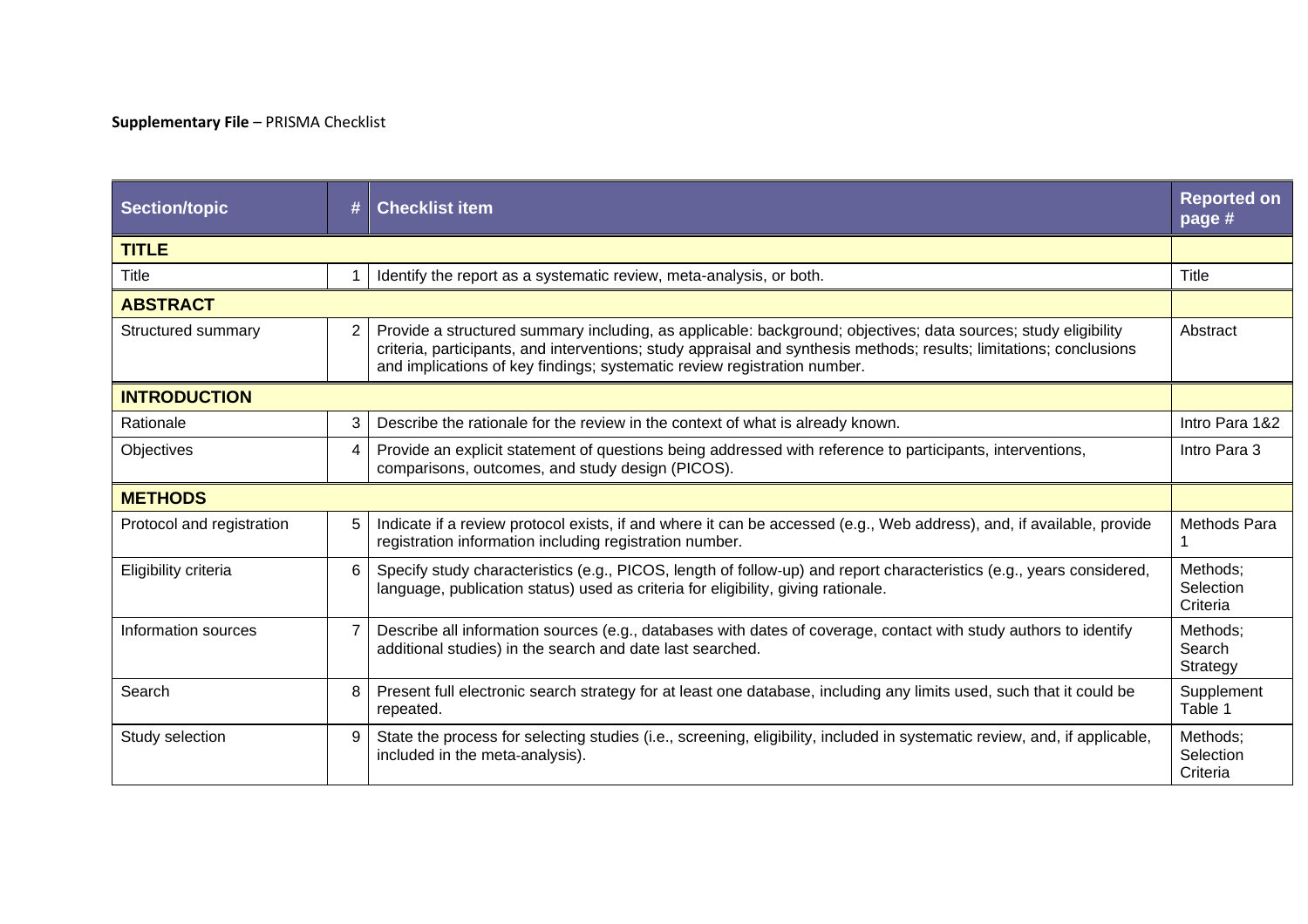| Data collection process               | 10 | Describe method of data extraction from reports (e.g., piloted forms, independently, in duplicate) and any<br>processes for obtaining and confirming data from investigators.                                             | Methods; Data<br>Extraction                         |
|---------------------------------------|----|---------------------------------------------------------------------------------------------------------------------------------------------------------------------------------------------------------------------------|-----------------------------------------------------|
| Data items                            |    | List and define all variables for which data were sought (e.g., PICOS, funding sources) and any assumptions and<br>simplifications made.                                                                                  | Methods; Data<br>Extraction                         |
| Risk of bias in individual<br>studies | 12 | Describe methods used for assessing risk of bias of individual studies (including specification of whether this was<br>done at the study or outcome level), and how this information is to be used in any data synthesis. | Methods;<br>Methodological<br>Quality<br>Assessment |
| Summary measures                      | 13 | State the principal summary measures (e.g., risk ratio, difference in means).                                                                                                                                             | Methods; Data<br>Analysis                           |
| Synthesis of results                  | 14 | Describe the methods of handling data and combining results of studies, if done, including measures of<br>consistency (e.g., l <sup>2</sup> ) for each meta-analysis.                                                     | <b>Methods Data</b><br>Analysis                     |

| ıΑ<br>ΩT |  |
|----------|--|
|----------|--|

| <b>Section/topic</b>        | #  | <b>Checklist item</b>                                                                                                                                              | <b>Reported on</b><br>page #                                             |
|-----------------------------|----|--------------------------------------------------------------------------------------------------------------------------------------------------------------------|--------------------------------------------------------------------------|
| Risk of bias across studies | 15 | Specify any assessment of risk of bias that may affect the cumulative evidence (e.g., publication bias, selective<br>reporting within studies).                    | Methods<br>Quality<br>Assessment<br>and<br>Assessment of<br><b>GRADE</b> |
| Additional analyses         | 16 | Describe methods of additional analyses (e.g., sensitivity or subgroup analyses, meta-regression), if done,<br>indicating which were pre-specified.                | Methods Data<br>Analysis                                                 |
| <b>RESULTS</b>              |    |                                                                                                                                                                    |                                                                          |
| Study selection             | 17 | Give numbers of studies screened, assessed for eligibility, and included in the review, with reasons for exclusions<br>at each stage, ideally with a flow diagram. | <b>Results</b><br>Search<br>Strategy<br>Results &<br>Figure 1            |
| Study characteristics       | 18 | For each study, present characteristics for which data were extracted (e.g., study size, PICOS, follow-up period)<br>and provide the citations.                    | Results;<br>Characteristics<br>of Studies &                              |